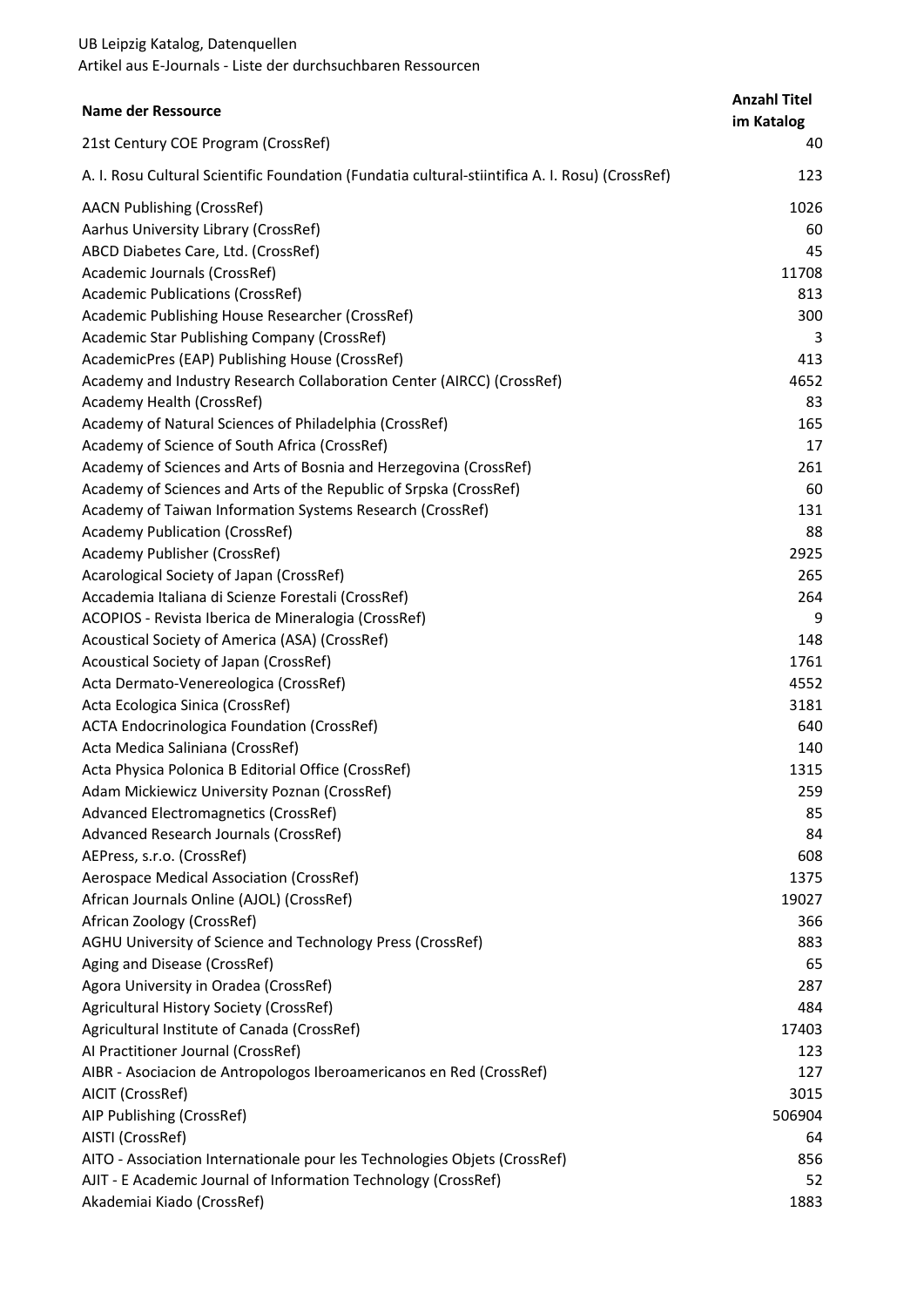| Akademizdatcenter Nauka (CrossRef)                                                     | 264     |
|----------------------------------------------------------------------------------------|---------|
| Al Manhal FZ, LLC (CrossRef)                                                           | 999     |
| Alexandrine Press (CrossRef)                                                           | 243     |
| Allerton Press (CrossRef)                                                              | 5939    |
| Alliance Against Traffic in Women Foundation (CrossRef)                                | 35      |
| All-Russia Petroleum Research Exploration Institute (VNIGRI) (CrossRef)                | 10      |
| Alphamed Press (CrossRef)                                                              | 3177    |
| Altai State University (CrossRef)                                                      | 351     |
| Ambit Media, a.s. (CrossRef)                                                           | 132     |
| American Academy of Pediatrics (AAP) (CrossRef)                                        | 17602   |
| American Academy of Periodontology (AAP) (CrossRef)                                    | 8321    |
| American Academy of Sleep Medicine (AASM) (CrossRef)                                   | 688     |
| American Accounting Association (CrossRef)                                             | 3777    |
| American Animal Hospital Association (CrossRef)                                        | 1566    |
| American Arachnological Society (CrossRef)                                             | 936     |
| American Association for Agricultural Education (CrossRef)                             | 989     |
| American Association for Cancer Research (AACR) (CrossRef)                             | 71020   |
| American Association for Clinical Chemistry (AACC) (CrossRef)                          | 5308    |
| American Association for the Advancement of Science (AAAS) (CrossRef)                  | 244954  |
| American Association of Avian Pathologists (AAAP) (CrossRef)                           | 2293    |
| American Association of Family and Consumer Sciences (CrossRef)                        | 50      |
| American Association of Petroleum Geologists AAPG/Datapages (CrossRef)                 | 432     |
| American Association of Pharmaceutical Scientists (AAPS) (CrossRef)                    | 3106    |
| American Association of Physics Teachers (AAPT) (CrossRef)                             | 24233   |
| American Association of Zoo Veterinarians (CrossRef)                                   | 1310    |
| American Association on Intellectual and Developmental Disabilities (AAIDD) (CrossRef) | 502     |
| American Astronomical Society (CrossRef)                                               | 44      |
| American Board of Family Medicine (ABFM) (CrossRef)                                    | 1910    |
| American Bryological and Lichenological Society (CrossRef)                             | 5773    |
| American Cancer Society (CrossRef)                                                     | 178     |
| American Chemical Society (ACS) (CrossRef)                                             | 1148712 |
| American Cleft Palate Association (CrossRef)                                           | 2800    |
| American College of Chest Physicians (CrossRef)                                        | 53325   |
| American College of Medical Physics (ACMP) (CrossRef)                                  | 684     |
| American College of Physicians (CrossRef)                                              | 53469   |
| American Dairy Science Association (CrossRef)                                          | 29604   |
| American Dental Society of Anesthesiology (ADSA) (CrossRef)                            | 312     |
| American Diabetes Association (CrossRef)                                               | 39681   |
| American Economic Association (CrossRef)                                               | 6949    |
| American Educational Research Association (AERA) (CrossRef)                            | 7474    |
| American Entomological Society (CrossRef)                                              | 156     |
| American Epilepsy Society (CrossRef)                                                   | 1063    |
| American Fern Society (CrossRef)                                                       | 392     |
| American Geophysical Union (AGU) (CrossRef)                                            | 766     |
| American Helicopter Society (CrossRef)                                                 | 1399    |
| American Institute of Aeronautics and Astronautics (AIAA) (CrossRef)                   | 49845   |
| American Institute of Mathematical Sciences (AIMS) (CrossRef)                          | 187     |
| American Institute of Ultrasound in Medicine (CrossRef)                                | 560     |
| American Journal of Health Promotion (CrossRef)                                        | 2560    |
| American Journal of Pharmaceutical Education (CrossRef)                                | 2257    |
| American Journal of Science (AJS) (CrossRef)                                           | 11487   |
|                                                                                        |         |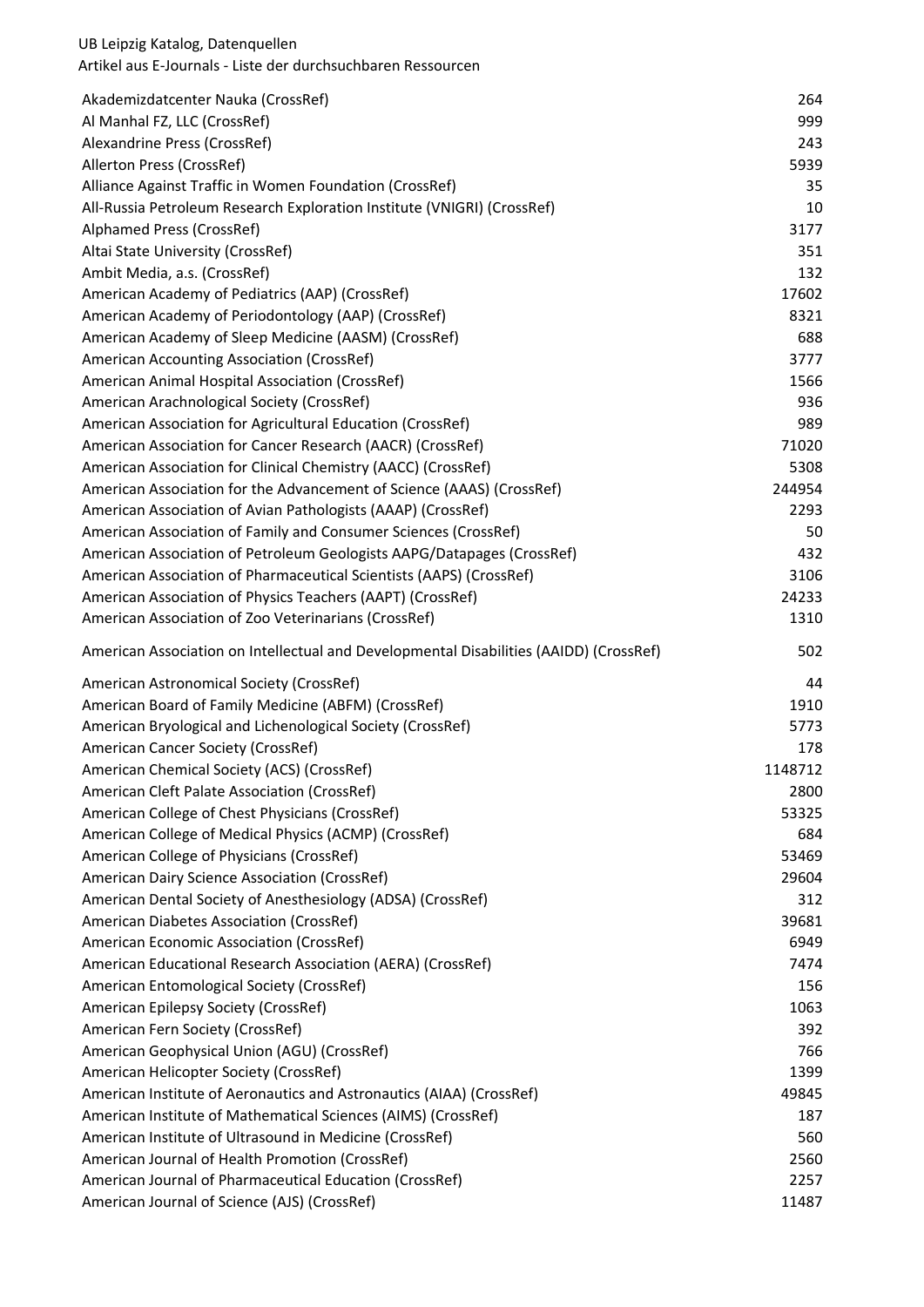| American Library Association (CrossRef)                                          | 8856   |
|----------------------------------------------------------------------------------|--------|
| American Malacological Society (CrossRef)                                        | 116    |
| American Marketing Association (AMA) (CrossRef)                                  | 369    |
| American Mathematical Society (AMS) (CrossRef)                                   | 76325  |
| American Medical Association (AMA) (CrossRef)                                    | 506422 |
| American Meteorological Society (CrossRef)                                       | 82990  |
| American Museum of Natural History (BioOne sponsored) (CrossRef)                 | 647    |
| American Museum of Natural History (CrossRef)                                    | 6      |
| American Oriental Society (CrossRef)                                             | 230    |
| American Ornithologists' Union (CrossRef)                                        | 1400   |
| American Osteopathic Association (CrossRef)                                      | 276    |
| American Physical Society (APS) (CrossRef)                                       | 515451 |
| American Physical Therapy Association (APTA) (CrossRef)                          | 1763   |
| American Physiological Society (CrossRef)                                        | 46691  |
| American Psychiatric Publishing (CrossRef)                                       | 84671  |
| American Psychological Association (APA) (CrossRef)                              | 160043 |
| American Public Health Association (CrossRef)                                    | 36423  |
| American Registry of Professional Animal Scientists (CrossRef)                   | 35     |
| American Roentgen Ray Society (CrossRef)                                         | 30242  |
| American School Counselor Association (CrossRef)                                 | 164    |
| American School of Classical Studies at Athens (ASCSA) (CrossRef)                | 36     |
| American Scientific Publishers (CrossRef)                                        | 28     |
| American Society for Aesthetics (CrossRef)                                       | 6      |
| American Society for Biochemistry & Molecular Biology (ASBMB) (CrossRef)         | 103480 |
| American Society for Cell Biology (ASCB) (CrossRef)                              | 8885   |
| American Society for Clinical Investigation (CrossRef)                           | 31109  |
| American Society for Clinical Pathology (ASCP) (CrossRef)                        | 6077   |
| American Society for Microbiology (CrossRef)                                     | 101666 |
| American Society for Nutrition (CrossRef)                                        | 5632   |
| American Society for Pharmacology & Experimental Therapeutics (ASPET) (CrossRef) | 10263  |
| American Society for Photobiology (CrossRef)                                     | 914    |
| American Society for Photogrammetry and Remote Sensing (CrossRef)                | 1008   |
| American Society of Agronomy (CrossRef)                                          | 95     |
| American Society of Animal Science (ASAS) (CrossRef)                             | 4606   |
| American Society of Civil Engineers (ASCE) (CrossRef)                            | 50070  |
| American Society of Clinical Oncology (ASCO) (CrossRef)                          | 16358  |
| American Society of Group Psychotherapy and Psychodrama (ASGPP) (CrossRef)       | 20     |
| American Society of Health System Pharmacists (CrossRef)                         | 3945   |
| American Society of Hematology (CrossRef)                                        | 23450  |
| American Society of Ichthyologists and Herpetologists (ASIH) (CrossRef)          | 1914   |
| American Society of International Law (CrossRef)                                 | 1194   |
| American Society of Mammalogists (ASM) (CrossRef)                                | 601    |
| American Society of Nephrology (ASN) (CrossRef)                                  | 7592   |
| American Society of Neuroradiology (ASNR) (CrossRef)                             | 3811   |
| American Society of Parasitologists (CrossRef)                                   | 3849   |
| American Society of Plant Biologists (ASPB) (CrossRef)                           | 34021  |
| American Society of Plant Taxonomists (CrossRef)                                 | 1019   |
| American Society of Tropical Medicine and Hygiene (CrossRef)                     | 2436   |
| American Speech Language Hearing Association (CrossRef)                          | 8993   |
| American Thoracic Society (CrossRef)                                             | 23778  |
| American Vacuum Society (CrossRef)                                               | 362    |
| American Veterinary Medical Association (AVMA) (CrossRef)                        | 10005  |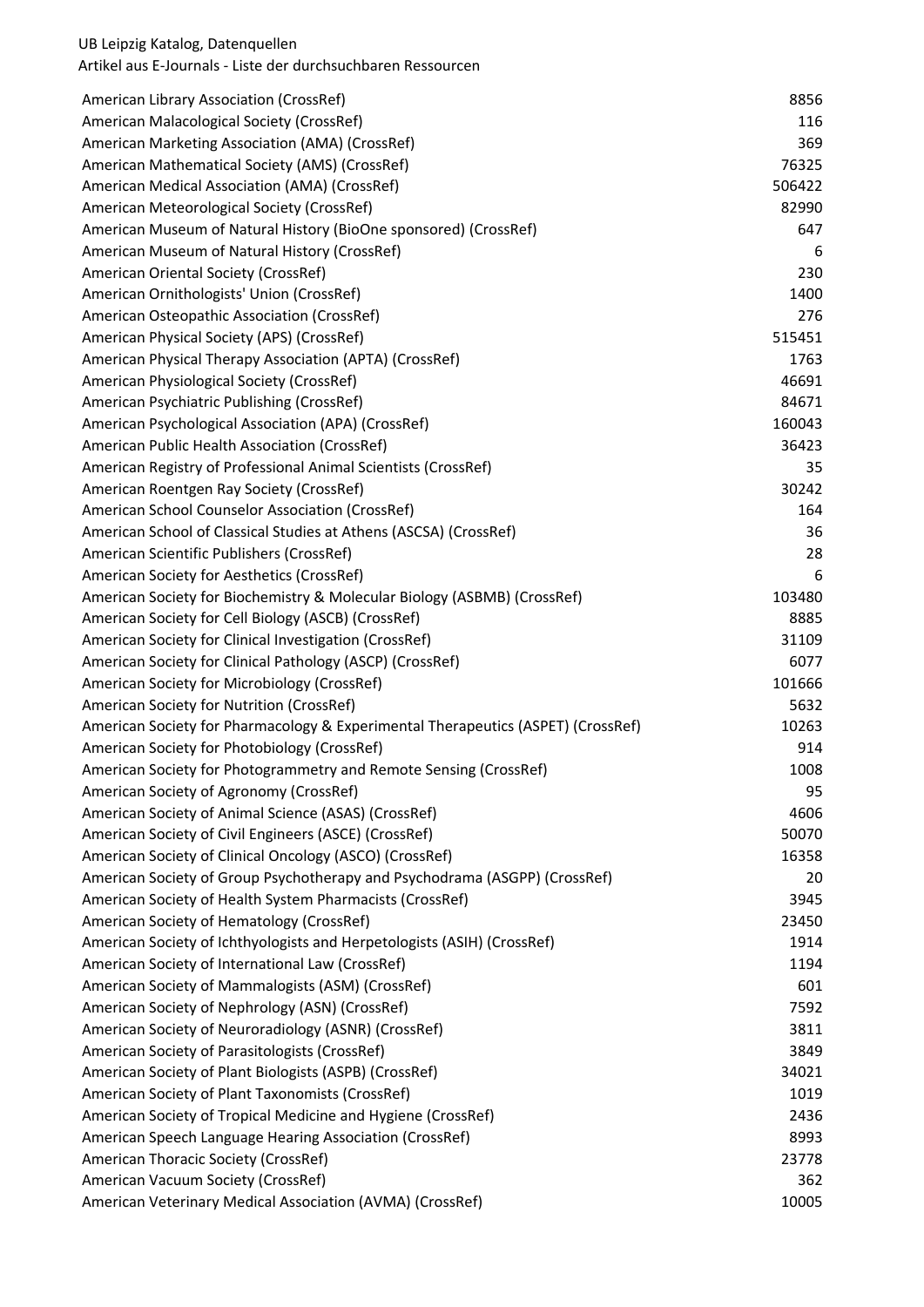| American V-King Scientific Publishing (CrossRef)                                             | 117         |
|----------------------------------------------------------------------------------------------|-------------|
| Ammons Scientific (CrossRef)                                                                 | 52426<br>65 |
| AMS Press, Inc. (CrossRef)<br>Amsterdam University Press (CrossRef)                          | 871         |
| AMSUS (CrossRef)                                                                             | 1967        |
| Ana Dili Egitimi Dergisi ADED (CrossRef)                                                     | 36          |
|                                                                                              |             |
| Ankara Medical Journal (CrossRef)                                                            | 51<br>40    |
| Ankara Universitesi SBF Dergisi (CrossRef)                                                   |             |
| Ankara University (CrossRef)                                                                 | 2990        |
| Ankara University Faculty of Agriculture (CrossRef)                                          | 59          |
| Annals of Family Medicine (CrossRef)                                                         | 1523        |
| Annex Publishers, LLC (CrossRef)                                                             | 39          |
| Annual Reviews (CrossRef)                                                                    | 39629       |
| ANPTUR - Associacao Nacional de Pesquisa e Pos Graducao em Turismo (CrossRef)                | 214         |
| Anthropological Society of Nippon (CrossRef)                                                 | 3409        |
| <b>Antiquity Publications (CrossRef)</b>                                                     | 37          |
| AOSIS Open Journals (CrossRef)                                                               | 15568       |
| <b>AOTA Press (CrossRef)</b>                                                                 | 6154        |
| APESB (Associacao de Apoio a Pesquisa em Saude Bucal) (CrossRef)                             | 496         |
| APESC - Associacao Pro-Ensino em Santa Cruz do Sul (CrossRef)                                | 16          |
| Applied Ecology and Environmental Research (CrossRef)                                        | 414         |
| Applied Probability Trust (CrossRef)                                                         | 1855        |
| Aquatic Mammals Journal (CrossRef)                                                           | 628         |
| Arachnological Society of Japan (CrossRef)                                                   | 971         |
| Arachnologische Gesellschaft e.v. (CrossRef)                                                 | 599         |
| Archaeological Institute of America (CrossRef)                                               | 354         |
| Architectural Institute of Japan (CrossRef)                                                  | 5866        |
| Archives of Pathology and Laboratory Medicine (CrossRef)                                     | 909         |
| Archives of Plastic Surgery (KAMJE) (CrossRef)                                               | 499         |
| Ardeola (CrossRef)                                                                           | 136         |
| Ashdin Publishing (CrossRef)                                                                 | 66          |
| Asia Minor Studies (CrossRef)                                                                | 9           |
| Asia Pacific Association of Allergy, Asthma, and Clinical Immunology (APAAACI) (CrossRef)    | 162         |
| Asian Australasian Association of Animal Production Societies (CrossRef)                     | 5088        |
| Asian Business Consortium (CrossRef)                                                         | 10          |
| Asian Electric Vehicle Society (CrossRef)                                                    | 187         |
| Asian Network for Scientific Information (CrossRef)                                          | 2           |
| Asian Pacific Journal of Tropical Medicine Press (CrossRef)                                  | 15          |
| Asian Pacific Organization for Cancer Prevention (CrossRef)                                  | 4146        |
| Asian Society of Gynecologic Oncology; Korean Society of Gynecologic Oncology and Colposcopy |             |
| (KAMJE) (CrossRef)                                                                           | 411         |
| Asociacion de Antropologia Biologica de Argentina (CrossRef)                                 | 22          |
| Asociacion Española de Ecologia Terrestre (AEET) (CrossRef)                                  | 108         |
| Asociacion Española de Economia Agraria (CrossRef)                                           | 41          |
| Asociacion Española para la Inteligencia Artificial (AEPIA) (CrossRef)                       | 432         |
| Asociacion Espanola de Profesores de Derecho Internacional y Relaciones Internacional        |             |
| (CrossRef)                                                                                   | 31          |
| Asociacion Herpetologica EspaAtola (CrossRef)                                                | 20          |
| Asociacion Mexicana de Comportamiento y Salud, A.C. (CrossRef)                               | 1           |
| Asociacion Nacional de Historia y Antropologia de los Cuidados (CrossRef)                    | 191         |
| Asociacion Paleontologica Argentina (CrossRef)                                               | 305         |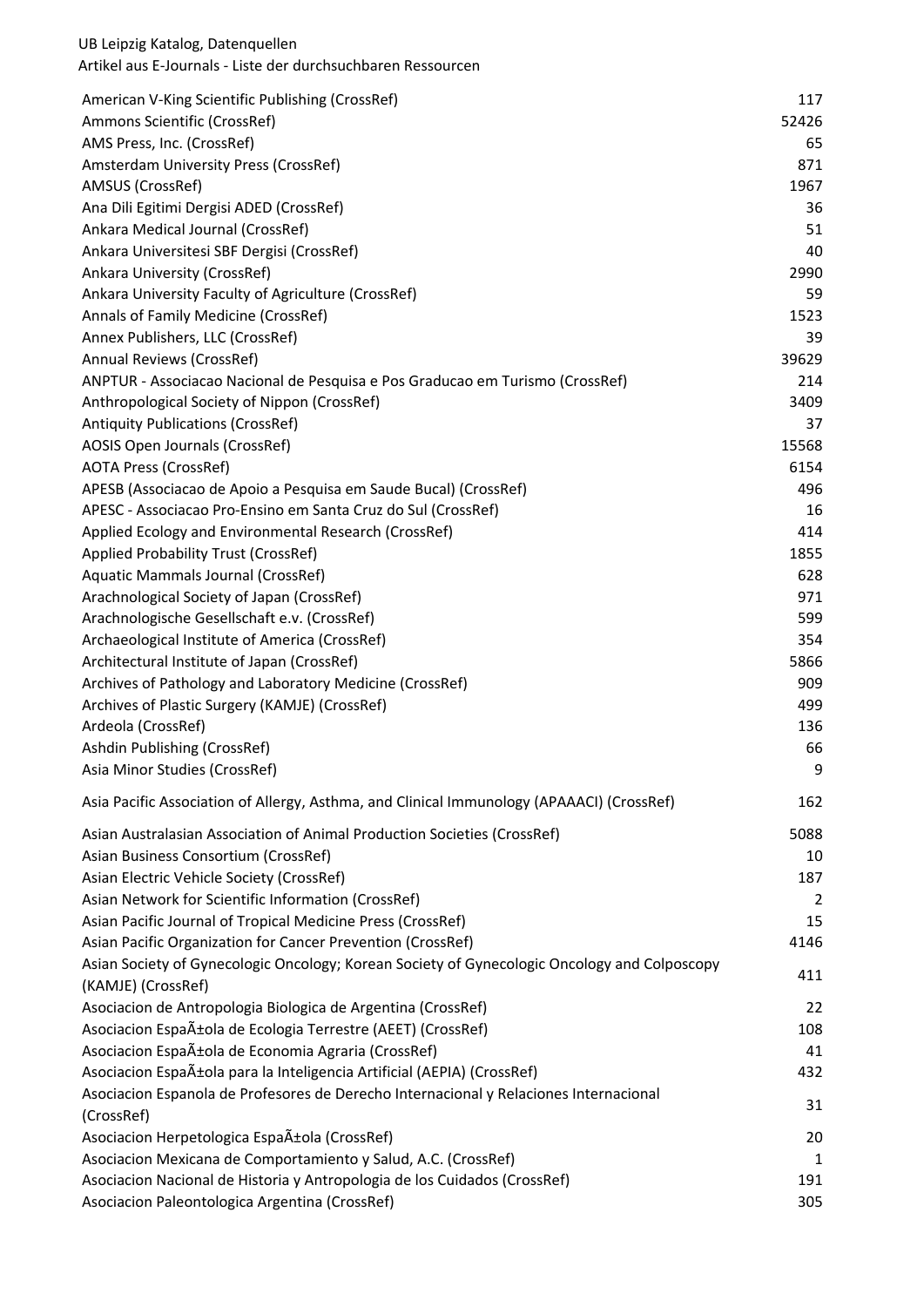Artikel aus E-Journals - Liste der durchsuchbaren Ressourcen

| Associacao Brasileira de Engenharia de Producao - ABEPRO (CrossRef)                | 565   |
|------------------------------------------------------------------------------------|-------|
| Associacao de Estudos E Pesquisas Em Politicas E Practicas Curriculares (CrossRef) | 27    |
| Associacao Profissional de Conservadores-Restauradores de Portugal (CrossRef)      | 35    |
| Associacao Prudentina de Educacao e Cultura (APEC) (CrossRef)                      | 516   |
| Associated Professional Sleep Societies (APSS) (CrossRef)                          | 957   |
| Association for Applied Psychophysiology and Biofeedback (CrossRef)                | 211   |
| Association for Computing Machinery (ACM) (CrossRef)                               | 91845 |
| Association for Fire Ecology (CrossRef)                                            | 231   |
| Association for Politics and the Life Sciences (CrossRef)                          | 154   |
| Association for Research in Vision and Ophthalmology (ARVO) (CrossRef)             | 30284 |
| Association for Slavic, East European, and Eurasian Studies (CrossRef)             | 353   |
| Association for the Advancement of Psychological Science (CrossRef)                | 3     |
| Association for the Study of African American Life and History (ASALH) (CrossRef)  | 153   |
| Association for Tropical Biology (CrossRef)                                        | 396   |
| Association of Avian Veterinarians (AAV) (CrossRef)                                | 588   |
| Association of Basic Medical Sciences of FBIH (CrossRef)                           | 39    |
| Association of Biomolecular Resource Facilities (CrossRef)                         | 61    |
| Association of Field Ornithologists (CrossRef)                                     | 378   |
| Association of Food Technology, Turkey (CrossRef)                                  | 14    |
| Association of Genuine Traditional Korean Medicine (CrossRef)                      | 106   |
| Association of Health Investigations (CrossRef)                                    | 472   |
| Association of Learned and Professional Society Publishers (ALPSP) (CrossRef)      | 999   |
| Association of Lithuanian Serials (CrossRef)                                       | 131   |
| Association of Rural Planning (CrossRef)                                           | 1557  |
| Association of Slovenian Dermatovenerologists (CrossRef)                           | 17    |
| Associazione Italiana di Telerilevamento (CrossRef)                                | 282   |
| <b>ASTM International (CrossRef)</b>                                               | 625   |
| Astro, Ltd. (CrossRef)                                                             | 101   |
| Ateneo de Manila University (CrossRef)                                             | 115   |
| <b>Atlantic Geology (CrossRef)</b>                                                 | 977   |
| Atlantis Press (CrossRef)                                                          | 63    |
| Atlas Publishing, LP (CrossRef)                                                    | 42    |
| Atomic Energy of Canada Limited (CrossRef)                                         | 61    |
| Australasian Medical Publishing Co. Pty Ltd. (AMPCo) (CrossRef)                    | 11    |
| Australian and New Zealand Society of the History of Medicine (CrossRef)           | 152   |
| Australian Computer Society (CrossRef)                                             | 38    |
| Australian International Academic Centre (CrossRef)                                | 757   |
| Australian Museum (CrossRef)                                                       | 1326  |
| Australian Society for the Study of Labour History (CrossRef)                      | 105   |
| AVES Publishing Co. (CrossRef)                                                     | 4728  |
| Baishideng Publishing Group Co., Limited (formerly WJG Press) (CrossRef)           | 12561 |
| Bangladesh Journals Online (JOL) (CrossRef)                                        | 9118  |
| <b>Baskent University (CrossRef)</b>                                               | 458   |
| Baycinar Tibbi Yayincilik (CrossRef)                                               | 78    |
| Baywood Publishing Company, Inc. (CrossRef)                                        | 65    |
| BCS Learning and Development Limited (CrossRef)                                    | 99    |
| Begell House (CrossRef)                                                            | 234   |
| Behaviormetric Society of Japan (CrossRef)                                         | 1011  |
| Beilstein Institut (CrossRef)                                                      | 2168  |
| Bentham Science Publishers Ltd. (CrossRef)                                         | 13883 |
| Berghahn Books (CrossRef)                                                          | 3244  |
| Bernoulli Society for Mathematical Statistics and Probability (CrossRef)           | 758   |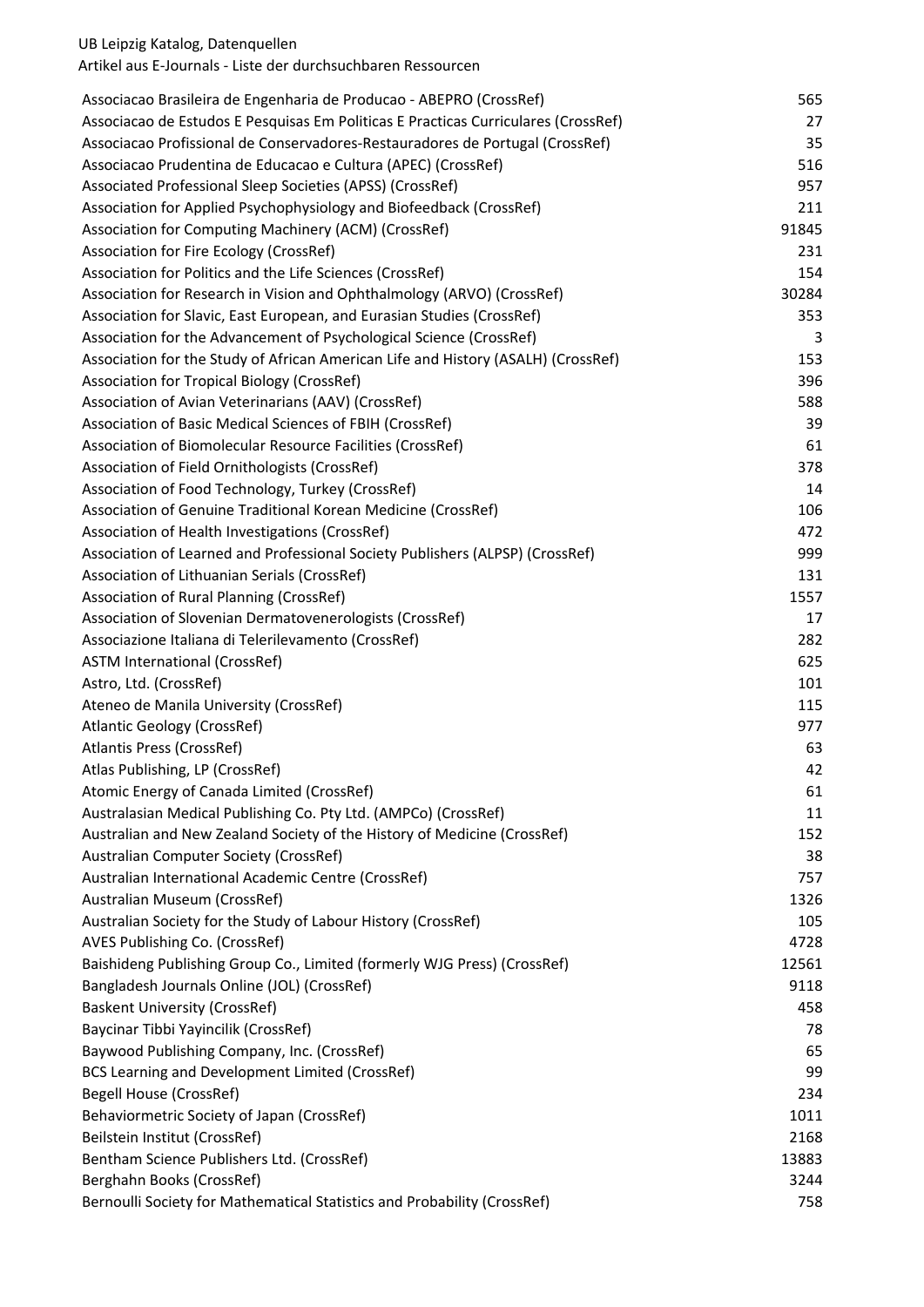| Beta Beta Biological Society (CrossRef)                                        | 173            |
|--------------------------------------------------------------------------------|----------------|
| Bilig, Journal of Social Sciences of Turkish World (CrossRef)                  | 83             |
| <b>Bilimsel Tip Publishing House (CrossRef)</b>                                | 392            |
| <b>Binary Information Press (CrossRef)</b>                                     | 1              |
| Binwin BT (CrossRef)                                                           | 200            |
| <b>Bioinfo Publications (CrossRef)</b>                                         | 804            |
| Biologic Institute (CrossRef)                                                  | 20             |
| <b>Biological Survey Foundation (CrossRef)</b>                                 | 26             |
| Biology Centre, AS CR (CrossRef)                                               | 2168           |
| <b>Biomedical Informatics (CrossRef)</b>                                       | 1407           |
| <b>Biomedical Research Press (CrossRef)</b>                                    | 907            |
| BioOne (CrossRef)                                                              | 151            |
| Biophysical Society of Japan (CrossRef)                                        | 3362           |
| BioProcessing Journal (CrossRef)                                               | 119            |
| BioResources (CrossRef)                                                        | 1463           |
| <b>BioScientifica (CrossRef)</b>                                               | 49458          |
| <b>Biotechnical Faculty (CrossRef)</b>                                         | 197            |
| Blay Publishers, LLC (CrossRef)                                                | 36             |
| <b>Bloomsbury Academic (CrossRef)</b>                                          | 2431           |
| <b>Bloomsbury Qatar Foundation Journals (CrossRef)</b>                         | 305            |
| <b>BMFH Press (CrossRef)</b>                                                   | 279            |
| BMJ (CrossRef)                                                                 | 716141         |
| Bogdan Chmelnitskiy Melitopol State Pedagogical University (CrossRef)          | 155            |
| Bogor Agricultural University (CrossRef)                                       | 202            |
| <b>Bohlau Verlag (CrossRef)</b>                                                | 15442          |
| Bombay Natural History Society (CrossRef)                                      | $\overline{2}$ |
| Bonfring (CrossRef)                                                            | 242            |
| Boom Uitgevers Den Haag (CrossRef)                                             | 54             |
| Boston College University Libraries (CrossRef)                                 | 753            |
| Botanic Garden & Botanical Museum Berlin-Dahlem BGBM (CrossRef)                | 837            |
| <b>Botanical Society of America (CrossRef)</b>                                 | 13940          |
| BraDypUS (CrossRef)                                                            | 42             |
| Brazilian Herpetological Society (CrossRef)                                    | 178            |
| Brazilian Society for Computational and Applied Mathematics (SBMAC) (CrossRef) | 692            |
| Brighthall (CrossRef)                                                          | 190            |
| <b>Brill Academic Publishers (CrossRef)</b>                                    | 97197          |
| <b>British Academy (CrossRef)</b>                                              | 11             |
| British Editorial Society of Bone & Joint Surgery (CrossRef)                   | 1438           |
| British Institute of Radiology (CrossRef)                                      | 25290          |
| Brno University of Technology (CrossRef)                                       | 43             |
| Bulletin of Chemical Reaction Engineering and Catalysis (CrossRef)             | 253            |
| <b>Bulletin of Marine Science (CrossRef)</b>                                   | 280            |
| Business Department, School of Economics, Business & Accounting USP (CrossRef) | 205            |
| Butler University, Irwin Library (CrossRef)                                    | 576            |
| Byte Systems - Solucoes Digitais (CrossRef)                                    | 541            |
| <b>CABI Publishing (CrossRef)</b>                                              | 35             |
| Cactus and Succulent Society of America (CrossRef)                             | 481            |
| CAIRN (CrossRef)                                                               | 73966          |
| California Agriculture (CrossRef)                                              | 755            |
| California Botanical Society (CrossRef)                                        | 514            |
| Cambridge Journal of International and Comparative Law (CrossRef)              | 210            |
| Cambridge University Press (CUP) (CrossRef)                                    | 611200         |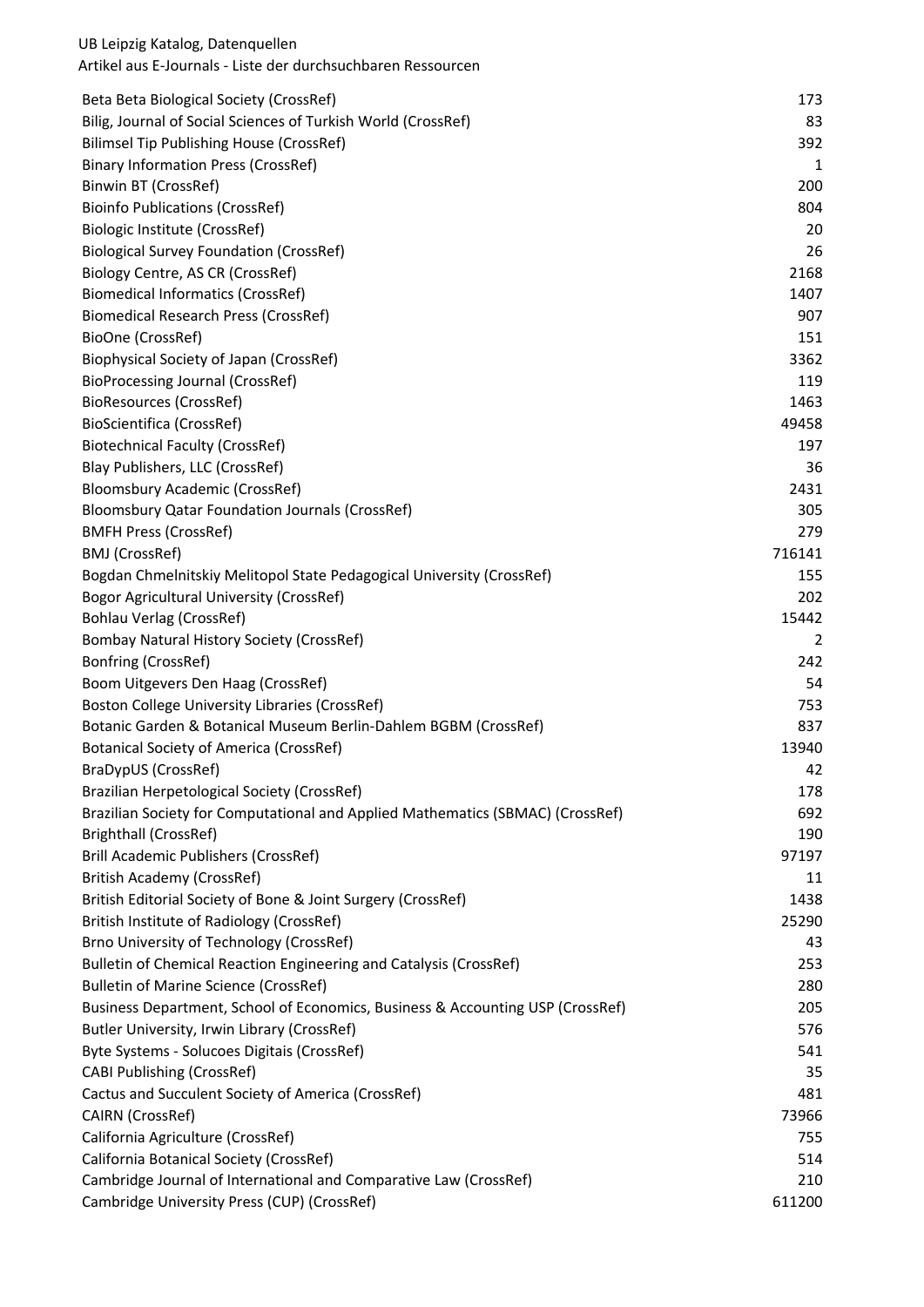| UB Leipzig Katalog, Datenquellen<br>Artikel aus E-Journals - Liste der durchsuchbaren Ressourcen |        |
|--------------------------------------------------------------------------------------------------|--------|
| Canada-China Clinical Medicine Study Association (CCCMSA) (CrossRef)                             | 1      |
| Canadian Center of Science and Education (CrossRef)                                              | 20452  |
| Canadian Health Libraries Association (CrossRef)                                                 | 465    |
| Canadian Mathematical Society (CrossRef)                                                         | 9570   |
| Canadian Medical Association (CMA) (CrossRef)                                                    | 8953   |
| Canadian Science Publishing (CrossRef)                                                           | 129174 |
| Canadian Society for Bioengineering (CrossRef)                                                   | 35     |
| Canadian Urological Association Journal (CrossRef)                                               | 1023   |
| Canadian Young Scientist Journal/Revue Canadienne des Jeunes Scientifiques (CrossRef)            | 35     |
| Cancer Intelligence (CrossRef)                                                                   | 477    |
| Cardiofront, LLC (CrossRef)                                                                      | 119    |
| Carnegie Museum of Natural History (CrossRef)                                                    | 148    |
| Caspian Journal of Applied Sciences Research (CrossRef)                                          | 1      |
| Castanea (CrossRef)                                                                              | 398    |
| CD Remedies (CrossRef)                                                                           | 19     |
| Cellule MathDoc/CEDRAM (CrossRef)                                                                | 5593   |
| Centauro, SRL (CrossRef)                                                                         | 109    |
| Centennial Library (CrossRef)                                                                    | 40     |
| Center for Academic Publications Japan (CrossRef)                                                | 2996   |
| Center for Economic Integration (CrossRef)                                                       | 778    |
| Center for Migration Studies (CrossRef)                                                          | 34     |
| Center for Transportation Studies (CrossRef)                                                     | 130    |
| Center of Biomass and Renewable Energy (CBIORE) (CrossRef)                                       | 74     |
| Centers for American Indian and Alaska Native Health (CrossRef)                                  | 392    |
| Centers for Disease Control and Prevention (CDC) (CrossRef)                                      | 9177   |
| Central Bohemia University (CrossRef)                                                            | 273    |
| Central Collector of Libraries BIBCOM (CrossRef)                                                 | 4      |
| Centre de Recherche en Demographie et Societes (CrossRef)                                        | 16     |
| Centre for Evaluation in Education and Science (CEON/CEES) (CrossRef)                            | 2200   |
| Centre of Sociological Research, NGO (CrossRef)                                                  | 165    |
| Centro de Investigacao e Estudos de Sociologia (CIES-IUL) (CrossRef)                             | 83     |
| Centro de Investigaciones Sociologicas (CrossRef)                                                | 91     |
| Centro Interdisciplinario de Investigaciones en Psicologia Matematic (CrossRef)                  | 56     |
| Centro Universitario Sao Camilo - Sao Paulo (CrossRef)                                           | 40     |
| Centrum Catolica (CrossRef)                                                                      | 97     |
| Ceramic Society of Japan (CrossRef)                                                              | 11202  |
| Cevre Koruma ve Arastirma Vakfi (CrossRef)                                                       | 387    |
| CFA Institute (CrossRef)                                                                         | 3856   |
| Charles University in Prague, Karolinum Press (CrossRef)                                         | 126    |
| Chelonian Conservation and Biology Journal (CrossRef)                                            | 298    |
| Chem-Bio Informatics Society (CrossRef)                                                          | 116    |
| <b>Chemical Science Transactions (CrossRef)</b>                                                  | 606    |
| Chemical Society of Japan (CrossRef)                                                             | 73473  |
| Chiang Mai University (CrossRef)                                                                 | 75     |
| China Science Publishing & Media Ltd. (CrossRef)                                                 | 3828   |
| Chinese Birds (Press) (CrossRef)                                                                 | 132    |
| Chinese Journal of Mechanical Engineering (CrossRef)                                             | 1903   |
| Chonnam National University Medical School (KAMJE) (CrossRef)                                    | 222    |
| CIC Edizioni Internazionali (CrossRef)                                                           | 365    |
| CIESPAL (CrossRef)                                                                               | 73     |
| CILIP Information Literacy Group (CrossRef)                                                      | 219    |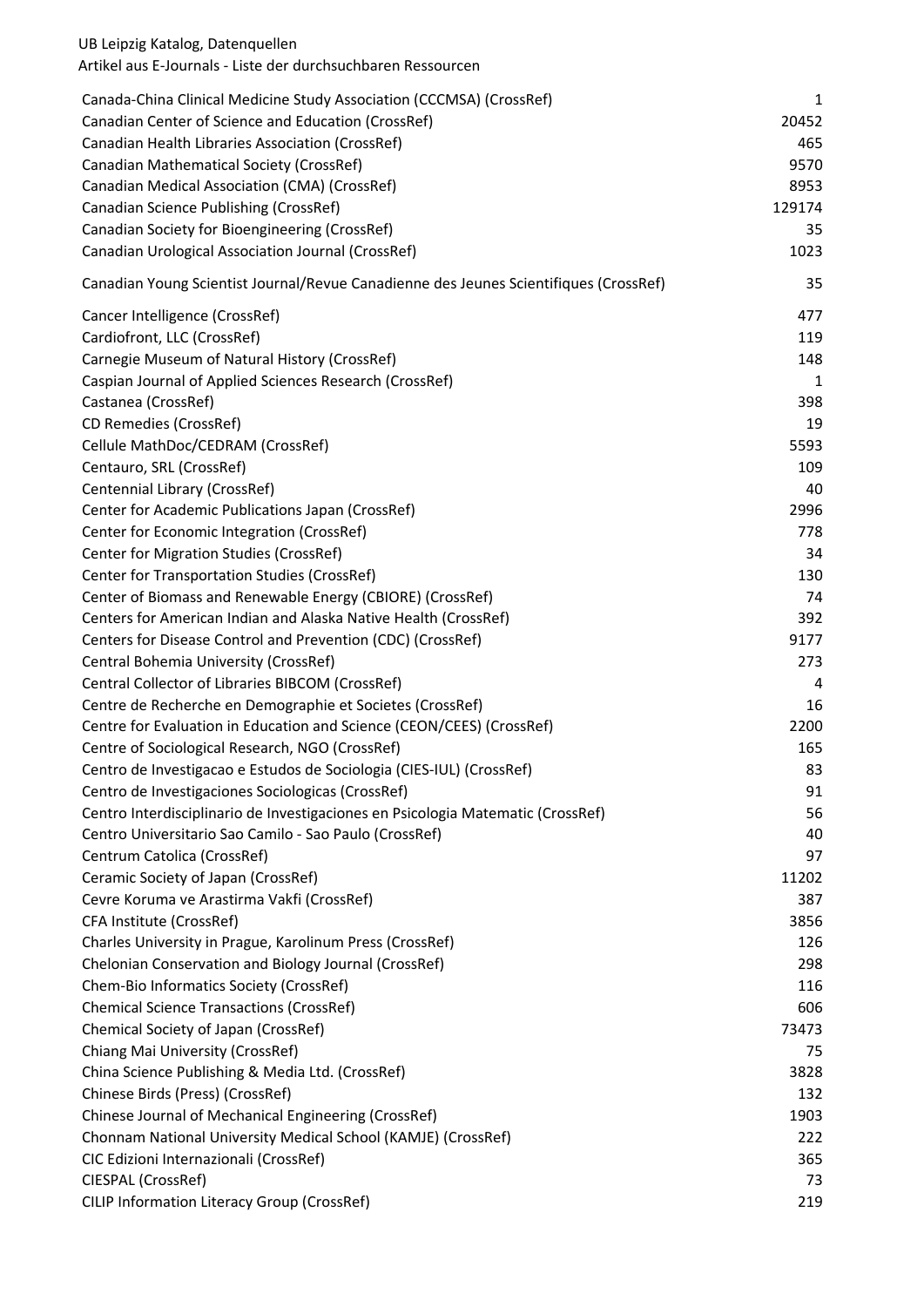| UB Leipzig Katalog, Datenquellen<br>Artikel aus E-Journals - Liste der durchsuchbaren Ressourcen |       |
|--------------------------------------------------------------------------------------------------|-------|
| City Net Scientific Research Center Ltd., Belgrade (CrossRef)                                    | 97    |
| Claremont Colleges Library (CrossRef)                                                            | 474   |
| Classical Association of South Africa (CrossRef)                                                 | 1     |
| Classical Association of the Middle West and South, Inc (CAMWS) (CrossRef)                       | 266   |
| Clay Minerals Society (CrossRef)                                                                 | 4121  |
| Cleveland Clinic Journal of Medicine (CrossRef)                                                  | 5929  |
| Clujul Medical (CrossRef)                                                                        | 76    |
| <b>CNRI Acct (CrossRef)</b>                                                                      | 1000  |
| <b>CNT Nanostroitelstvo (CrossRef)</b>                                                           | 15    |
| Co. Ltd. Ukrinformnauka (CrossRef)                                                               | 224   |
| Co-Action Publishing (CrossRef)                                                                  | 20562 |
| Coastal Education and Research Foundation (CrossRef)                                             | 2302  |
| Coastal Engineering Research Council (CrossRef)                                                  | 1232  |
| Codata (CrossRef)                                                                                | 539   |
| <b>Codon Publications (CrossRef)</b>                                                             | 14    |
| Cogitatio (CrossRef)                                                                             | 99    |
| Cognitive-crcs (CrossRef)                                                                        | 172   |
| Cognizant Electronic Publishing (CrossRef)                                                       | 1821  |
| Coimbra University Press (CrossRef)                                                              | 1273  |
| Cold Spring Harbor Laboratory Press (CrossRef)                                                   | 16672 |
| Colegio Brasileiro de Atividade Fisica Saude e Esporte (COBRASE) (CrossRef)                      | 1083  |
| Colegio Mayor de Nuestra Senor del Rosario (CrossRef)                                            | 206   |
| Colegio Oficial de Bibliotecarios y Documentalistas de la Comunidad Valenciana (COBDCV)          |       |
| (CrossRef)                                                                                       | 45    |
| <b>Coleopterists Society (CrossRef)</b>                                                          | 998   |
| Colloquium (CrossRef)                                                                            | 118   |
| Comissao Especial de Informatica na Educacao (CrossRef)                                          | 170   |
| Commonwealth Forestry Association (CrossRef)                                                     | 398   |
| <b>Comparative Cognition Society (CrossRef)</b>                                                  | 73    |
| <b>Comparative Politics (CrossRef)</b>                                                           | 107   |
| Competence Network Pediatric Oncology & Hematology (CrossRef)                                    | 22    |
| Computational Hydraulics International (CrossRef)                                                | 6     |
| Computer Assisted Language Instruction Consortium (CALICO) (CrossRef)                            | 207   |
| Conservation International (CrossRef)                                                            | 486   |
| Consortia Academia Publishing (CrossRef)                                                         | 449   |
| Consortium Erudit (CrossRef)                                                                     | 77961 |
| Consortium of Multiple Sclerosis Centers (CrossRef)                                              | 469   |
| Cooper Ornithological Society (CrossRef)                                                         | 1411  |
| Copernicus GmbH (CrossRef)                                                                       | 46973 |
| Council for British Archaeology (CrossRef)                                                       | 382   |
| CRESR (Sheffield Hallam University) (CrossRef)                                                   | 143   |
| Croatian Anthropological Society (CrossRef)                                                      | 44    |
| Croatian Association of Civil Engineers (CrossRef)                                               | 74    |
| Croatian Chemical Society (CrossRef)                                                             | 266   |
| Croatian Ethnological Society (CrossRef)                                                         | 12    |
| Croatian Geological Survey (CrossRef)                                                            | 83    |
| Croatian Interdisciplinary Society (CrossRef)                                                    | 104   |
| Croatian Journal of Fisheries (CrossRef)                                                         | 70    |
| Croatian Medical Association (CrossRef)                                                          | 29    |
| Croatian Medical Journal (CrossRef)                                                              | 710   |
| Croatian Society for Medical Biochemistry and Laboratory Medicine (CrossRef)                     | 333   |
| Croatian Society of Chemical Engineers/HDKI (CrossRef)                                           | 66    |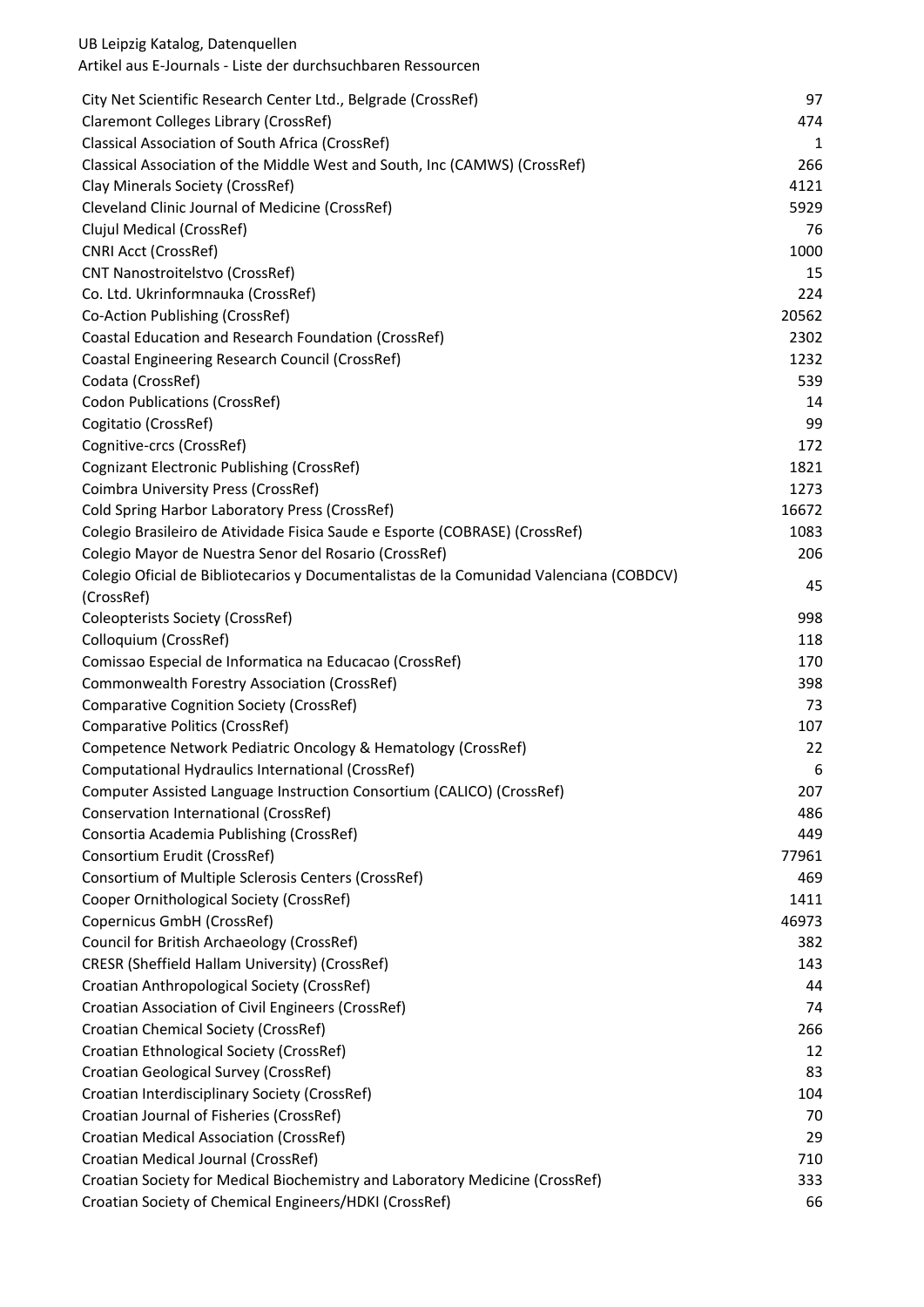| Croatian Sociological Association (CrossRef)                                         | 35     |
|--------------------------------------------------------------------------------------|--------|
| Crop Breeding and Applied Biotechnology (CrossRef)                                   | 50     |
| Crop Science Society of America (CrossRef)                                           | 179    |
| Crop Science Society of Japan (CrossRef)                                             | 6984   |
| CrossRef (CrossRef)                                                                  | 39689  |
| Crustacean Society (CrossRef)                                                        | 413    |
| Cryogenic Association of Japan (CrossRef)                                            | 2593   |
| <b>CSIRO Publishing (CrossRef)</b>                                                   | 13770  |
| CSTUG (CrossRef)                                                                     | 356    |
| Cukurova University Faculty of Education (CrossRef)                                  | 23     |
| <b>Cumhuriyet University Faculty Dentistry (CrossRef)</b>                            | 143    |
| Cureus, Inc. (CrossRef)                                                              | 246    |
| Czech Academy of Agricultural Sciences (CrossRef)                                    | 53     |
| Czech Geological Society (CrossRef)                                                  | 213    |
| Czech Geological Survey (CrossRef)                                                   | 379    |
| Czech Technical University in Prague - Central Library (CrossRef)                    | 203    |
| Czech University of Life Sciences Prague (CrossRef)                                  | 131    |
| Daedalus Enterprises (CrossRef)                                                      | 1000   |
| Dalhousie Journal of Interdisciplinary Management (CrossRef)                         | 82     |
| Dancecult: Journal of Electronic Dance Music Culture (CrossRef)                      | 112    |
| Dartmouth College Library Press (CrossRef)                                           | 142    |
| De Gruyter Open Sp. z o.o. (CrossRef)                                                | 27171  |
| De Gruyter SSH                                                                       | 169059 |
| Decker, Inc. (CrossRef)                                                              | 240    |
| Defence Counsel Journal (CrossRef)                                                   | 69     |
| Defence Scientific Information and Documentation Centre (CrossRef)                   | 803    |
| Dental Hypotheses (CrossRef)                                                         | 55     |
| Dentaquest (CrossRef)                                                                | 294    |
| Departamento de Educacao FCT/Unesp (CrossRef)                                        | 139    |
| Department of Anatomy Keio University School of Medicine (CrossRef)                  | 263    |
| Department of Biomedical Imaging, University of Malaya, Malaysia (CrossRef)          | 256    |
| Department of Geophysics, Faculty of Science, University of Zagreb (CrossRef)        | 5      |
| Department of International Relations (CrossRef)                                     | 56     |
| Department of Mathematics, Faculty of Science (CrossRef)                             | 265    |
| Department of Mathematics, Hokkaido University (CrossRef)                            | 1269   |
| Department of Mathematics, Kyungpook National University (CrossRef)                  | 384    |
| Department of Sport Management, University of Peloponnese (CrossRef)                 | 89     |
| Departmento de Publicaciones del CSIC (CrossRef)                                     | 22070  |
| Derm101.com (CrossRef)                                                               | 205    |
| <b>DEStech Publications (CrossRef)</b>                                               | 8      |
| Deutsche Zeitschrift Fur Sportmedizin (CrossRef)                                     | 109    |
| Dialogue and Discourse (CrossRef)                                                    | 40     |
| Dicle Medical Journal/Dicle Tip Dergisi (CrossRef)                                   | 503    |
| Dicle Universitesi Ziya Gokalp Egitim Fakultesi Dergisi (CrossRef)                   | 19     |
| Digital Journal of Opthalmology (CrossRef)                                           | 51     |
| Diva Enterprises Private Limited (CrossRef)                                          | 1034   |
| Division of Chemical Information and Computer Sciences (CrossRef)                    | 142    |
| Division of Functional Equations, The Mathematical Society of Japan (JST) (CrossRef) | 239    |
| Dove Medical Press Ltd. (CrossRef)                                                   | 16442  |
| Down Syndrome Education International (CrossRef)                                     | 244    |
| Duke University Press (CrossRef)                                                     | 33471  |
| Duncker & Humblot GmbH (CrossRef)                                                    | 1784   |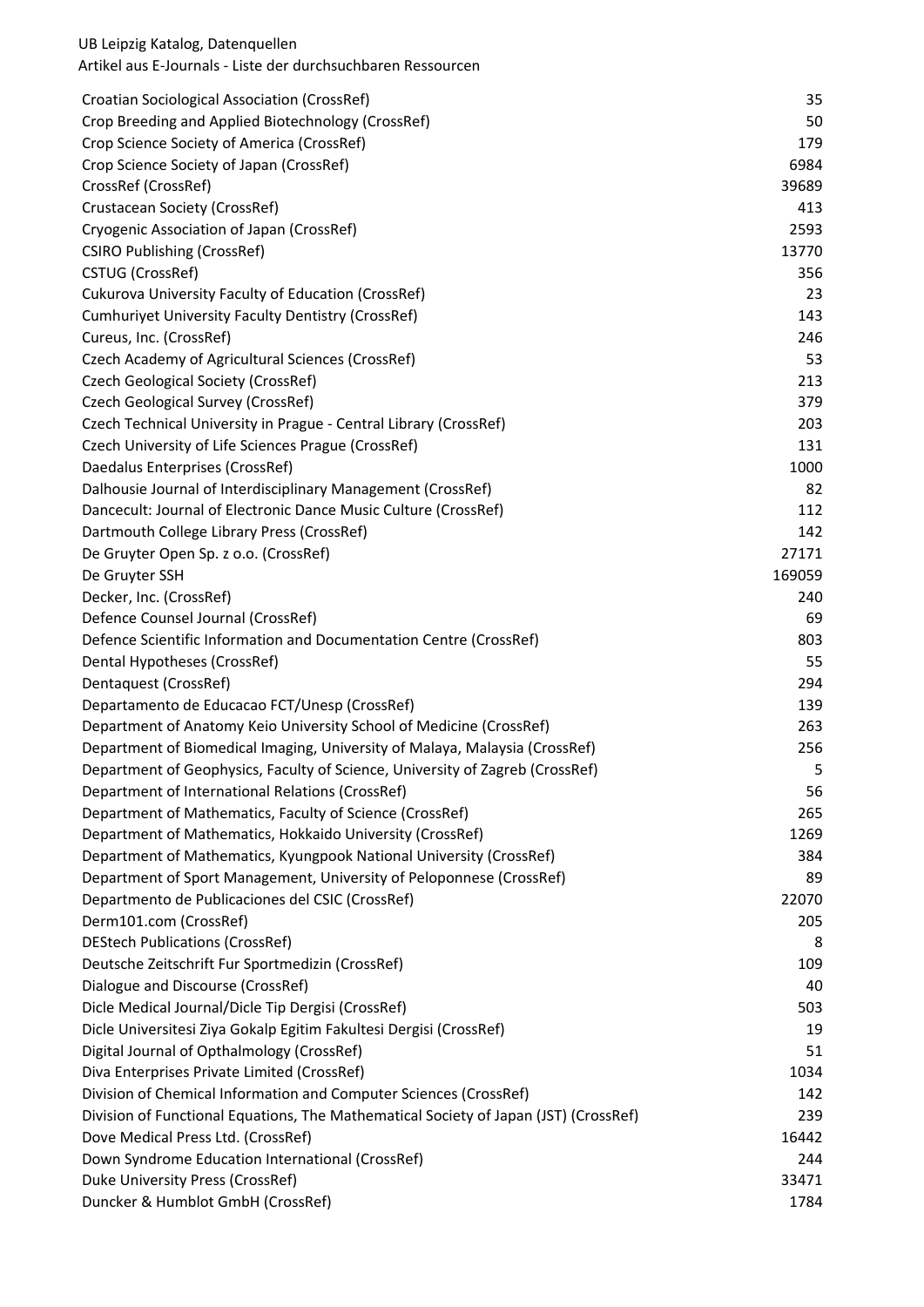| Dundee Science Press (CrossRef)                                                                  | 37      |
|--------------------------------------------------------------------------------------------------|---------|
| <b>EAGE Publications (CrossRef)</b>                                                              | 294     |
| <b>EARLI</b> (CrossRef)                                                                          | 50      |
| Early Theatre (CrossRef)                                                                         | 450     |
| East African Natural History Society (CrossRef)                                                  | 216     |
| East Carolina University (CrossRef)                                                              | 129     |
| ECO-INFOSOC Research Center (CrossRef)                                                           | 90      |
| Ecological Society of America (CrossRef)                                                         | 11985   |
| Economic Research Institute, FEB, RAS (CrossRef)                                                 | 155     |
| Ecoscience (CrossRef)                                                                            | 450     |
| Edentata (CrossRef)                                                                              | 65      |
| Ediciones Universidad de Salamanca (CrossRef)                                                    | 119     |
| Edinburgh Napier University (CrossRef)                                                           | 22      |
| Edinburgh University Global Health Society (CrossRef)                                            | 92      |
| Edinburgh University Library (CrossRef)                                                          | 776     |
| Edinburgh University Press (CrossRef)                                                            | 11223   |
| <b>EDIPUCRS (CrossRef)</b>                                                                       | 193     |
| <b>Editions NecPlus (CrossRef)</b>                                                               | 1226    |
| Editora Cubo Multimidia (CrossRef)                                                               | 1520    |
| Editora da Universidade Federal Fluminense (CrossRef)                                            | 17      |
| Editora Unicentro (CrossRef)                                                                     | 67      |
| Editora UNIVALI (CrossRef)                                                                       | 351     |
| Editorial Committee of Annals of Thoracic and Cardiovascular Surgery (CrossRef)                  | 637     |
| Editorial Committee of Japanese Journal of Infectious Diseases, National Institute of Infectious | 1869    |
| Dis (CrossRef)                                                                                   |         |
| Editorial Pontificia Universidad Javeriana (CrossRef)                                            | 372     |
| Editorial Universidad Catolica de Colombia (CrossRef)                                            | 68      |
| <b>EDP Sciences (CrossRef)</b>                                                                   | 58507   |
| Education & Psychology I+D+i (CrossRef)                                                          | 42      |
| Education Association of South Africa (CrossRef)                                                 | 86      |
| <b>Education Policy Analysis Archives (CrossRef)</b>                                             | 175     |
| EDUFU - Editora da Universidade Federal de Uberlandia (CrossRef)                                 | 178     |
| EduRad (CrossRef)                                                                                | 445     |
| <b>Edward Elgar Publishing (CrossRef)</b>                                                        | 328     |
| Ege University Faculty of Fisheries (CrossRef)                                                   | 56      |
| Egitim Danismanligi ve Arastirmalari (EDAM) (CrossRef)                                           | 168     |
| Electric Furnace Steel Forum (CrossRef)                                                          | 2533    |
| Electronics and Telecommunications Research Institute (ETRI) (CrossRef)                          | 1947    |
| Element d.o.o. (CrossRef)                                                                        | 23      |
| Elmer Press, Inc. (CrossRef)                                                                     | 2488    |
| Elsevier BV (CrossRef)                                                                           | 7543817 |
| <b>EManuscript Services (CrossRef)</b>                                                           | 873     |
| EMBO (CrossRef)                                                                                  | 1205    |
| E-MED LTD (CrossRef)                                                                             | 690     |
| Emerald (CrossRef)                                                                               | 233001  |
| Emerging Theatre Research (CrossRef)                                                             | 6       |
| EMH Swiss Medical Publishers, Ltd. (CrossRef)                                                    | 814     |
| <b>EMW Publishing (CrossRef)</b>                                                                 | 6959    |
| Engineering and Technology Publishing (CrossRef)                                                 | 1051    |
| Engineers Australia (CrossRef)                                                                   | 26      |
| Entomo Brasilis (CrossRef)                                                                       | 263     |
| Entomological Society of America (CrossRef)                                                      | 63      |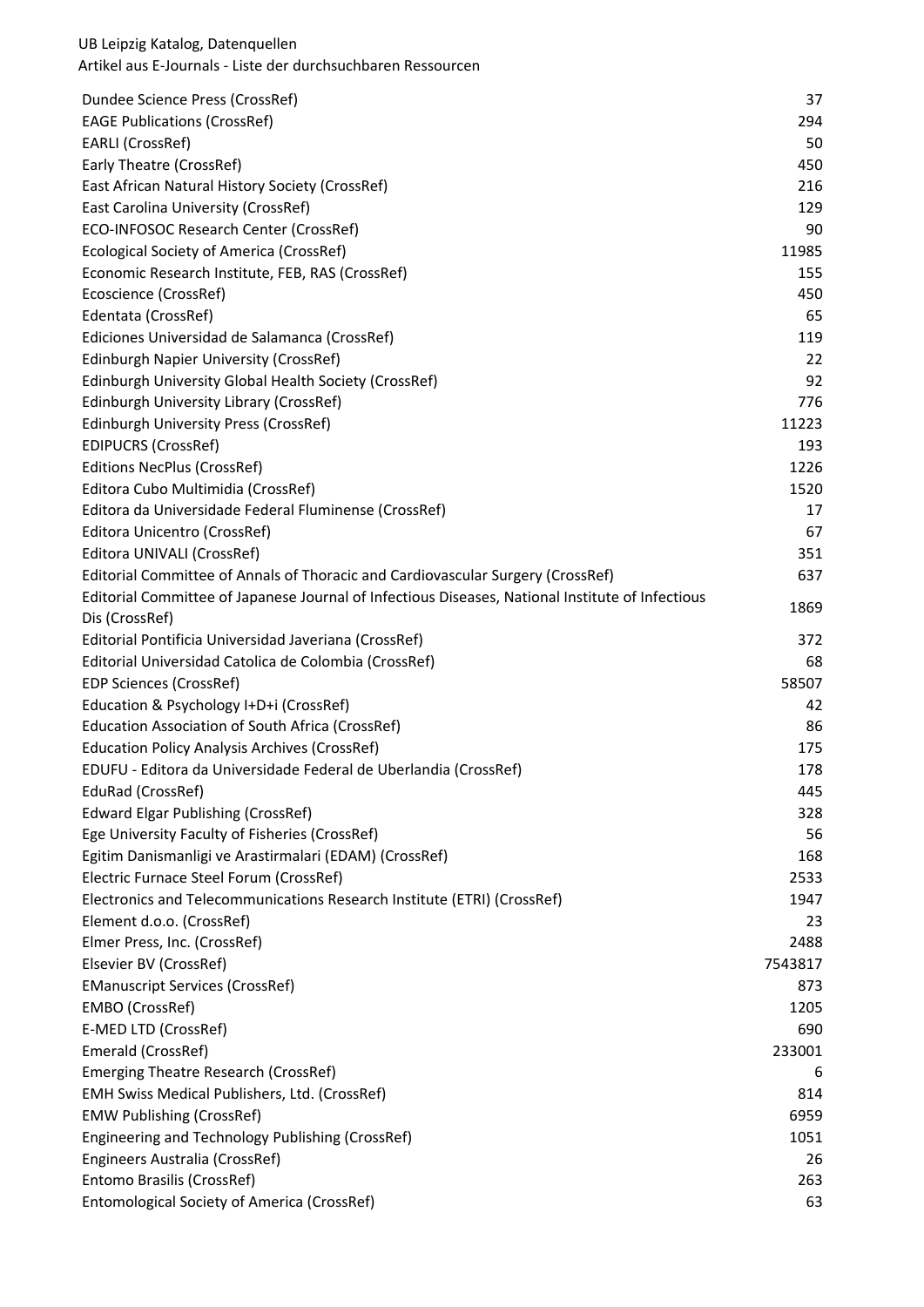| Entomological Society of Southern Africa (CrossRef)                                   | 450          |
|---------------------------------------------------------------------------------------|--------------|
| Entomological Society of Washington (CrossRef)                                        | 467          |
| Entrepreneurship and Sustainability Center (CrossRef)                                 | 119          |
| Enviro Research Publishers (CrossRef)                                                 | 261          |
| Environmental Health Perspectives (CrossRef)                                          | 13848        |
| EPI SCP (El Profesional de la Informacion) (CrossRef)                                 | 1295         |
| EPP Publications Ltd. (CrossRef)                                                      | 360          |
| <b>Equinox Publishing (CrossRef)</b>                                                  | 1742         |
| Erdkunde (CrossRef)                                                                   | 1793         |
| Ernst Reinhardt, GmbH & Co. KG (CrossRef)                                             | 56           |
| eSAT Publishing House (CrossRef)                                                      | 2853         |
| <b>Escarpment Press (CrossRef)</b>                                                    | 926          |
| Escola das Artes, Universidade Catolica Portuguesa (CrossRef)                         | 137          |
| Escola Superior de Sustentabilidade (CrossRef)                                        | 242          |
| <b>ESIC Business and Marketing School (CrossRef)</b>                                  | 36           |
| Estonian Academy Publishers (CrossRef)                                                | 1136         |
| <b>Estonian Association for Applied Linguistics (CrossRef)</b>                        | 275          |
| Estonian Literary Museum of Scholarly Press (CrossRef)                                | 1174         |
| Eurasian Journal of Veterinary Sciences (CrossRef)                                    | 30           |
| <b>Eurasian Publications (CrossRef)</b>                                               | 28           |
| Eurasian Society of Educational Research (CrossRef)                                   | 276          |
| Euroasian Scientific and Industrial Chamber, Ltd. (CrossRef)                          | 66           |
| European Association of Geochemistry (CrossRef)                                       | 8            |
| European Center of Sustainable Development (CrossRef)                                 | 132          |
| European HIV/AIDS and Infectious Diseases Academy (CrossRef)                          | 63           |
| European Journal of Chemistry (CrossRef)                                              | 484          |
| European Journal of Research on Education (CrossRef)                                  | 34           |
| European Mathematical Publishing House (CrossRef)                                     | 8789         |
| European Optical Society (CrossRef)                                                   | 483          |
| European Respiratory Society (ERS) (CrossRef)                                         | 10280        |
| F1000 Research, Ltd. (CrossRef)                                                       | 1244         |
| FACECLA (CrossRef)                                                                    | 396          |
| Faculdade de Desporto (CrossRef)                                                      | $\mathbf{1}$ |
| Facultad Latinoamericana de Ciencias Sociales (FLACSO) (CrossRef)                     | 341          |
| Faculty of 1000, Ltd. (CrossRef)                                                      | 452          |
| Faculty of Civil and Geodetic Engineering (CrossRef)                                  | 175          |
| Faculty of Economics and Business, University of Maribor (CrossRef)                   | 74           |
| Faculty of Economics, VSB Technical University of Ostrava (CrossRef)                  | 94           |
| Faculty of Engineering, Chulalongkorn University (CrossRef)                           | 240          |
| Faculty of Food and Agriculture, United Arab Emirates University (CrossRef)           | 249          |
| Faculty of Forestry, University of Zagreb (CrossRef)                                  | 121          |
| Faculty of Maritime Studies Split (CrossRef)                                          | 46           |
| Faculty of Mathematics, Computer Science and Econometrics, University of Zielona Gora |              |
| (CrossRef)                                                                            | 1289         |
| Faculty of Mathematics, Kyushu University (CrossRef)                                  | 1277         |
| Faculty of Mechanical Engineering (CrossRef)                                          | 364          |
| Faculty of Medicine, Chulalongkorn University (Asian Biomedicine) (CrossRef)          | 59           |
| Faculty of Medicine, Universitas Indonesia (CrossRef)                                 | 1097         |
| <b>Faculty of Navigation (CrossRef)</b>                                               | 156          |
| Faculty of Organizational Sciences (CrossRef)                                         | 108          |
| Faculty of Physical Education and Sport (CrossRef)                                    | 178          |
| Faculty of Veterinary Medicine - Skopje (CrossRef)                                    | 40           |
|                                                                                       |              |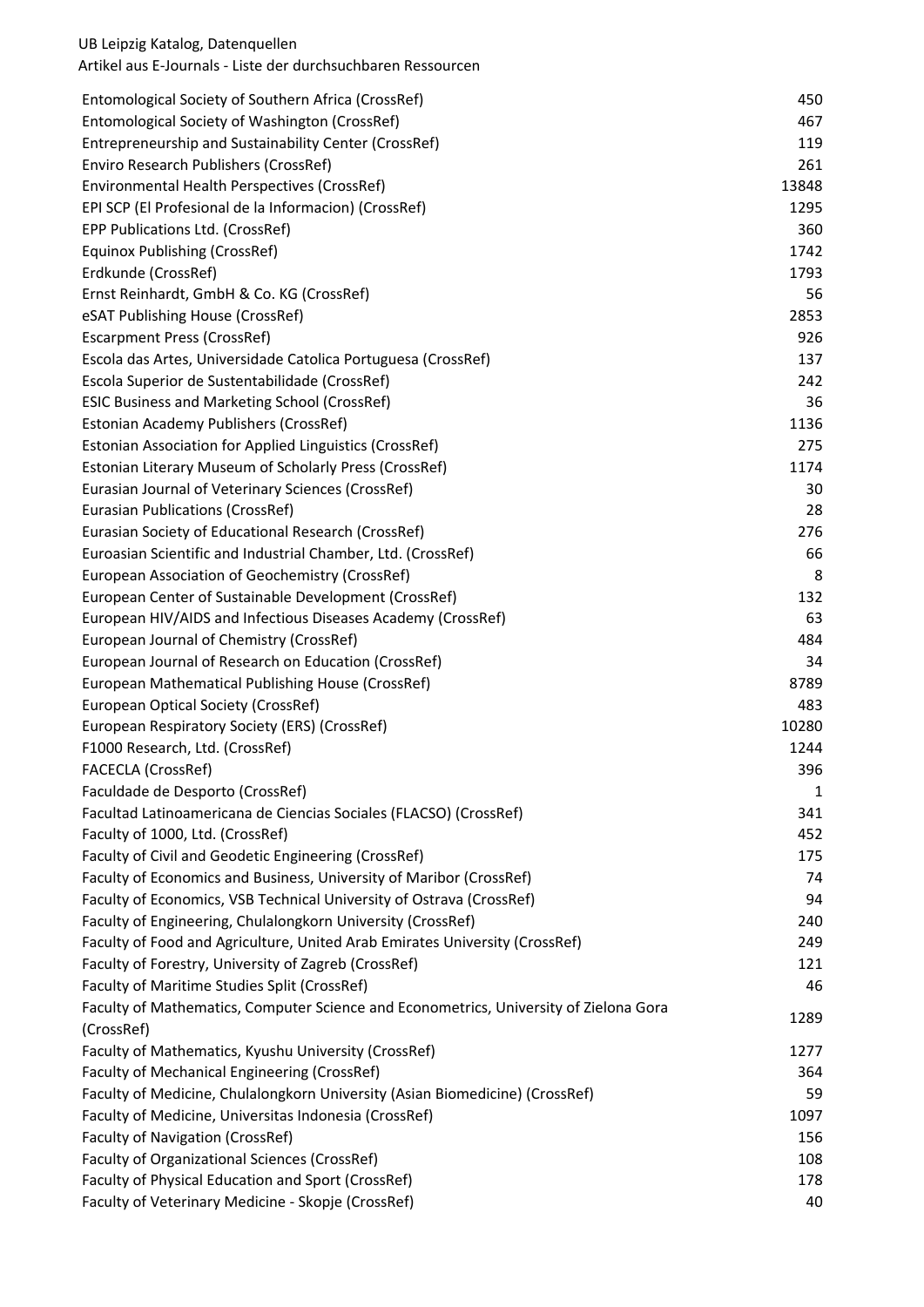| UB Leipzig Katalog, Datenquellen<br>Artikel aus E-Journals - Liste der durchsuchbaren Ressourcen |           |
|--------------------------------------------------------------------------------------------------|-----------|
| FahrenHouse (CrossRef)                                                                           | 63        |
| FapUNIFESP (SciELO) (CrossRef)                                                                   | 211998    |
| FASEB (CrossRef)                                                                                 | 6975      |
| FECAP Fundacao Escola de Comercio Alvares (CrossRef)                                             | 186       |
| Federal State Funded Educational Institution of Higher Professional Education (CrossRef)         | 108       |
| Federation of Turkish Pathology Societies (CrossRef)                                             | 364       |
| Ferrata Storti Foundation (Haematologica) (CrossRef)                                             | 3088      |
| Field Museum of Natural History (CrossRef)                                                       | 68        |
| Finnish Academy of Science and Letters (CrossRef)                                                | 817       |
| Finnish Society of Forest Science (CrossRef)                                                     | 2194      |
| Finnish Zoological and Botanical Publishing Board (CrossRef)                                     | 804       |
| Fisheries Sciences.com (CrossRef)                                                                | 19        |
| Florida Entomological Society (CrossRef)                                                         | 1918      |
| Fondazione Pro Herbario Mediterraneo (CrossRef)                                                  | 71        |
| Food Safety Commission, Cabinet Office (CrossRef)                                                | 33        |
| <b>Forest Products Society (CrossRef)</b>                                                        | 426       |
| Forest Research and Management Institute (CrossRef)                                              | 33        |
| Forum Internacional de Comunicacion y Relaciones Publicas - FORUM XXI (CrossRef)                 | 87        |
| Forum: Carbohydrates Coming of Age (CrossRef)                                                    | 1089      |
| Foundation for the Promotion and Accreditation of Economic Education (CrossRef)                  | 50        |
| Foundation of Computer Science (CrossRef)                                                        | 13302     |
| Franco Angeli (CrossRef)                                                                         | 10        |
| Fraunhofer-Institut fur Materialfluss und Logistik (CrossRef)                                    | 191       |
| Frontiers in Bioscience (CrossRef)                                                               | 5020      |
| Frontiers Media SA (CrossRef)                                                                    | 29338     |
| Frontline Medical Communications, Inc. (CrossRef)                                                | 77        |
| Fucape Business School (CrossRef)                                                                | 251       |
| Fundacao Faculdade de Medicina (CrossRef)                                                        | 789       |
| Fundacao Instituto de Administracao (CrossRef)                                                   | 111       |
| Fundacao Universidade Regional de Blumenau (CrossRef)                                            | 125       |
| Fundacio per la Universitat Oberta de Catalunya (CrossRef)                                       | 197       |
| Fundacion Universitaria Konrad Lorenz (CrossRef)                                                 | 11        |
| Fundamental Journals (CrossRef)                                                                  | 47        |
| <b>FUNEP (CrossRef)</b>                                                                          | 76        |
| Galatasaray Universitesi Iletisim (CrossRef)                                                     | 6         |
| Gazi University (CrossRef)                                                                       | 123       |
| Genetics and Molecular Research (CrossRef)                                                       | 3548      |
| <b>Genetics Society of America (CrossRef)</b>                                                    | 5808      |
| Genetics Society of Japan (CrossRef)                                                             | 3835      |
| Geochemical Society of Japan (CrossRef)                                                          | 1736      |
| Geografares (CrossRef)<br>Geographical Society of Finland (CrossRef)                             | 198<br>15 |
| Geography Department, University of Sao Paulo (CrossRef)                                         | 295       |
| <b>Geological Association of Canada (CrossRef)</b>                                               | 62        |
| <b>Geological Society of America (CrossRef)</b>                                                  | 25266     |
| Geological Society of London (CrossRef)                                                          | 1037      |
| Geological Survey of Slovenia (CrossRef)                                                         | 598       |
| GeoScienceWorld (CrossRef)                                                                       | 3157      |
| Gesellschaft Schweizer Tierarztinnen und Tierarzte (CrossRef)                                    | 1         |
| Global Business Research Center (CrossRef)                                                       | 100       |
| Global Digital Central (CrossRef)                                                                | 121       |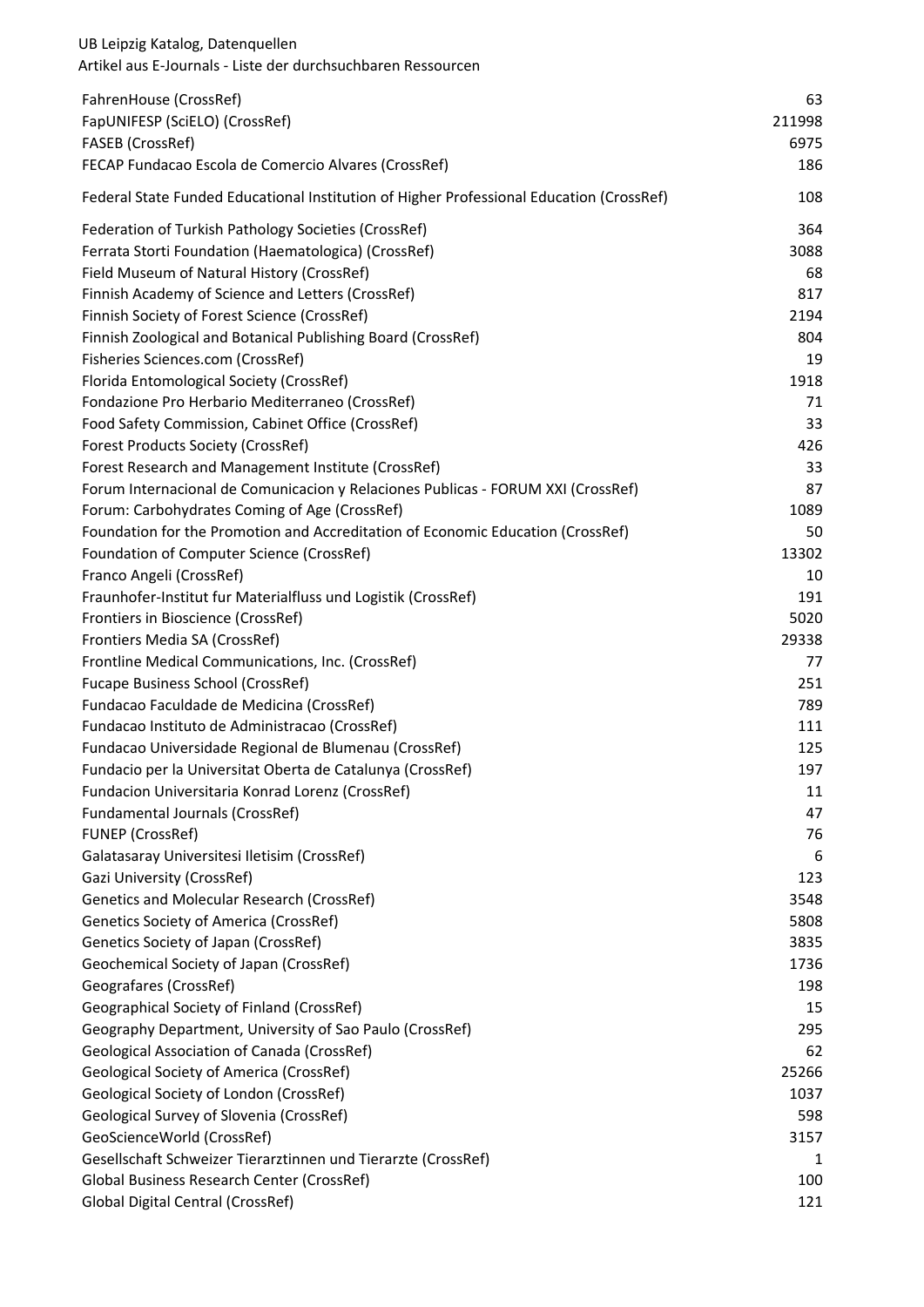| Global Journal of Enterprise Information System (CrossRef)                              | 17     |
|-----------------------------------------------------------------------------------------|--------|
| <b>Global Science Press (CrossRef)</b>                                                  | 15     |
| <b>GN1 Genesis Network (CrossRef)</b>                                                   | 4390   |
| Graduate School of Environmental Science, Okayama University (CrossRef)                 | 30     |
| Graduate School of Information Sciences, Tohoku University (CrossRef)                   | 389    |
| Grand Valley State University Libraries (CrossRef)                                      | 225    |
| Green Theory and Praxis: The Journal of Ecopedagogy (CrossRef)                          | 11     |
| Greener Journals (CrossRef)                                                             | 64     |
| <b>Griffith University (CrossRef)</b>                                                   | 18     |
| <b>Growing Science (CrossRef)</b>                                                       | 1831   |
| <b>Grupo Comunicar (CrossRef)</b>                                                       | 421    |
| <b>GSE Research Limited (CrossRef)</b>                                                  | 1541   |
| <b>Guilford Publications (CrossRef)</b>                                                 | 3913   |
| Guttmacher Institute (CrossRef)                                                         | 854    |
| <b>HACCP Consulting (CrossRef)</b>                                                      | 236    |
| Hacettepe University Journal of Economics and Administrative Sciences (CrossRef)        | 23     |
| Hans Publishers (CrossRef)                                                              | 2821   |
| Hanyang Economic Research Institute (CrossRef)                                          | 9      |
| <b>HARD Publishing Company (CrossRef)</b>                                               | 125    |
| Harvard University Botany Libraries (CrossRef)                                          | 202    |
| HAU, Journal of Ethnographic Theory (CrossRef)                                          | 215    |
| Health Affairs (Project Hope) (CrossRef)                                                | 7954   |
| Health and Medical Publishing Group (CrossRef)                                          | 1716   |
| Health Sciences Research Unit: Nursing (CrossRef)                                       | 284    |
| Health Sciences Researches Society (CrossRef)                                           | 74     |
| Healthcare Bulletin (CrossRef)                                                          | 61     |
| Hellenic Endocrine Society (CrossRef)                                                   | 437    |
| Helminthological Society (CrossRef)                                                     | 458    |
| Herbert Publications PVT LTD (CrossRef)                                                 | 61     |
| Herpetological Society of Japan (CrossRef)                                              | 213    |
| Herpetologists League (CrossRef)                                                        | 510    |
| Herzogia (CrossRef)                                                                     | 148    |
| Hikari, Ltd. (CrossRef)                                                                 | 103    |
| Hindawi Publishing Corporation (CrossRef)                                               | 116655 |
| Historical Society of Pennsylvania (CrossRef)                                           | 337    |
| Hogrefe & Huber (CrossRef)                                                              | 29351  |
| Hong Kong Academy of Medicine Press (CrossRef)                                          | 209    |
| Hong Kong STM Publishing Co., Ltd. (CrossRef)                                           | 155    |
| Horizon Research Publishing Co., Ltd. (CrossRef)                                        | 2      |
| Hosokawa Powder Technology Foundation (CrossRef)                                        | 862    |
| Human Biology (The International Journal of Population Biology and Genetics) (CrossRef) | 310    |
| Human Geographies (CrossRef)                                                            | 70     |
| Human Kinetics (CrossRef)                                                               | 1787   |
| Human Resources Management Academic Research Society (HRMARS) (CrossRef)                | 1221   |
| Humboldt Field Research Institute (CrossRef)                                            | 1402   |
| Hungarian Central Statistical Office (CrossRef)                                         | 37     |
| I MED Research Publications (CrossRef)                                                  | 97     |
| <b>IACSIT Press (CrossRef)</b>                                                          | 7684   |
| Iberoamerican Journal of Industrial Engineering (CrossRef)                              | 123    |
| IBIMA Publishing (CrossRef)                                                             | 239    |
| ICHB PAS Poznan Supercomputing and Networking Center (CrossRef)                         | 367    |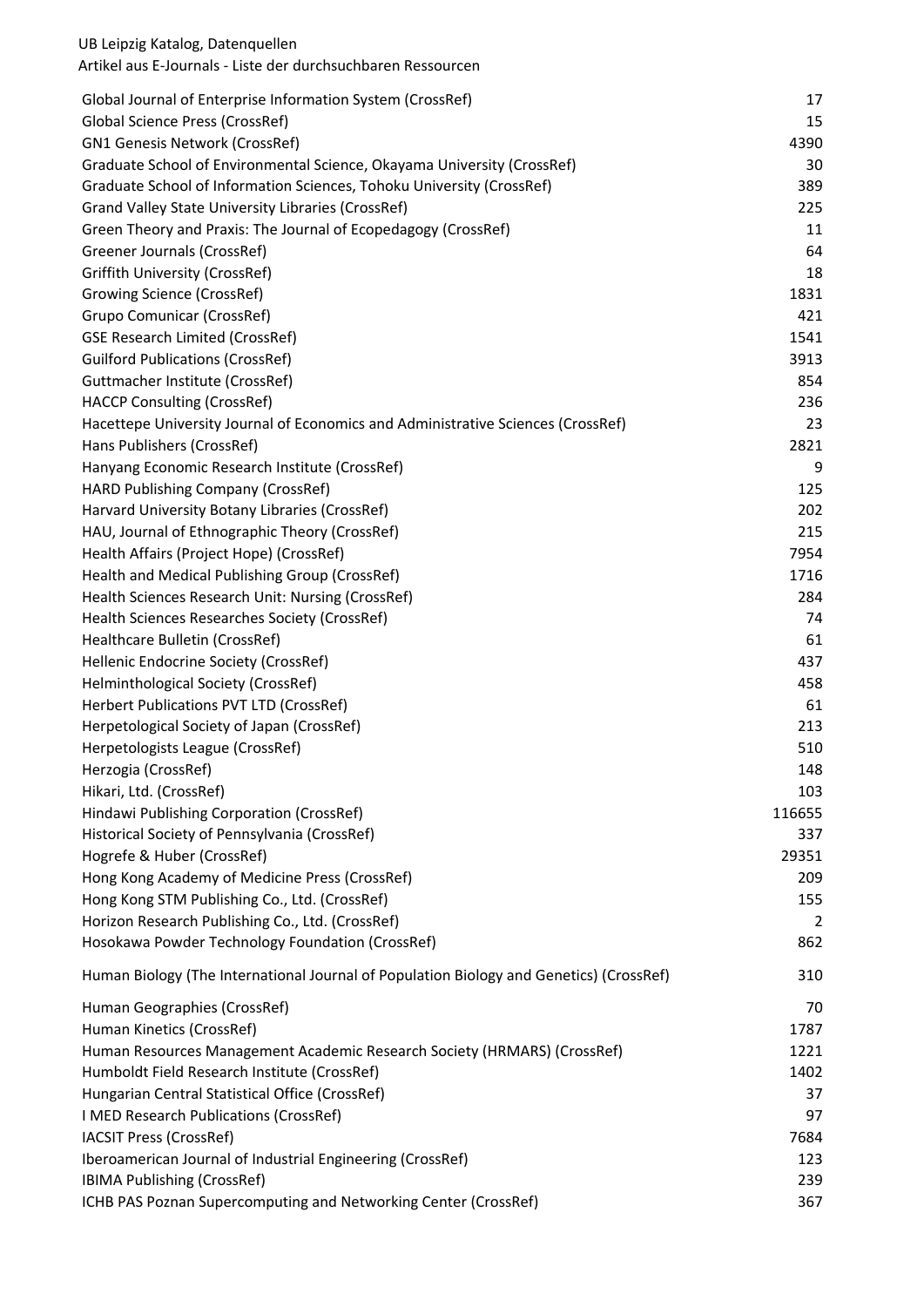| Ideas in Ecology and Evolution (CrossRef)                                                                   | 80      |
|-------------------------------------------------------------------------------------------------------------|---------|
| IJAREEIE (CrossRef)                                                                                         | 412     |
| IJIRSET (CrossRef)                                                                                          | 500     |
| <b>IJSR Publications (CrossRef)</b>                                                                         | 267     |
| Ilkogretim Online (CrossRef)                                                                                | 25      |
| Illuminating Engineering Society of Japan (CrossRef)                                                        | 5985    |
| Image Processing On Line (CrossRef)                                                                         | 83      |
| IMAI Software - International Journal of Interactive Multimedia and Artificial Intelligence                 | 133     |
| (CrossRef)                                                                                                  |         |
| Immanuel Kant Baltic Federal University (CrossRef)                                                          | 977     |
| In Quarto - Editions EMS (CrossRef)                                                                         | 1       |
| INCAS - National Institute for Aerospace Research Elie Carafoli (CrossRef)                                  | 388     |
| Inderscience Publishers (CrossRef)                                                                          | 288     |
| Index Copernicus (CrossRef)                                                                                 | 1903    |
| Indian Academy of Neurosciences (CrossRef)                                                                  | 502     |
| Indian Journal of Medical Specialties (CrossRef)                                                            | 237     |
| Indian National Science Academy (CrossRef)                                                                  | 132     |
| Indian Orthopaedic Research Group (CrossRef)                                                                | 55      |
| Indian Society for Education and Environment (CrossRef)                                                     | 68      |
| Indiana Magazine of History (CrossRef)                                                                      | 301     |
| Indiana University Mathematics Journal (CrossRef)                                                           | 4277    |
| Indiana University Press (CrossRef)                                                                         | 11060   |
| Indonesian Center for Animal Research and Development (ICARD) (CrossRef)                                    | 77      |
| Infomesr (CrossRef)                                                                                         | 8       |
| Informa Healthcare (CrossRef)                                                                               | 212479  |
| Informa UK (Informa Life Sciences) (CrossRef)                                                               | 1591    |
| Informa UK Limited (CrossRef)                                                                               | 1453267 |
| Information Engineering Research Institute (CrossRef)                                                       | 13      |
| Information Processing Society of Japan (CrossRef)                                                          | 1038    |
| Infotech (CrossRef)                                                                                         | 10      |
| Iniciativa Digital Politecnica (CrossRef)                                                                   | 54      |
| <b>INIST-CNRS (CrossRef)</b>                                                                                | 13196   |
| Innovative Journal (CrossRef)                                                                               | 17      |
| Inpressco (CrossRef)                                                                                        | 145     |
| Institue of Mathematics, USC RAS (CrossRef)                                                                 | 85      |
| Institut d'Educacio Fisica de Catalunya (INEFC) (CrossRef)                                                  | 317     |
| Institut Za Migracije I Narodnosti (Institute for Migration and Ethnic Studies) (CrossRef)                  | 47      |
| Institute for Computer Sciences, Social Informatics and Telecommunications Engineering (ICST)<br>(CrossRef) | 33      |
| Institute for Operations Research and the Management Sciences (INFORMS) (CrossRef)                          | 23128   |
| Institute for Policy Studies and Social Innovation, University of Hyogo (CrossRef)                          | 36      |
| Institute of Advanced Engineering and Science (CrossRef)                                                    | 887     |
| Institute of Aeronautics and Space (CrossRef)                                                               | 224     |
| Institute of Arctic and Alpine Research (INSTAAR) (CrossRef)                                                | 686     |
| Institute of Electrical & Electronics Engineers (IEEE) (CrossRef)                                           | 122811  |
| Institute of Electrical Engineers of Japan (IEE Japan) (CrossRef)                                           | 2523    |
| Institute of Electronics, Information and Communications Engineers (IEICE) (CrossRef)                       | 6080    |
| Institute of Ethnology and Folklore Research (CrossRef)                                                     | 44      |
| Institute of Food Technology (CrossRef)                                                                     | 192     |
| Institute of Forest Science, Kangwon National University (CrossRef)                                         | 73      |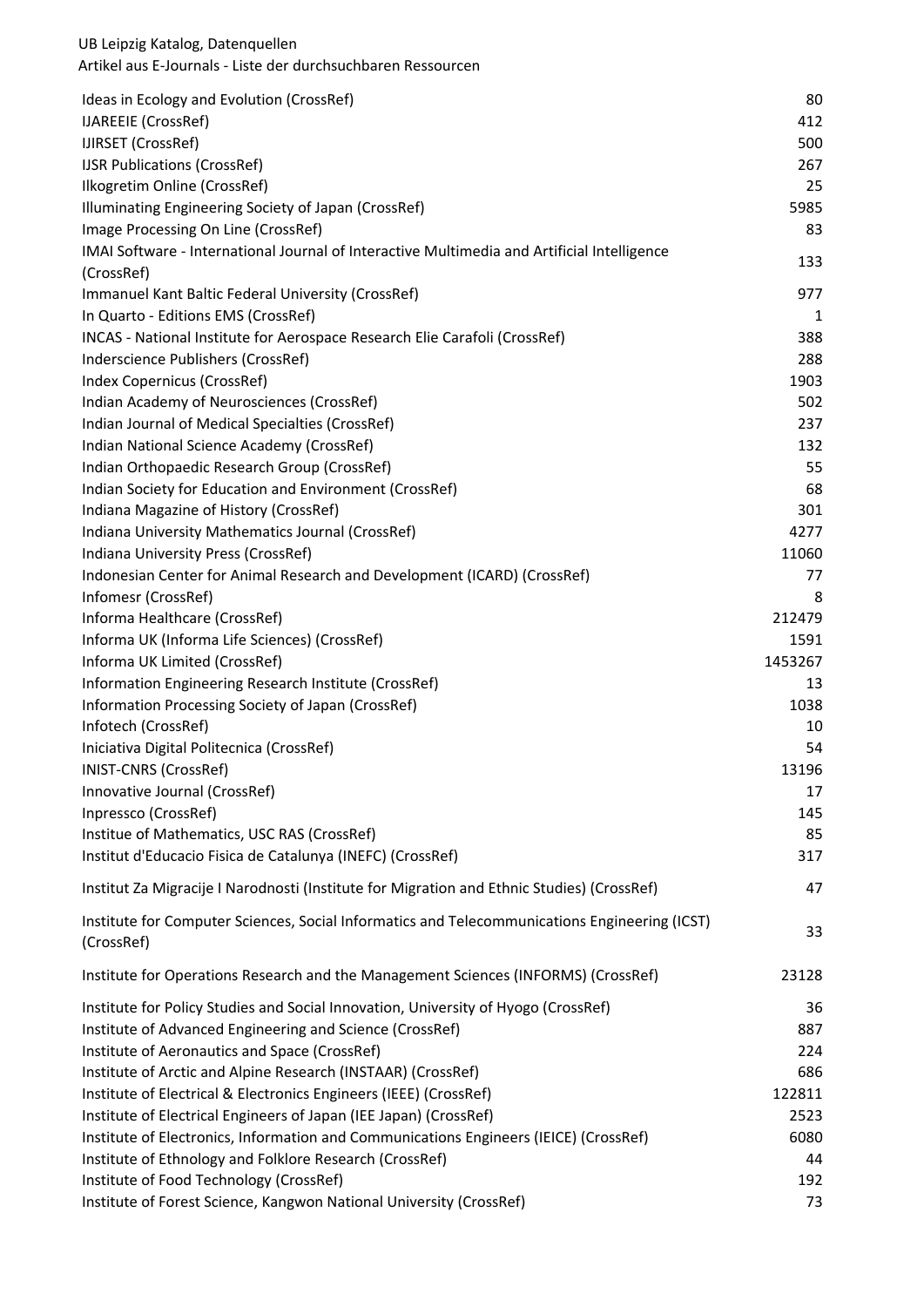Artikel aus E-Journals - Liste der durchsuchbaren Ressourcen

|                                                                                                   | 337   |
|---------------------------------------------------------------------------------------------------|-------|
| Institute of Hematology, Catholic University (CrossRef)                                           | 395   |
| Institute of Image Information and Television Engineers (CrossRef)                                | 3706  |
| Institute of Information Theory and Automation (CrossRef)                                         | 62    |
| Institute of Malacology (CrossRef)                                                                | 170   |
| Institute of Mathematical Problems of Biology of RAS (IMPB RAS) (CrossRef)                        | 192   |
| Institute of Mathematical Statistics (CrossRef)                                                   | 19825 |
| Institute of Mathematics, Polish Academy of Sciences (CrossRef)                                   | 6666  |
| Institute of Molecular Biology and Genetics (NAS Ukraine) (CrossRef)                              | 2247  |
| Institute of Physical Optics (CrossRef)                                                           | 408   |
| Institute of Physics, Polish Academy of Sciences (CrossRef)                                       | 1384  |
| Institute of Plant Protection - National Research Institute (CrossRef)                            | 249   |
| Institute of Postgraduate Studies, Syiah Kuala University (CrossRef)                              | 60    |
| Institute of Public Administration and Politics - Icelandic Review of Politics and Administration |       |
| (CrossRef)                                                                                        | 84    |
| Institute of Public Finance (CrossRef)                                                            | 100   |
| Institute of Rock Structure and Mechanics, AS CR (CrossRef)                                       | 89    |
| Institute of Slavic Studies Polish Academy of Sciences (CrossRef)                                 | 176   |
| Institute of Social Sciences Ivo Pilar (CrossRef)                                                 | 214   |
| Institute of Sociology of the Academy of Sciences of the Czech Republic (CrossRef)                | 12    |
| Institute of Southeast Asian Studies (CrossRef)                                                   | 1948  |
| Institute of Statistical Science (CrossRef)                                                       | 378   |
| Institute of Systematics and Evolution of Animals, Polish Academy of Sciences (CrossRef)          | 457   |
| Institution of Engineering and Technology (IET) (CrossRef)                                        | 77544 |
| Institutional Investor Journals (CrossRef)                                                        | 6672  |
| Instituto de Botanica Darwinion (IBODA) (CrossRef)                                                | 31    |
| Instituto de Economia Aplicada a la Empresa (IEAE) (CrossRef)                                     | 88    |
| Instituto de Estudios Auriseculares (CrossRef)                                                    | 76    |
| Instituto de Geociencias - UFRJ (CrossRef)                                                        | 83    |
| Instituto de Investigaciones Oceanologicas (CrossRef)                                             | 185   |
| Instituto de Oceanografia - FURG (CrossRef)                                                       | 104   |
| Instituto de Salud Carlos III/BNCS/SciELO Espana (CrossRef)                                       | 12506 |
| Instituto do Zootecnia (CrossRef)                                                                 | 24    |
| Instituto Estudios Bursatiles (IEB) (CrossRef)                                                    | 14    |
| Instituto Estudios Fiscales (CrossRef)                                                            | 30    |
| Instituto Evandro Chagas (CrossRef)                                                               | 57    |
| Instituto Federal de Educacao, Ciencia e Tecnologia do Rio Grande do Norte (IFRN) (CrossRef)      | 716   |
| Instituto Federal de Educacao, Ciencia e Tecnologia Sul-Rio-Grandense (CrossRef)                  | 28    |
| Instituto IMANI (CrossRef)                                                                        | 22    |
| Instituto Metodista de Ensino Superior (CrossRef)                                                 | 1610  |
| Instituto Metodista Izabela Hendrix (CrossRef)                                                    | 69    |
| Instituto Nacional de Investigacion y Tecnologia Agraria y Alimentaria (INIA) (CrossRef)          | 1330  |
| Instituto Nacional de Salud (CrossRef)                                                            | 1668  |
| Instituto para o Desenvolvimento da Educacao (CrossRef)                                           | 58    |
| Instituto Politecnico Nacional/Centro de Investigacion en Computacion (CrossRef)                  | 122   |
| InTech (CrossRef)                                                                                 | 1662  |
| Integrated Ocean Drilling Program (IODP) (CrossRef)                                               | 369   |
| Integrated Publishing Association (CrossRef)                                                      | 261   |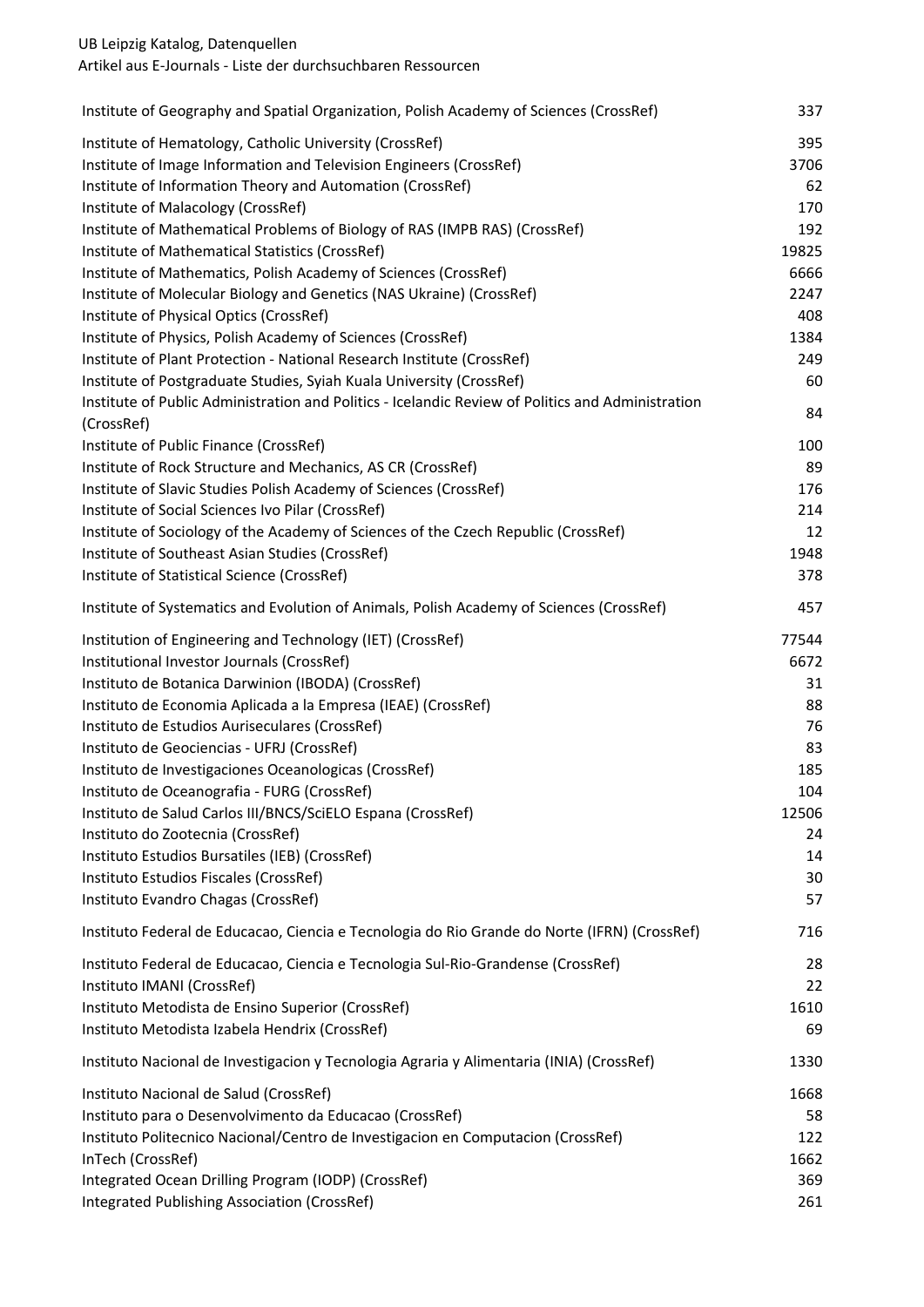| Artikel aus E-Journals - Liste der durchsuchbaren Ressourcen                                                       |      |
|--------------------------------------------------------------------------------------------------------------------|------|
| Intellect (CrossRef)                                                                                               | 5579 |
| Intellectual Property Association of Japan (CrossRef)                                                              | 11   |
| International AIDS Society (CrossRef)                                                                              | 1152 |
| International Association for Energy Economics (IAEE) (CrossRef)                                                   | 1602 |
| International Association for Multidisciplinary Research (IAMURE) (CrossRef)                                       | 71   |
| International Association for the Study of Popular Music (IASPM) (CrossRef)                                        | 103  |
| International Association of Chinese Professionals in Global Positioning Systems (CrossRef)                        | 255  |
| International Association of Engineering and Technology (CrossRef)                                                 | 46   |
| International Association of Lowland Technology (CrossRef)                                                         | 7    |
| International Association of Online Engineering (IAOE) (CrossRef)                                                  | 1563 |
| International Association of Physical Chemists (IAPC) (CrossRef)                                                   | 68   |
| International Ataturk Alatoo University (CrossRef)                                                                 | 12   |
| International Burch University (CrossRef)                                                                          | 101  |
| International Centre for Applied Thermodynamics (ICAT) (CrossRef)                                                  | 100  |
| International Centre for Sustainable Development of Water (CrossRef)                                               | 77   |
| International College of Surgeons (CrossRef)                                                                       | 463  |
| International Community of Spatial Planning and Sustainable Development (CrossRef)                                 | 50   |
| International Digital Organization for Scientific Information (IDOSI) (CrossRef)                                   | 777  |
| International Dose-Response Society (CrossRef)                                                                     | 351  |
| International Food Policy Research Institute (IFPRI) (CrossRef)                                                    | 1    |
| International Free and Open Source Software Law Review (CrossRef)                                                  | 64   |
| International Heart Journal (Japanese Heart Journal) (CrossRef)                                                    | 5614 |
| International Institute for Science, Technology and Education (CrossRef)                                           | 3    |
| International Institute of Engineers (CrossRef)                                                                    | 59   |
| International Journal of Advanced Information Science and Technology (CrossRef)                                    | 6    |
| International Journal of Alcohol and Drug Research (CrossRef)                                                      | 86   |
| International Journal of Biosciences (CrossRef)                                                                    | 1326 |
| International Journal of Medical Education (CrossRef)                                                              | 145  |
| International Journal of Optimization and Control: Theories and Applications (CrossRef)                            | 53   |
| International Journal of Pharmaceutical Sciences and Research (CrossRef)                                           | 1157 |
| International Journal of Physiotheraphy (CrossRef)                                                                 | 48   |
| International Journal of Soft Computing and Software Engineering (CrossRef)                                        | 44   |
| International Journal of Spine Surgery (CrossRef)                                                                  | 216  |
| International Journal of Technology (CrossRef)                                                                     | 73   |
| International Journal of Women's Health and Reproduction Sciences (CrossRef)                                       | 86   |
| International Medical Press (CrossRef)                                                                             | 963  |
| International Monetary Fund (CrossRef)                                                                             | 5635 |
| International Mountain Society (IMS) and United Nations University (CrossRef)                                      | 1234 |
| International Mycological Association (IMA) (CrossRef)                                                             | 119  |
| International Online Journal of Educational Sciences (CrossRef)                                                    | 66   |
| International Phototherapy Association (CrossRef)                                                                  | 783  |
| International Press of Boston (CrossRef)                                                                           | 5896 |
| International Research and Cooperation Association for Bio & Socio-Sciences Advancement (IRCA-<br>BSSA) (CrossRef) | 463  |
| International Research Journals (CrossRef)                                                                         | 188  |
| International Science and Engineering Society (CrossRef)                                                           | 45   |
| International Scientific Literature (CrossRef)                                                                     | 646  |
| International Society for Phytocosmetic Scicences (CrossRef)                                                       | 251  |
| International Society of Chromosome Botany (CrossRef)                                                              | 157  |
| International Society of Cytology (CrossRef)                                                                       | 4753 |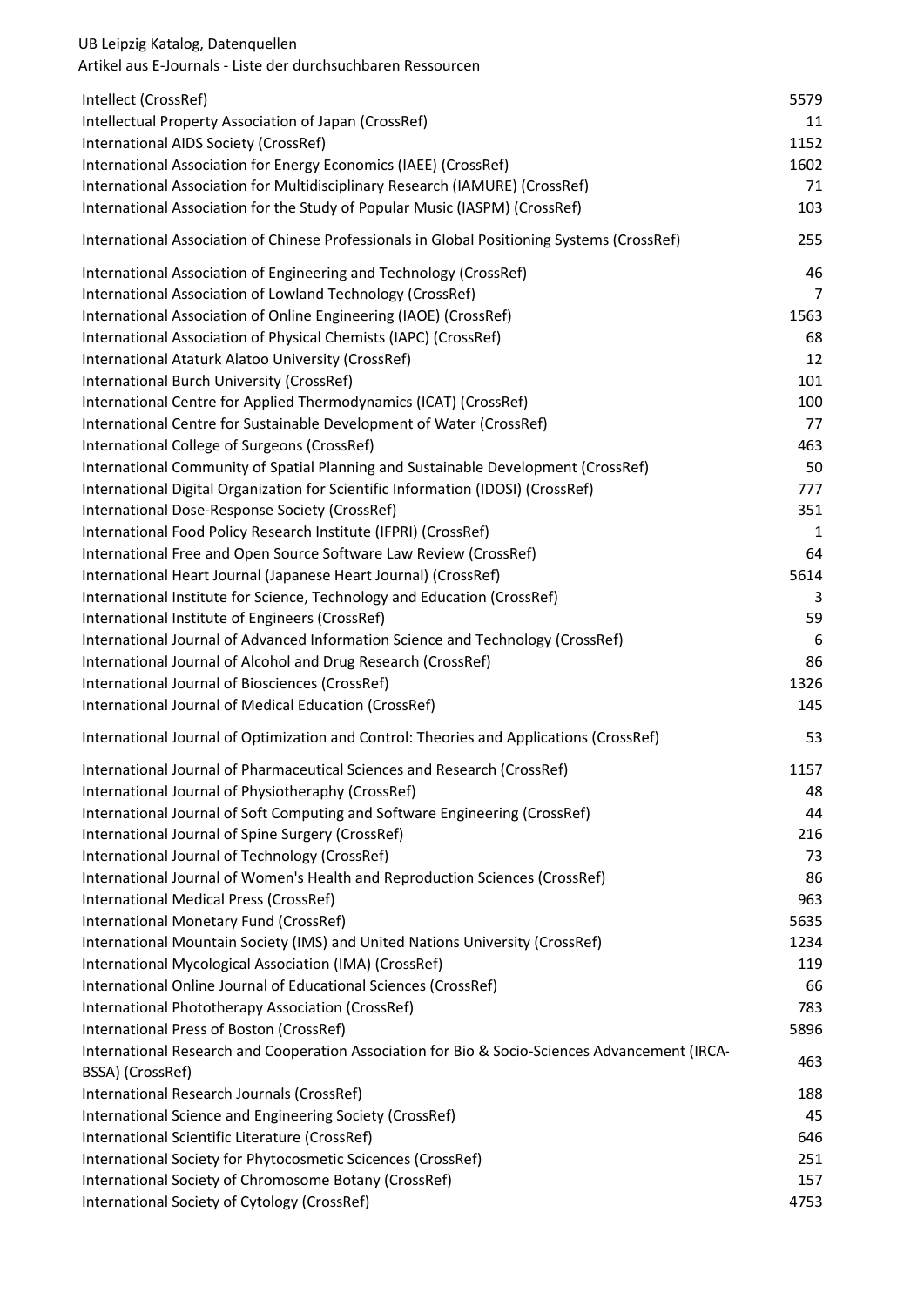| International Society of Endovascular Specialists (CrossRef)             | 2357   |
|--------------------------------------------------------------------------|--------|
| International Society of Histology & Cytology (CrossRef)                 | 3129   |
| International Union Against Tuberculosis and Lung Disease (CrossRef)     | 1293   |
| International Union of Crystallography (IUCr) (CrossRef)                 | 98623  |
| Internet Medical Publishing (Fundacion de Neurociencias) (CrossRef)      | 90     |
| Internet Scientific Publishers, LLC (CrossRef)                           | 9358   |
| Inter-Research Science Center (CrossRef)                                 | 22081  |
| Interscience Place (CrossRef)                                            | 147    |
| IOP Publishing (CrossRef)                                                | 565325 |
| IOSR Journals (CrossRef)                                                 | 4      |
| Iron and Steel Institute of Japan (CrossRef)                             | 8377   |
| <b>ISEKI Food Association (CrossRef)</b>                                 | 66     |
| Islamic Medical Association of North America (CrossRef)                  | 482    |
| ISPA - Instituto Universitario (CrossRef)                                | 596    |
| ISPACS GmbH (CrossRef)                                                   | 308    |
| Istituto Superiore di Sanita (CrossRef)                                  | 40     |
| Italian Society of Sivilculture and Forest Ecology (SISEF) (CrossRef)    | 801    |
| IUScholarWorks (CrossRef)                                                | 81     |
| Ivyspring International Publisher (CrossRef)                             | 2557   |
| <b>IWA Publishing (CrossRef)</b>                                         | 737    |
| JANAS (CrossRef)                                                         | 94     |
| Japan Academy (CrossRef)                                                 | 2795   |
| Japan Antibiotics Research Association (CrossRef)                        | 8071   |
| Japan Association for Quaternary Research (CrossRef)                     | 1663   |
| Japan Association for Urban Sociology (CrossRef)                         | 325    |
| Japan Association for Wind Engineering (CrossRef)                        | 134    |
| Japan Association of Food Preservation Scientists (CrossRef)             | 993    |
| Japan Association of Ion Exchange (CrossRef)                             | 536    |
| Japan Association of Mineralogical Sciences (CrossRef)                   | 2035   |
| Japan Association of Solvent Extraction (CrossRef)                       | 26     |
| Japan Association on Odor Environment (CrossRef)                         | 180    |
| Japan Atherosclerosis Society (CrossRef)                                 | 1347   |
| Japan Audiological Society (CrossRef)                                    | 9747   |
| Japan Concrete Institute (CrossRef)                                      | 1024   |
| Japan Endocrine Society (CrossRef)                                       | 2902   |
| Japan Epidemiological Association (CrossRef)                             | 1288   |
| Japan Health Physics Society (CrossRef)                                  | 1694   |
| Japan Institute of Electronics Packaging (CrossRef)                      | 2187   |
| Japan Institute of Light Metals (CrossRef)                               | 5420   |
| Japan Institute of Metals (CrossRef)                                     | 11864  |
| Japan International Research Center for Agricultural Sciences (CrossRef) | 599    |
| Japan Landslide Society (CrossRef)                                       | 532    |
| Japan Laser Processing Society (CrossRef)                                | 484    |
| Japan Lung Cancer Society (CrossRef)                                     | 3259   |
| Japan Neurosurgical Society (CrossRef)                                   | 7562   |
| Japan Oil Chemists' Society (CrossRef)                                   | 2472   |
| Japan Pancreas Society (CrossRef)                                        | 740    |
| Japan Petroleum Institute (CrossRef)                                     | 650    |
| Japan Poultry Science Association (CrossRef)                             | 683    |
| Japan Prosthodontic Society (CrossRef)                                   | 3941   |
| Japan Radiation Research Society (CrossRef)                              | 2137   |
| Japan Radioisotope Association (CrossRef)                                | 6396   |
|                                                                          |        |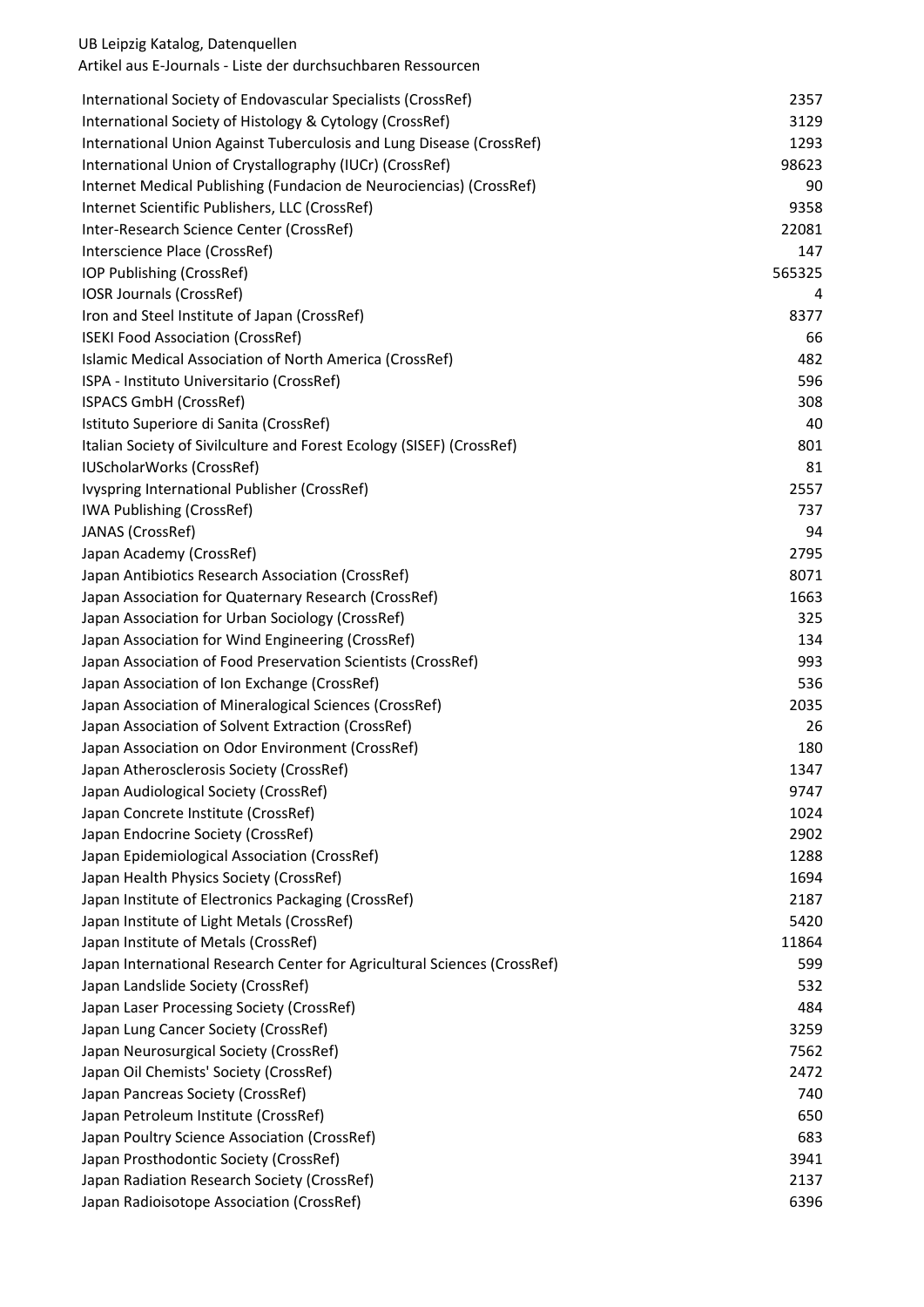| Japan Science and Technology Agency (JST) (CrossRef)                       | 5910  |
|----------------------------------------------------------------------------|-------|
| Japan Section of the Regional Science Association International (CrossRef) | 1509  |
| Japan Society for Aeronautical and Space Sciences (CrossRef)               | 621   |
| Japan Society for Analytical Chemistry (CrossRef)                          | 20980 |
| Japan Society for Bioscience, Biotechnology, and Agrochemistry (CrossRef)  | 26008 |
| Japan Society for Cell Biology (CrossRef)                                  | 1588  |
| Japan Society for Clinical Anesthesia (CrossRef)                           | 3484  |
| Japan Society for Clinical Immunology (CrossRef)                           | 3228  |
| Japan Society for Comparative Endocrinology (CrossRef)                     | 275   |
| Japan Society for Environmental Chemistry (CrossRef)                       | 847   |
| Japan Society for Fuzzy Theory and Intelligent Informatics (CrossRef)      | 484   |
| Japan Society for Higher Brain Dysfunction (CrossRef)                      | 596   |
| Japan Society for Immunology of Reproduction (CrossRef)                    | 27    |
| Japan Society for Laser Surgery and Medicine (CrossRef)                    | 2996  |
| Japan Society for Natural Disaster Science (CrossRef)                      | 59    |
| Japan Society for Occupational Health (CrossRef)                           | 4108  |
| Japan Society for Oriental Medicine (CrossRef)                             | 1422  |
| Japan Society of Applied Electromagnetics and Mechanics (CrossRef)         | 160   |
| Japan Society of Applied Physics (CrossRef)                                | 69518 |
| Japan Society of Civil Engineers (CrossRef)                                | 10548 |
| Japan Society of Coloproctology (CrossRef)                                 | 4099  |
| Japan Society of Corrosion Engineering (CrossRef)                          | 1739  |
| Japan Society of Drug Delivery System (CrossRef)                           | 1208  |
| Japan Society of Electrical Machining Engineers (CrossRef)                 | 519   |
| Japan Society of Engineering Geology (CrossRef)                            | 1301  |
| Japan Society of Equine Science (CrossRef)                                 | 300   |
| Japan Society of Health Support Science (CrossRef)                         | 87    |
| Japan Society of Hepatology (CrossRef)                                     | 7523  |
| Japan Society of Histochemistry & Cytochemistry (CrossRef)                 | 2307  |
| Japan Society of Hydrology and Water Resources (CrossRef)                  | 3     |
| Japan Society of Information and Knowledge (CrossRef)                      | 410   |
| Japan Society of Kansei Engineering (CrossRef)                             | 94    |
| Japan Society of Mechanical Engineers (CrossRef)                           | 61896 |
| Japan Society of Medical Entomology and Zoology (CrossRef)                 | 144   |
| Japan Society of Naval Architects and Ocean Engineers (CrossRef)           | 261   |
| Japan Society of Personality Psychology (CrossRef)                         | 385   |
| Japan Society of Physical Education, Health, and Sport Sciences (CrossRef) | 675   |
| Japan Society of Physiological Anthropology (CrossRef)                     | 432   |
| Japan Society of Plasma Science and Nuclear Fusion Research (CrossRef)     | 1836  |
| Japan Society of Smooth Muscle Research (CrossRef)                         | 959   |
| Japan Society of Spring Engineers (CrossRef)                               | 806   |
| Japan Society of Ultrasonics in Medicine (CrossRef)                        | 562   |
| Japan Society of Veterinary Epidemiology (CrossRef)                        | 232   |
| Japan Society of Waste Management Experts (CrossRef)                       | 770   |
| Japan Society on Water Environment (CrossRef)                              | 1723  |
|                                                                            |       |
| Japan Welding Society (CrossRef)                                           | 8144  |
| Japan Wood Preserving Association (CrossRef)                               | 1196  |
| Japan Wood Society (CrossRef)                                              | 396   |
| Japanese Association for Laboratory Animal Science (CrossRef)              | 1081  |
| Japanese Association for Petroleum Engineers (CrossRef)                    | 3208  |
| Japanese Association for the Integrated Study of Dietary Habits (CrossRef) | 825   |
| Japanese Association of Forensic Science and Technology (CrossRef)         | 330   |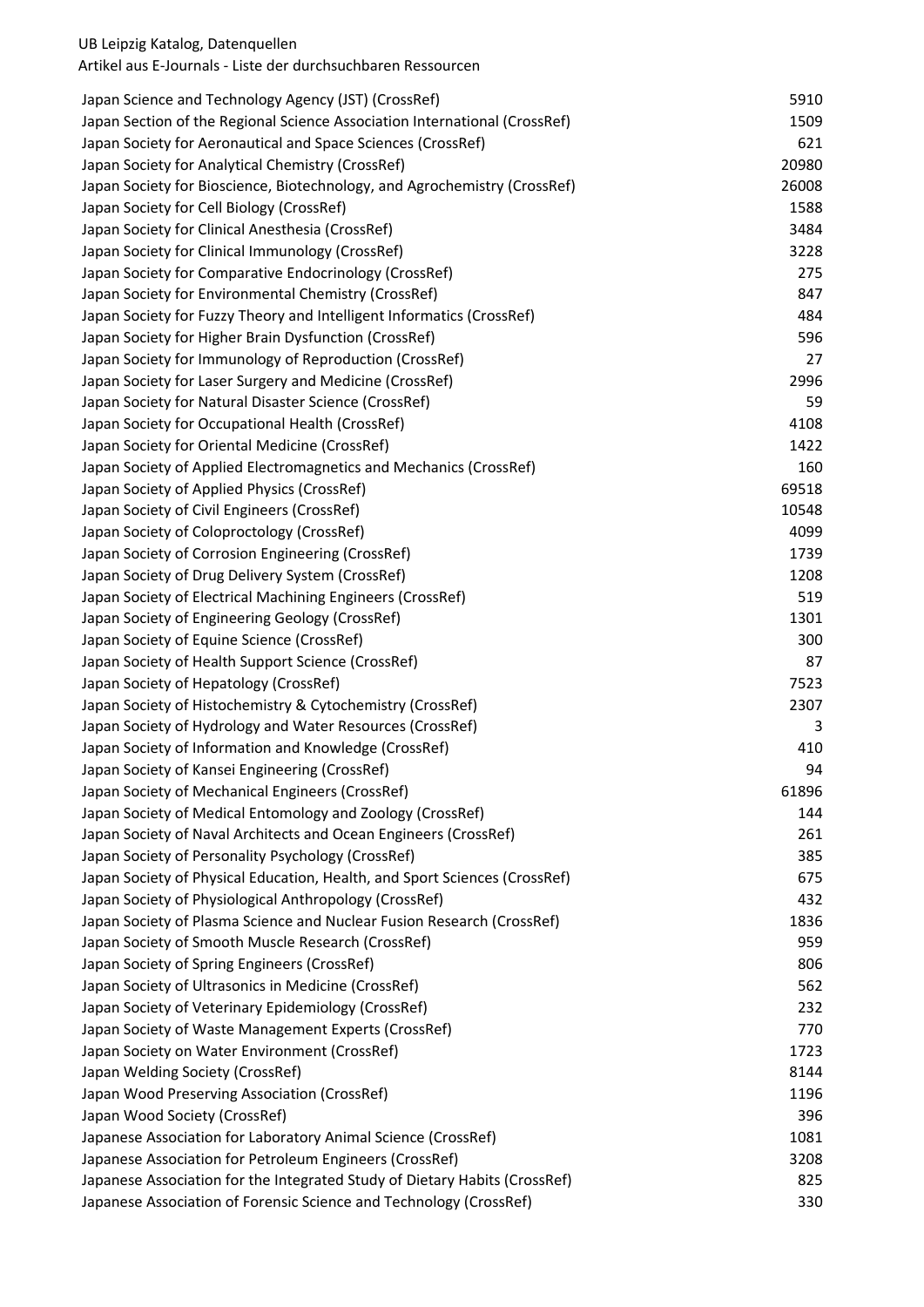# Artikel aus E-Journals - Liste der durchsuchbaren Ressourcen

| Japanese Association of Indian and Buddhist Studies (CrossRef)                          | 11005 |
|-----------------------------------------------------------------------------------------|-------|
| Japanese Association of Inorganic Phosphorus Chemistry (CrossRef)                       | 781   |
| Japanese Association of Mycotoxicology (CrossRef)                                       | 956   |
| Japanese Association of Occupational Therapists (CrossRef)                              | 36    |
| Japanese Association of Rural Medicine (CrossRef)                                       | 3111  |
| Japanese Association of Virology (CrossRef)                                             | 1493  |
|                                                                                         | 10674 |
| Japanese Circulation Society (CrossRef)                                                 |       |
| Japanese Coral Reef Society (CrossRef)                                                  | 243   |
| Japanese Educational Research Association (CrossRef)                                    | 1     |
| Japanese Electrophoresis Society (CrossRef)                                             | 1942  |
| Japanese Environmental Mutagen Society (CrossRef)                                       | 293   |
| Japanese Group Dynamics Association (CrossRef)                                          | 758   |
| Japanese Institute of Landscape Architecture (CrossRef)                                 | 2102  |
| Japanese Leprosy Association (CrossRef)                                                 | 606   |
| Japanese Pharmacological Society (CrossRef)                                             | 13823 |
| Japanese Physical Therapy Association (CrossRef)                                        | 131   |
| Japanese Society for Artificial Intelligence (CrossRef)                                 | 842   |
| Japanese Society for Bacteriology (CrossRef)                                            | 3728  |
| Japanese Society for Biological Sciences in Space (CrossRef)                            | 428   |
| Japanese Society for Complementary & Alternative Medicine (CrossRef)                    | 198   |
| Japanese Society for Dental Materials and Devices (CrossRef)                            | 1885  |
| Japanese Society for Engineering Education (CrossRef)                                   | 1876  |
| Japanese Society for Extremophiles (CrossRef)                                           | 90    |
| Japanese Society for Food Hygiene and Safety (CrossRef)                                 | 3808  |
| Japanese Society for Food Science and Technology (CrossRef)                             | 1635  |
| Japanese Society for Horticultural Science (CrossRef)                                   | 5914  |
| Japanese Society for Hygiene (CrossRef)                                                 | 2346  |
| Japanese Society for Information and Systems in Education (CrossRef)                    | 20    |
|                                                                                         | 262   |
| Japanese Society for Lymphoreticular Tissue Research (CrossRef)                         |       |
| Japanese Society for Magnetic Resonance in Medicine (CrossRef)                          | 454   |
| Japanese Society for Medical and Biological Engineering (CrossRef)                      | 68    |
| Japanese Society for Palliative Medicine (CrossRef)                                     | 264   |
| Japanese Society for Pediatric Endocrinology (CrossRef)                                 | 677   |
| Japanese Society for Pediatric Nephrology (CrossRef)                                    | 727   |
| Japanese Society for Plant Cell and Molecular Biology (CrossRef)                        | 1968  |
| Japanese Society for Root Research (CrossRef)                                           | 339   |
| Japanese Society for the Study of Xenobiotics (CrossRef)                                | 2506  |
| Japanese Society for Theatre Research, Comparative Theatre Section (CrossRef)           | 57    |
| Japanese Society for Thermal Medicine (CrossRef)                                        | 81    |
| Japanese Society of Agricultural Informatics (CrossRef)                                 | 186   |
| Japanese Society of Agricultural, Biological and Environmental Engineers and Scientists | 1961  |
| (CrossRef)                                                                              |       |
| Japanese Society of Allergology (CrossRef)                                              | 435   |
| Japanese Society of Animal Breeding and Genetics (CrossRef)                             | 261   |
| Japanese Society of Animal Psychology (CrossRef)                                        | 332   |
| Japanese Society of Animal Reproduction (CrossRef)                                      | 3184  |
| Japanese Society of Animal Science (CrossRef)                                           | 6115  |
| Japanese Society of Applied Entomology & Zoology (CrossRef)                             | 3598  |
| Japanese Society of Breeding (CrossRef)                                                 | 3403  |
| Japanese Society of Computational Statistics (CrossRef)                                 | 215   |
| Japanese Society of Echocardiography (CrossRef)                                         | 115   |
| Japanese Society of Farm Work Research (CrossRef)                                       | 1058  |
|                                                                                         |       |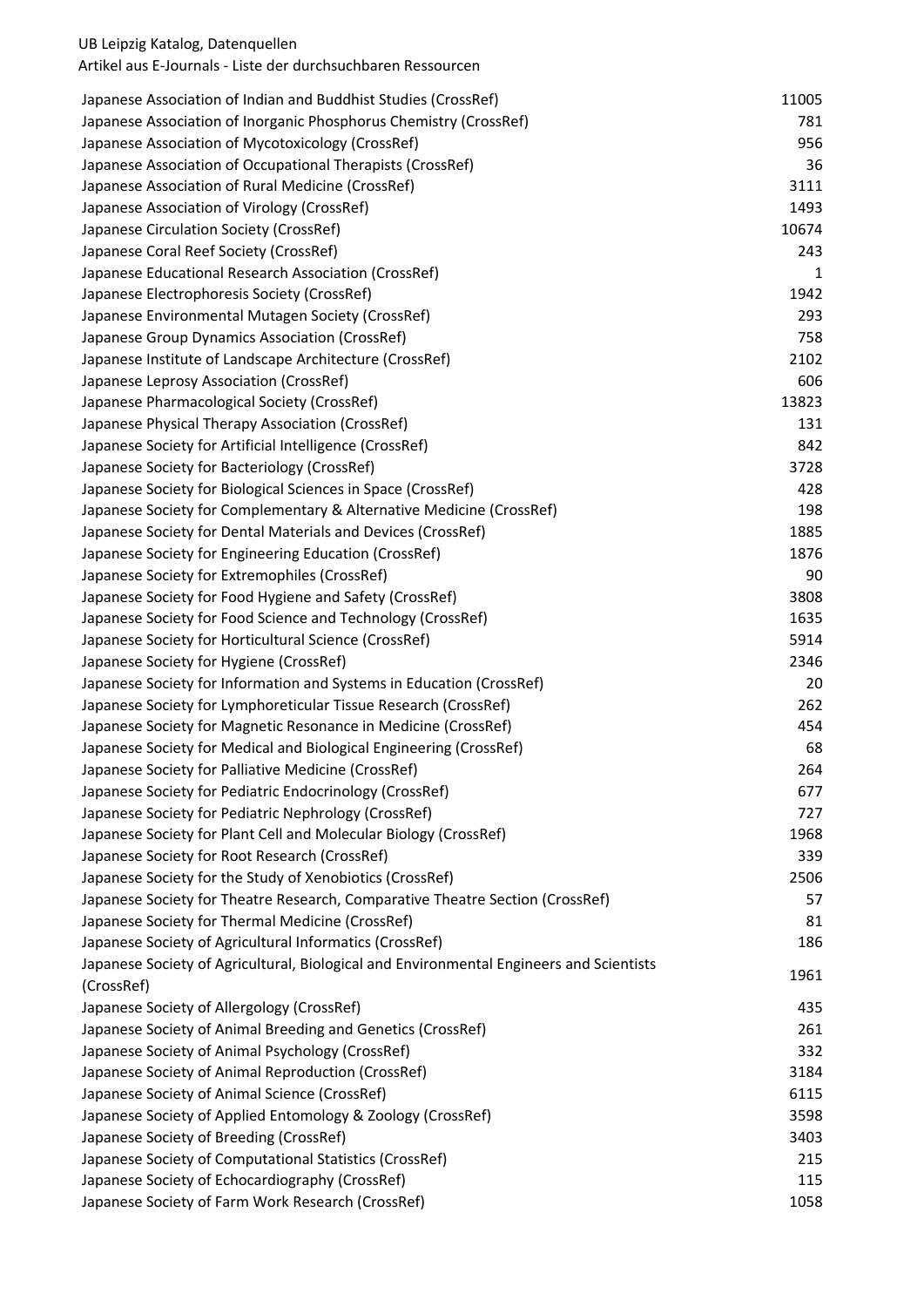| Japanese Society of Fisheries Science (CrossRef)                                 | 13773  |
|----------------------------------------------------------------------------------|--------|
| Japanese Society of Food Microbiology (CrossRef)                                 | 600    |
| Japanese Society of Gout and Nucleic Acid Metabolism (CrossRef)                  | 396    |
| Japanese Society of Human-Environment System (CrossRef)                          | 130    |
| Japanese Society of Inflammation and Regeneration (CrossRef)                     | 609    |
| Japanese Society of Internal Medicine (CrossRef)                                 | 26488  |
| Japanese Society of Mammalian Ova Research (CrossRef)                            | 238    |
| Japanese Society of Microbial Ecology (CrossRef)                                 | 828    |
| Japanese Society of Nutrition and Food Science (CrossRef)                        | 1436   |
| Japanese Society of Pediatric Allergy and Clinical Immunology (CrossRef)         | 1400   |
| Japanese Society of Periodontology (CrossRef)                                    | 2953   |
| Japanese Society of Radiation Safety Management (CrossRef)                       | 51     |
| Japanese Society of Radiological Technology (CrossRef)                           | 1641   |
| Japanese Society of Sciences in Swimming and Water Exercise (CrossRef)           | 55     |
| Japanese Society of Service Dog Research (CrossRef)                              | 36     |
| Japanese Society of Snow and Ice (CrossRef)                                      | 26     |
| Japanese Society of Spinal Surgery (CrossRef)                                    | 106    |
| Japanese Society of Stomatognathic Function (CrossRef)                           | 555    |
| Japanese Society of Systematic Zoology (CrossRef)                                | 68     |
| Japanese Society of Tea Science and Technology (CrossRef)                        | 1378   |
| Japanese Society of Toxicologic Pathology (CrossRef)                             | 949    |
| Japanese Society of Toxicology (CrossRef)                                        | 2303   |
| Japanese Society of Tribologists (CrossRef)                                      | 362    |
| Japanese Society of Tropical Medicine (CrossRef)                                 | 263    |
| Japanese Society of Veterinary Dermatology (CrossRef)                            | 230    |
| Japanese Society of Veterinary Science (CrossRef)                                | 9551   |
| Japanese Society of Water Treatment Biology (CrossRef)                           | 665    |
| Japanese Society on Surgery for Cerebral Stroke (CrossRef)                       | 1925   |
| Japanese Society on Thrombosis and Hemostasis (CrossRef)                         | 1558   |
| Japanese Urological Association (CrossRef)                                       | 2417   |
| Jaypee Brothers Medical Publishing (CrossRef)                                    | 2848   |
| <b>JMIR Publications Inc. (CrossRef)</b>                                         | 1924   |
| John Benjamins Publishing Company (CrossRef)                                     | 23355  |
| Johns Hopkins University Press (CrossRef)                                        | 124213 |
| Johnson Matthey (CrossRef)                                                       | 493    |
| Jornal de Pediatria (CrossRef)                                                   | 2229   |
| Journal Issues Limited (CrossRef)                                                | 39     |
| Journal of Agricultural Faculty of Gaziosmanpasa University (CrossRef)           | 47     |
| Journal of Animal Behaviour and Biometeorology (CrossRef)                        | 46     |
| Journal of Athletic Training/NATA (CrossRef)                                     | 582    |
| Journal of Biomedical Research (CrossRef)                                        | 137    |
| Journal of Central European Agriculture (CrossRef)                               | 387    |
| Journal of Chinese Integrative Medicine Press (CrossRef)                         | 1884   |
| Journal of Chinese Pharmaceutical Sciences (CrossRef)                            | 409    |
| Journal of Clinical Research of Pediatric Endocrinology (CrossRef)               | 1003   |
| Journal of Divinity Faculty, Hitit University (CrossRef)                         | 62     |
| Journal of Graduate Medical Education (CrossRef)                                 | 913    |
| Journal of Graph Algorithms and Applications (CrossRef)                          | 351    |
| Journal of Hebrew Scriptures (CrossRef)                                          | 719    |
| Journal of Histochemistry & Cytochemistry (The Histochemical Society) (CrossRef) | 172    |
| Journal of Human Sport and Exercise (CrossRef)                                   | 369    |
| Journal of Infection in Developing Countries (CrossRef)                          | 1141   |
|                                                                                  |        |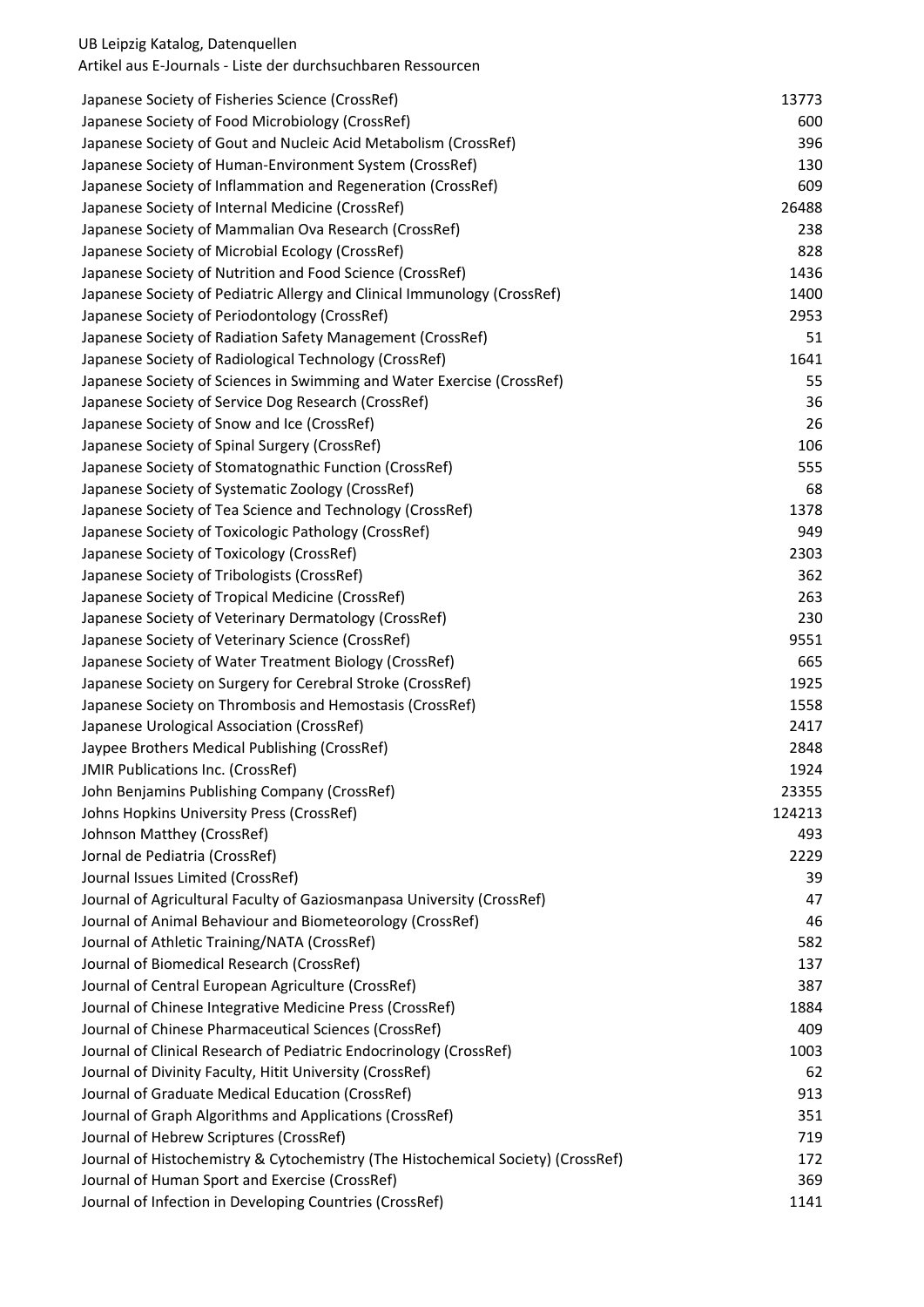| Journal of Injury and Violence Research (CrossRef)                                | 130     |
|-----------------------------------------------------------------------------------|---------|
| Journal of Insect Biodiversity (CrossRef)                                         | 41      |
| Journal of Leadership Education (CrossRef)                                        | 324     |
| Journal of Life Economics (CrossRef)                                              | 24      |
| Journal of Logic and Analysis (CrossRef)                                          | 66      |
| Journal of Negro Education (CrossRef)                                             | 105     |
| Journal of Neurosurgery Publishing Group (JNSPG) (CrossRef)                       | 28567   |
| Journal of New Materials for Electrochemical Systems (CrossRef)                   | 10      |
| Journal of Orthopaedic & Sports Physical Therapy (JOSPT) (CrossRef)               | 3445    |
| Journal of Parkinsonism and RLS (CrossRef)                                        | 10      |
| Journal of Pediatric Sciences (CrossRef)                                          | 11      |
| Journal of Rainwater Catchment Systems (CrossRef)                                 | 5       |
| Journal of Rehabilitation Research & Development (CrossRef)                       | 1426    |
| Journal of Singularities (CrossRef)                                               | 153     |
| Journal of Social Studies Education Research (CrossRef)                           | 6       |
| Journal of the Brazilian Society of Ecotoxicology (JBSE) (CrossRef)               | 185     |
| Journal of the Faculty of Veterinary Medicine Istanbul University (CrossRef)      | 39      |
| Journal of the North Atlantic (CrossRef)                                          | 38      |
| Journal of Tropical Soils (CrossRef)                                              | 102     |
| Journal of Turkish Studies (CrossRef)                                             | 4177    |
| Journal of Urban and Environmental Engineering (CrossRef)                         | 138     |
| Journal of Zhejiang University SCIENCE (CrossRef)                                 | 1365    |
| JStage (Ornithological Society of Japan) (CrossRef)                               | 1517    |
| JSTOR (CrossRef)                                                                  | 1642721 |
| Jurnalul de Chirurgie (Journal of Surgery) (CrossRef)                             | 76      |
| Just Medical Media, Ltd. (CrossRef)                                               | 67      |
| Kafkas University (CrossRef)                                                      | 1405    |
| Kaleidoscope History (CrossRef)                                                   | 25      |
| Kansas Academy of Science (CrossRef)                                              | 442     |
| Kansas Entomological Society (CrossRef)                                           | 388     |
| Karabuk University (CrossRef)                                                     | 166     |
| Karadeniz Arastirmalari Merkezi (CrossRef)                                        | 107     |
| <b>KEDGE (CrossRef)</b>                                                           | 2       |
| Keio Journal of Medicine (CrossRef)                                               | 1556    |
| Kentucky Academy of Science (CrossRef)                                            | 133     |
| Kharkov National Pedagogical University (CrossRef)                                | 46      |
| King Abdulaziz University Scientific Publishing Centre (CrossRef)                 | 700     |
| King Faisal Specialist Hospital and Research Centre (CrossRef)                    | 24      |
| Kitakanto Medical Society (CrossRef)                                              | 1461    |
| <b>KKMed Publications (CrossRef)</b>                                              | 233     |
| Klaipeda University Press (CrossRef)                                              | 51      |
| Kolej Islam Darul Ridzuan (CrossRef)                                              | 77      |
| <b>KOME Journal (CrossRef)</b>                                                    | 23      |
| Komitet Redakcyjno - Wydawniczy Polskiego Towarzystwa Psychiatrycznego (CrossRef) | 55      |
| Korea Association of Teachers of English (CrossRef)                               | 369     |
| Korea Concrete Institute (CrossRef)                                               | 116     |
| Korea Genome Organization (KAMJE) (CrossRef)                                      | 134     |
| Korean Academy of Medical Sciences (KAMJE) (CrossRef)                             | 4565    |
| Korean Academy of Oral and Maxillofacial Radiology (KAMJE) (CrossRef)             | 172     |
| Korean Academy of Periodontology (KAMJE) (CrossRef)                               | 243     |
| Korean Academy of Rehabilitation Medicine (KAMJE) (CrossRef)                      | 487     |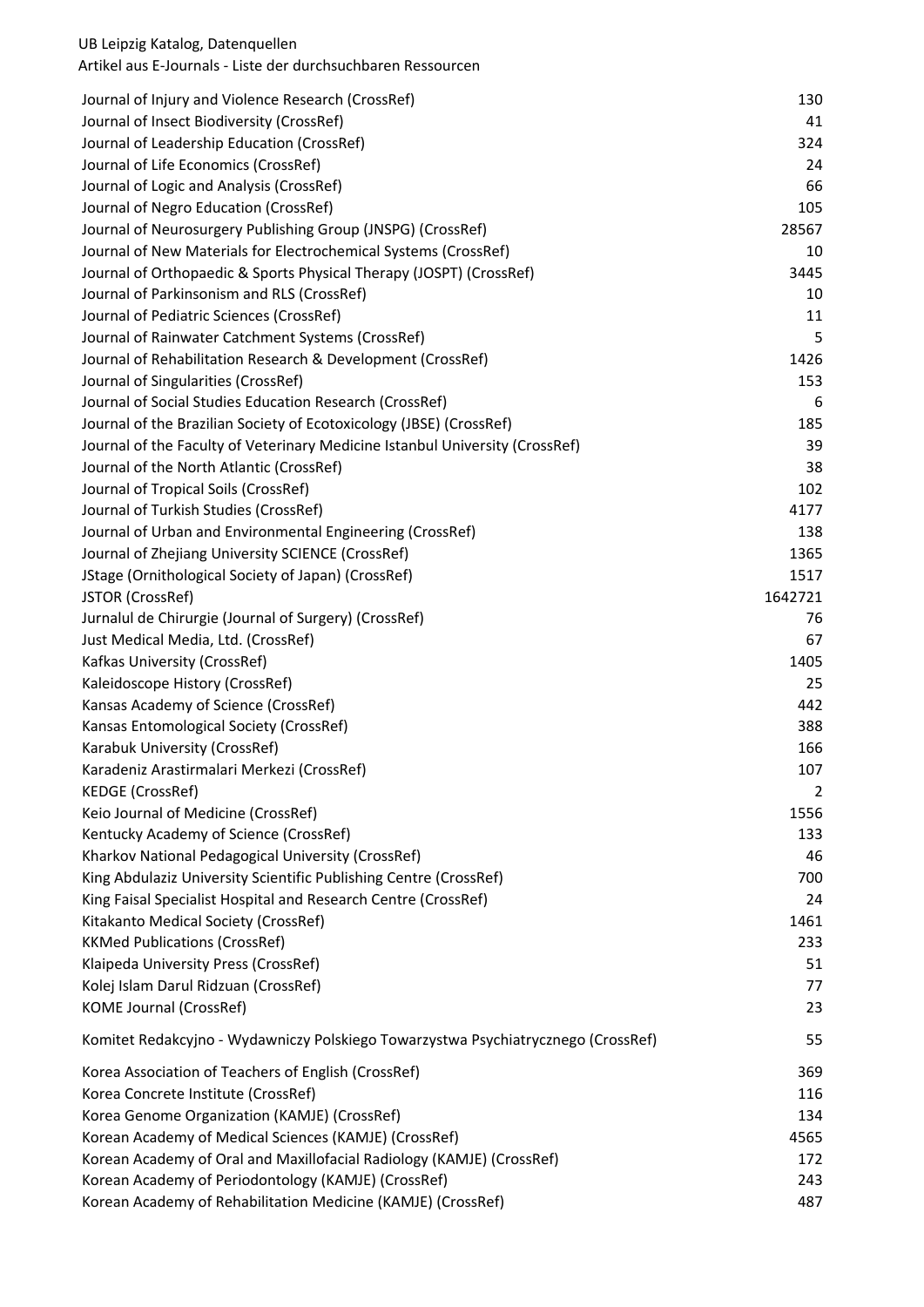| Korean Association for Laboratory Animal Science (KAMJE) (CrossRef)                         | 220  |
|---------------------------------------------------------------------------------------------|------|
| Korean Association of Anatomists (KAMJE) (CrossRef)                                         | 207  |
| Korean Association of Internal Medicine (KAMJE) (CrossRef)                                  | 824  |
| Korean Breast Cancer Society (KAMJE) (CrossRef)                                             | 808  |
| Korean Cancer Association (CrossRef)                                                        | 625  |
| Korean Chemical Society (CrossRef)                                                          | 8974 |
| Korean Cleft Palate-Craniofacial Association (KAMJE) (CrossRef)                             | 87   |
| Korean College of Neuropsychopharmacology (KAMJE) (CrossRef)                                | 114  |
| Korean Continence Society (KAMJE) (CrossRef)                                                | 216  |
| Korean Dermatological Association and The Korean Society for Investigative Dermatology      |      |
| (KAMJE) (CrossRef)                                                                          | 903  |
| Korean Diabetes Association (KAMJE) (CrossRef)                                              | 358  |
| Korean Endocrine Society (KAMJE) (CrossRef)                                                 | 215  |
| Korean Epilepsy Society (CrossRef)                                                          | 61   |
| Korean Fluid Machinery Association (CrossRef)                                               | 205  |
| Korean Institute for International Economic Policy (CrossRef)                               | 205  |
| Korean Institute of Science and Technology Information (KISTI) (CrossRef)                   | 47   |
| Korean Journal of Optics and Photonics (CrossRef)                                           | 894  |
| Korean Medical Association (KAMJE) (CrossRef)                                               | 1005 |
| Korean Neurological Association (KAMJE) (CrossRef)                                          | 435  |
| Korean Neuropsychiatric Association (KAMJE) (CrossRef)                                      | 427  |
| Korean Neurosurgical Society (KAMJE) (CrossRef)                                             | 1419 |
| Korean Nuclear Society (CrossRef)                                                           | 316  |
| Korean Oncology Nursing Society (KAMJE) (CrossRef)                                          | 158  |
| Korean Ophthalmological Society (KAMJE) (CrossRef)                                          | 1109 |
| Korean Pain Society (KAMJE) (CrossRef)                                                      | 285  |
| Korean Pediatric Society (KAMJE) (CrossRef)                                                 | 1357 |
| Korean Pharmacopuncture Institute (CrossRef)                                                | 172  |
| Korean Physical Society (CrossRef)                                                          | 7080 |
| Korean Society for Applied Biological Chemistry (CrossRef)                                  | 318  |
| Korean Society for Biochemistry and Molecular Biology - BMB Reports (CrossRef)              | 1452 |
| Korean Society for Bioinformatics and Systems Biology (CrossRef)                            | 108  |
| Korean Society for Food Science of Animal Resources (CrossRef)                              | 833  |
| Korean Society for Laboratory Medicine (KAMJE) (CrossRef)                                   | 823  |
| Korean Society for Microbiology and Biotechnology (CrossRef)                                | 1172 |
| Korean Society for Molecular and Cellular Biology (CrossRef)                                | 164  |
| Korean Society for Parasitology (KAMJE) (CrossRef)                                          | 1865 |
| Korean Society for Preventive Medicine (KAMJE) (CrossRef)                                   | 437  |
| Korean Society for Sexual Medicine and Andrology (KAMJE) (CrossRef)                         | 85   |
| Korean Society for Therapeutic Radiology and Oncology (KAMJE) (CrossRef)                    | 124  |
| Korean Society for Thoracic and Cardiovascular Surgery (KAMJE) (CrossRef)                   | 591  |
| Korean Society of Adult Nursing (CrossRef)                                                  | 199  |
| Korean Society of Applied Entomology (CrossRef)                                             | 498  |
| Korean Society of Clinical Nutrition (KAMJE) (CrossRef)                                     | 63   |
| Korean Society of Coloproctology (KAMJE) (CrossRef)                                         | 313  |
| Korean Society of Echocardiography (KAMJE) (CrossRef)                                       | 284  |
| Korean Society of Epidemiology (CrossRef)                                                   | 94   |
| Korean Society of Exercise Rehabilitation (CrossRef)                                        | 127  |
|                                                                                             |      |
| Korean Society of Hematology; Korean Society of Blood and Marrow Transplantation (CrossRef) | 594  |
|                                                                                             |      |

Korean Society of Horticultural Science (CrossRef) 340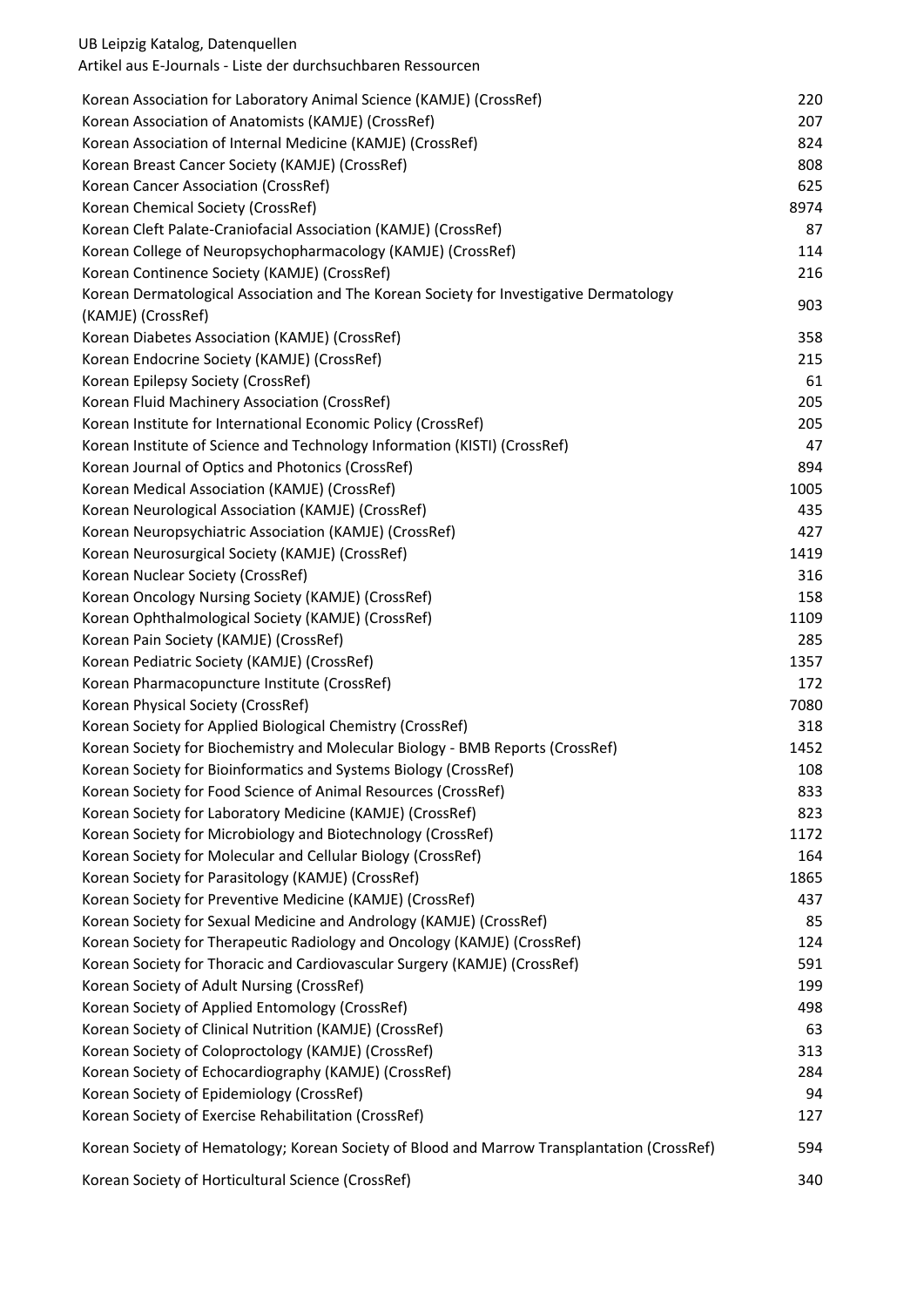Artikel aus E-Journals - Liste der durchsuchbaren Ressourcen

| Korean Society of Infectious Diseases and Korean Society for Chemotherapy (KAMJE) (CrossRef) | 351   |
|----------------------------------------------------------------------------------------------|-------|
| Korean Society of Interventional Neuroradiology (KAMJE) (CrossRef)                           | 75    |
| Korean Society of Nursing Science (KAMJE) (CrossRef)                                         | 569   |
| Korean Society of Otorhinolaryngology-Head and Neck Surgery (KAMJE) (CrossRef)               | 361   |
| Korean Society of Pediatric Endocrinology (KAMJE) (CrossRef)                                 | 119   |
| Korean Society of Plant Pathology (CrossRef)                                                 | 644   |
| Korean Society of Sericultural Science (CrossRef)                                            | 210   |
| Korean Society of Soil Science and Fertilizer (CrossRef)                                     | 525   |
| Korean Society of Spine Surgery (KAMJE) (CrossRef)                                           | 843   |
| Korean Society of Ultrasound in Medicine (CrossRef)                                          | 71    |
| Korean Vaccine Society (KAMJE) (CrossRef)                                                    | 80    |
| KOREMA (CrossRef)                                                                            | 181   |
| Kowsar Medical Institute (CrossRef)                                                          | 2767  |
| Kozminski University (CrossRef)                                                              | 158   |
| Ksiegarnia Akademicka Sp. z.o.o. (CrossRef)                                                  | 549   |
| Kurume Medical Journal (CrossRef)                                                            | 1846  |
| Kyushu Dental Society (CrossRef)                                                             | 93    |
| Laboreal, FPCE, Universidade do Porto (CrossRef)                                             | 34    |
| Lamaze International (CrossRef)                                                              | 500   |
| Landscape Online (CrossRef)                                                                  | 43    |
| Laser Pages Publishing Ltd. (CrossRef)                                                       | 740   |
| Laser Society of Japan (CrossRef)                                                            | 5124  |
| LATEC (CrossRef)                                                                             | 171   |
| Latin America Journals Online (CrossRef)                                                     | 275   |
| Latin American Journal of CLIL (CrossRef)                                                    | 766   |
| Lavoisier (CrossRef)                                                                         | 1745  |
| Lawrence and Wishart (CrossRef)                                                              | 260   |
| Laxmi Book Publication (CrossRef)                                                            | 109   |
| Led Edizioni Universitarie (CrossRef)                                                        | 101   |
| Leibniz-Institute of Psychology Information (ZPID) (CrossRef)                                | 775   |
| Lepidus Tecnologia (CrossRef)                                                                | 603   |
| Libertas Academica, Ltd. (CrossRef)                                                          | 2272  |
| Librello (CrossRef)                                                                          | 13    |
| Liceo de Cagayan University (CrossRef)                                                       | 27    |
| Lifescience Global (CrossRef)                                                                | 320   |
| Linkoping University Electronic Press (CrossRef)                                             | 601   |
| Lithuanian Academy of Sciences (CrossRef)                                                    | 1323  |
| Lithuanian Research Centre for Agriculture and Forestry (CrossRef)                           | 114   |
| Lithuanian University of Educational Sciences (CrossRef)                                     | 1     |
| Liverpool University Press (CrossRef)                                                        | 2712  |
| Living Reviews (CrossRef)                                                                    | 203   |
| LLC Science and Innovations (CrossRef)                                                       | 110   |
| Lockwood Press (CrossRef)                                                                    | 1     |
| Logical Methods in Computer Science (CrossRef)                                               | 594   |
| LookUs Bilisim, Ltd. (CrossRef)                                                              | 1052  |
| Lumitext Publishing (CrossRef)                                                               | 21    |
| M. E. Sharpe Inc. (CrossRef)                                                                 | 26485 |
| M.U. Iktisadi ve Idari Bilimler Dergisi (CrossRef)                                           | 13    |
| Macedonian Journal of Medical Science (CrossRef)                                             | 419   |
| Macrothink Institute, Inc. (CrossRef)                                                        | 2469  |
| Malaysian Orthopaedic Association (CrossRef)                                                 | 207   |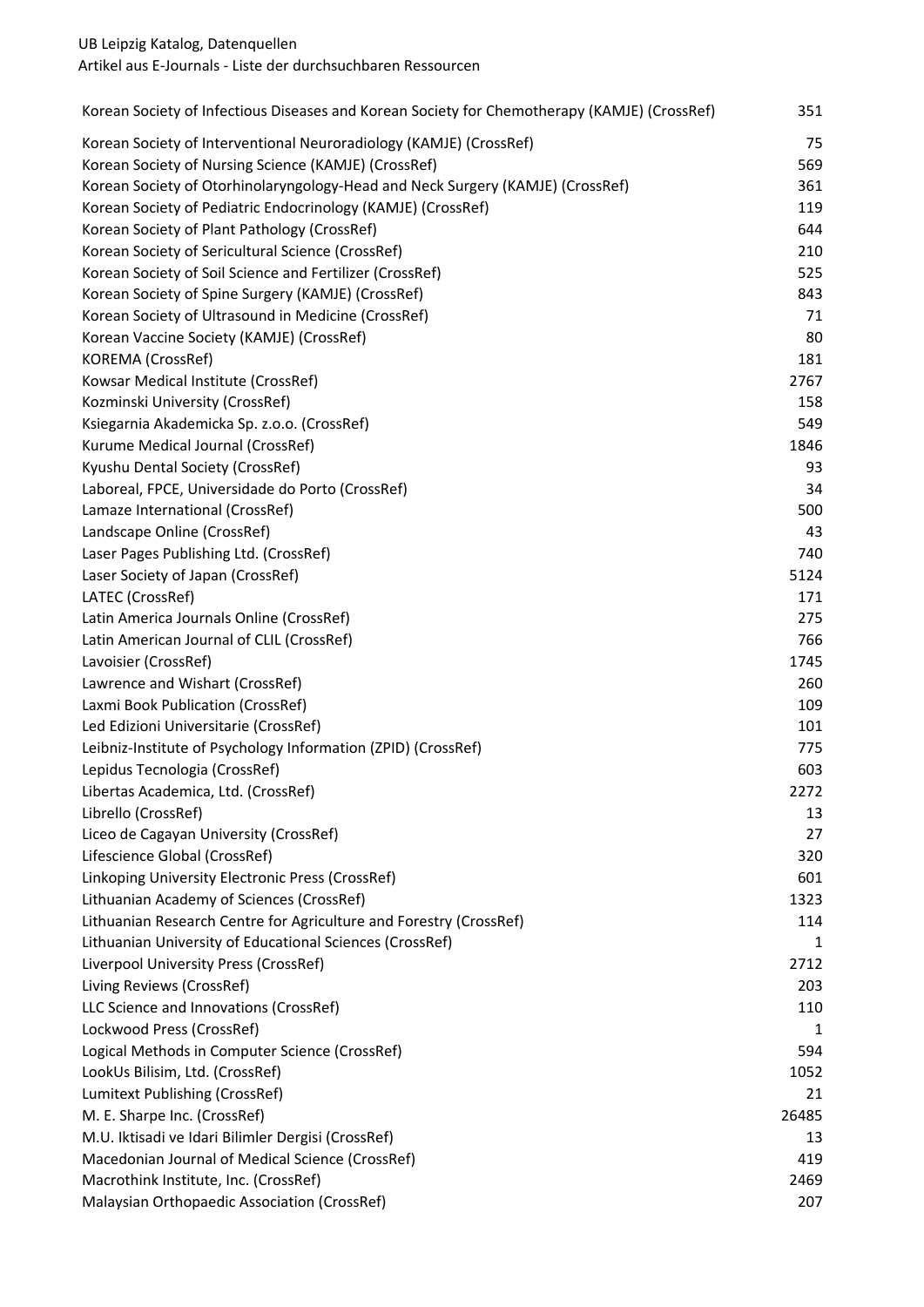| Mammalogical Society of Japan (CrossRef)                                  | 146   |
|---------------------------------------------------------------------------|-------|
| Manchester University Press (CrossRef)                                    | 2007  |
| Maney Publishing (CrossRef)                                               | 65447 |
| Marine Biological Association of India (CrossRef)                         | 75    |
| Mark Allen Group (CrossRef)                                               | 2509  |
| Marmara Pharmaceutical Journal (CrossRef)                                 | 134   |
| Mars Informatics (CrossRef)                                               | 23    |
| Marshfield Clinic Research Foundation (CrossRef)                          | 1350  |
| Martin Eve (CrossRef)                                                     | 41    |
| Mary Ann Liebert Inc (CrossRef)                                           | 66782 |
| Masaryk University Press (CrossRef)                                       | 709   |
| Massachusetts Historical Society (CrossRef)                               | 26    |
| Mathematical Association of America (CrossRef)                            | 1288  |
| Mathematical Institute, Tohoku University (CrossRef)                      | 2602  |
| Mathematical Sciences Publishers (CrossRef)                               | 14034 |
| Mathematical Society of Japan (Project Euclid) (CrossRef)                 | 2909  |
| Max Planck Institut fur europaische Rechtsgeschichte (CrossRef)           | 823   |
| Max Planck Institute for Demographic Research (CrossRef)                  | 858   |
| McFarland and Company, Inc., Publishers (CrossRef)                        | 107   |
| MDPI AG (CrossRef)                                                        | 45448 |
| Mechanical Engineering Faculty in Slavonski Brod (CrossRef)               | 34    |
| <b>MECS Publisher (CrossRef)</b>                                          | 2598  |
| Medi + World International (CrossRef)                                     | 177   |
| Media Peternakan (CrossRef)                                               | 172   |
| Medical Association of Nippon Medical School (CrossRef)                   | 6950  |
| Medical Faculty, University in Nis (CrossRef)                             | 189   |
| <b>Medical Library Association (CrossRef)</b>                             | 706   |
| Medical University of Lublin (CrossRef)                                   | 85    |
| Medical University Prof. Dr. Paraskev Stoyanov - Varna (CrossRef)         | 506   |
| Medicina Oral, S.L. (CrossRef)                                            | 1702  |
| <b>MEDICRIT (CrossRef)</b>                                                | 120   |
| Medinews (Cardiology), Ltd. (CrossRef)                                    | 140   |
| Mediterranean Center of Social and Educational Research (CrossRef)        | 4529  |
| Mediterranean Journal of Chemistry (CrossRef)                             | 119   |
| Medknow (CrossRef)                                                        | 64395 |
| mEDRA (CrossRef)                                                          | 28    |
| Mendel University Press (CrossRef)                                        | 2075  |
| Men's Studies Press, LLC (CrossRef)                                       | 824   |
| Mercator - Revista de Geografia da UFC (CrossRef)                         | 283   |
| Metapress (CrossRef)                                                      | 35    |
| Meteorological Research Institute, Japan Meteorological Agency (CrossRef) | 328   |
| Meteorological Society of Japan (CrossRef)                                | 1613  |
| Methodist DeBakey Cardiovascular Journal (CrossRef)                       | 459   |
| Mevlana International Journal of Education (CrossRef)                     | 83    |
| Michael Joanna Publications (CrossRef)                                    | 104   |
| Michigan Academy of Science, Arts and Letters (CrossRef)                  | 17    |
| Michigan Mathematical Journal (CrossRef)                                  | 594   |
| Michigan State University Press (CrossRef)                                | 158   |
| Microbiology Research Foundation (CrossRef)                               | 2670  |
| Micropaleontology Press (CrossRef)                                        | 76    |
| Middle East Technical University, Faculty of Architecture (CrossRef)      | 156   |
| Mineralogical Society (CrossRef)                                          | 4162  |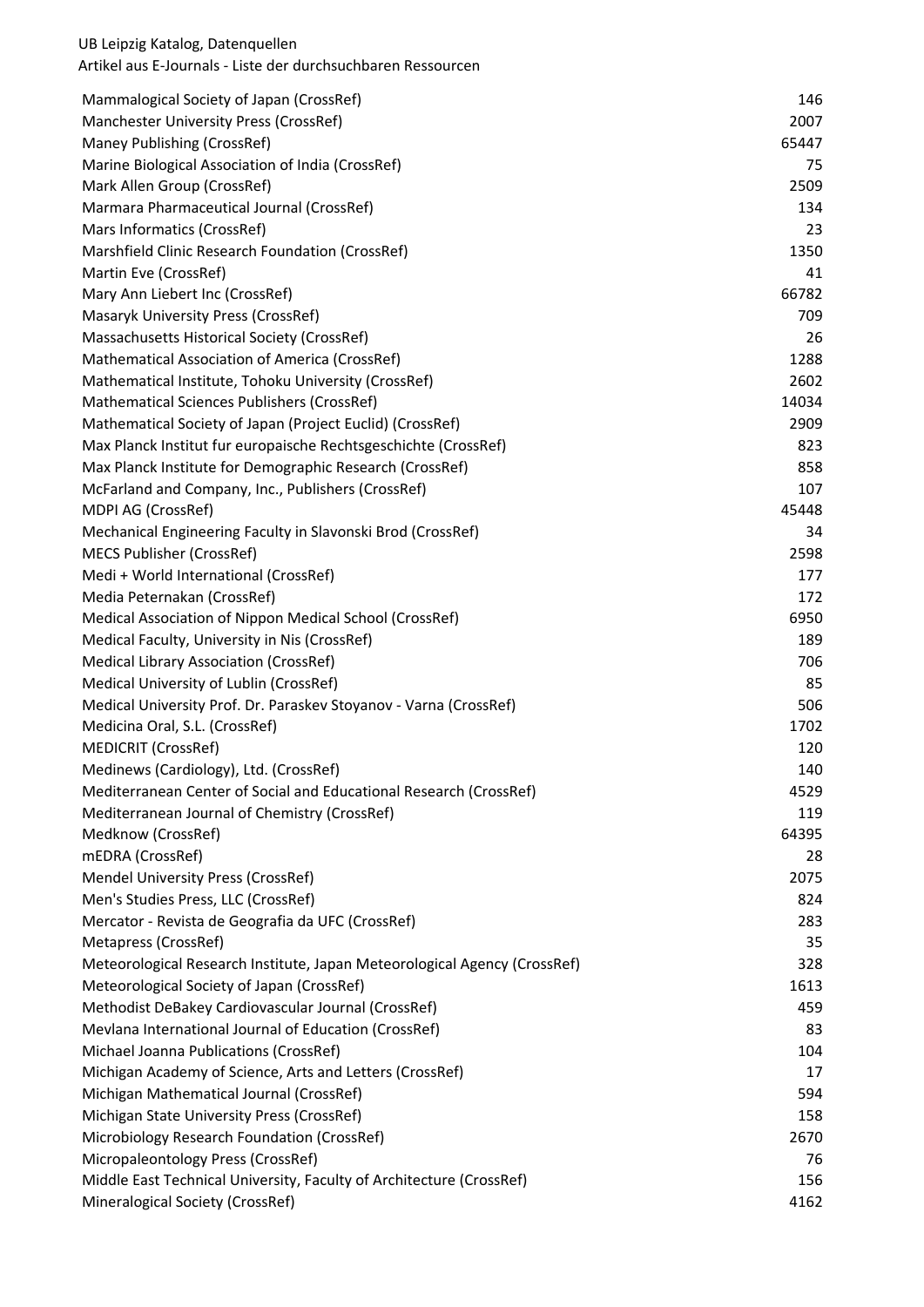| Mining and Materials Processing Institute of Japan (CrossRef)                 | 2445         |
|-------------------------------------------------------------------------------|--------------|
| Missouri Botanical Garden Press (CrossRef)<br>MIT Press - Journals (CrossRef) | 798<br>24723 |
| Modern Humanities Research Association (CrossRef)                             | 1532         |
| Modern Language Association (MLA) (CrossRef)                                  | 1417         |
| Mohr Siebeck (CrossRef)                                                       | 3654         |
| Moksha Publishing House (CrossRef)                                            | 606          |
| Monash University (CrossRef)                                                  | 550          |
| Mongolian Journals Online (CrossRef)                                          | 144          |
| Monthly Review Foundation (CrossRef)                                          | 5443         |
| MTT Agrifood Research Finland (CrossRef)                                      | 239          |
| MultiMed Inc. (CrossRef)                                                      | 1711         |
| Multi-Science Publishing Co. Ltd. (CrossRef)                                  | 1050         |
| Museum and Institute of Zoology at the Polish Academy of Sciences (CrossRef)  | 1111         |
| Museum National D'Histoire Naturelle (CrossRef)                               | 113          |
| Museum National d'Histoire Naturelle, Paris, France (CrossRef)                | 479          |
| Museum of Comparative Zoology, Harvard University (CrossRef)                  | 58           |
| Mushroom Research Foundation (CrossRef)                                       | 191          |
| Mycobiology (KAMJE) (CrossRef)                                                | 675          |
| Mycobiota (CrossRef)                                                          | 12           |
| Mycological Society of America (CrossRef)                                     | 1223         |
| Mycotaxon, Ltd. (CrossRef)                                                    | 1241         |
| Mykolas Romeris University (CrossRef)                                         | 368          |
| Natal Museum of South Africa (CrossRef)                                       | 189          |
| National Academic Advising Association (NACADA) (CrossRef)                    | 646          |
| National Academy of Dentistry (CrossRef)                                      | 18           |
| National and University Library of the Republic of Srpska (CrossRef)          | 187          |
| National Association of Biology Teachers (CrossRef)                           | 1            |
| National Association of Geoscience Teachers (CrossRef)                        | 257          |
| National Association of School Psychologists (NASP) (CrossRef)                | 17           |
| National Botanical Garden of Belgium (CrossRef)                               | 228          |
| <b>National Documentation Centre (CrossRef)</b>                               | 1032         |
| National Information Standards Organization (NISO) (CrossRef)                 | 249          |
| National Institute for Health Research (CrossRef)                             | 772          |
| National Institute of Advanced Industrial Science (CrossRef)                  | 330          |
| National Institute of Industrial Health (CrossRef)                            | 2206         |
| National Institute of Standards and Technology (NIST) (CrossRef)              | 533          |
| National League for Nursing (CrossRef)                                        | 482          |
| National Library of Serbia (CrossRef)                                         | 23947        |
| National Museum (CrossRef)                                                    | 33           |
| National Shellfisheries Association (CrossRef)                                | 1160         |
| National Speleological Society (CrossRef)                                     | 125          |
| Natural Areas Journal (CrossRef)                                              | 332          |
| Naturalis Biodiversity Center (CrossRef)                                      | 592          |
| Nature Publishing Group (CrossRef)                                            | 805592       |
| Nepal Journals Online (JOL) (CrossRef)                                        | 3576         |
| Netherlands Ornithologists' Union (CrossRef)                                  | 318          |
| New Century Science Press, LLC (CrossRef)                                     | 110          |
| New England Botanical Club (CrossRef)                                         | 356          |
| New England Journal of Medicine (NEJM/MMS) (CrossRef)                         | 178172       |
| New Prairie Press (CrossRef)                                                  | 942          |
| New World Publishing International, Inc. (CrossRef)                           | 189          |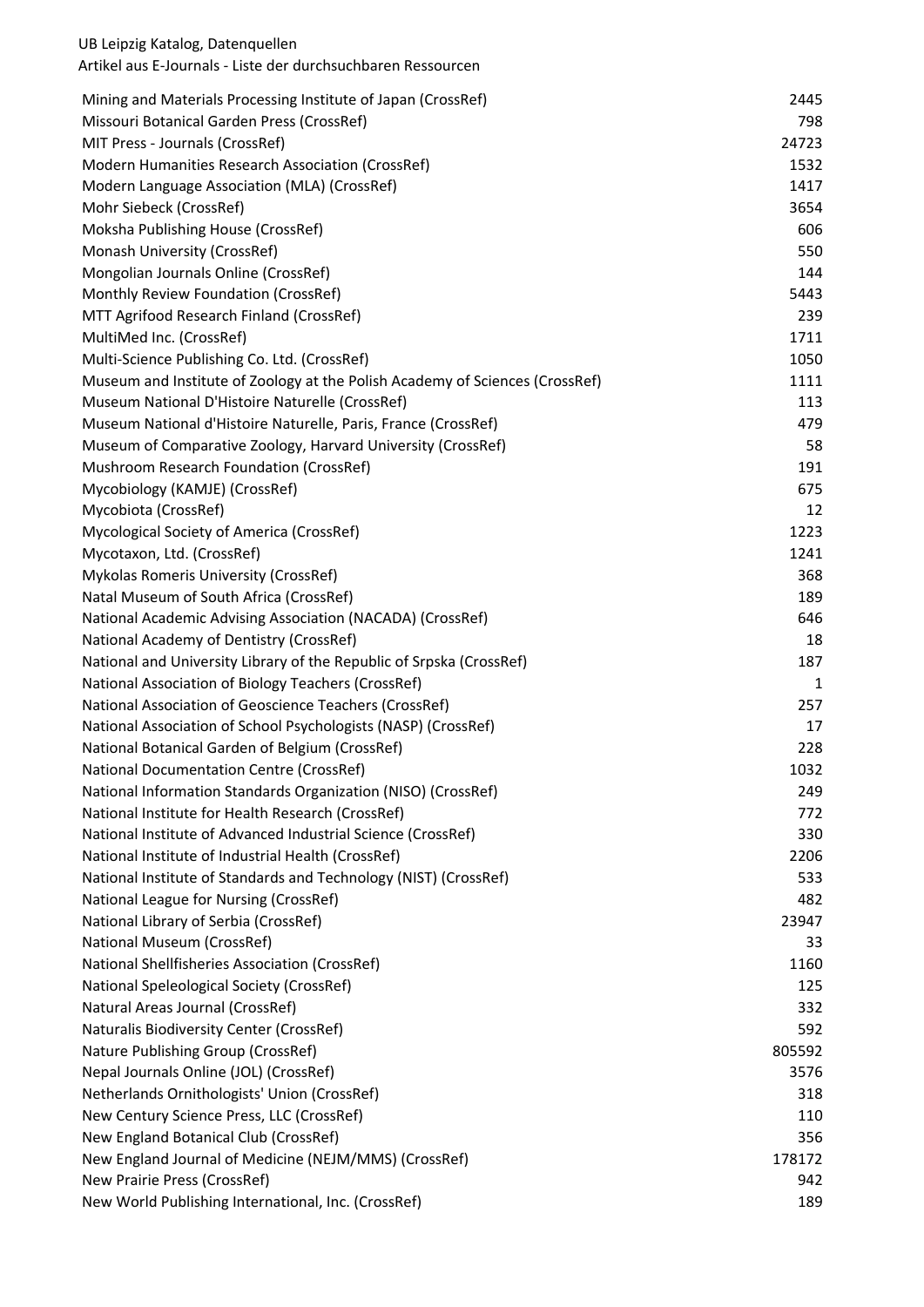| UB Leipzig Katalog, Datenquellen<br>Artikel aus E-Journals - Liste der durchsuchbaren Ressourcen |         |
|--------------------------------------------------------------------------------------------------|---------|
| New York Entomological Society (CrossRef)                                                        | 200     |
| New Zealand College of Midwives (CrossRef)                                                       | 14      |
| Nexus Academic Publishers (CrossRef)                                                             | 180     |
| NIDA/RTI International (CrossRef)                                                                | 74      |
| Nihon University School of Dentistry (CrossRef)                                                  | 874     |
| Nihon University School of Dentistry at Matsudo Research Institute of Oral Science (CrossRef)    | 361     |
| <b>NMFS Publications Office (CrossRef)</b>                                                       | 87      |
| Nomos Verlag (CrossRef)                                                                          | 4691    |
| North American Cartographic Information Society (CrossRef)                                       | 1152    |
| Northwest Atlantic Fisheries Organization (NAFO) (CrossRef)                                      | 450     |
| Northwestern Naturalist (CrossRef)                                                               | 339     |
| Northwestern University Press (CrossRef)                                                         | 59      |
| Norwegian Medical Association (CrossRef)                                                         | 7825    |
| Norwegian Society of Automatic Control (CrossRef)                                                | 528     |
| Norwegian University of Science and Technology (NTNU) Library (CrossRef)                         | 43      |
| Novosibirsk State Pedagogical University (CrossRef)                                              | 112     |
| Nozomi Science (CrossRef)                                                                        | 8       |
| <b>Nuclear Receptor Signaling Atlas (CrossRef)</b>                                               | 94      |
| Nucleo de Altos Estudos Amazonicos (CrossRef)                                                    | 297     |
| Nucleo PGT/USP (CrossRef)                                                                        | 393     |
| OAhost (CrossRef)                                                                                | 156     |
| Obuda University (CrossRef)                                                                      | 232     |
| Oceanside Publications Inc. (CrossRef)                                                           | 117     |
| Oecologia Australis (CrossRef)                                                                   | 558     |
| Office of Research, Development and Information (ORDI) (CrossRef)                                | 107     |
| Oman Medical Journal (CrossRef)                                                                  | 579     |
| <b>OMICS Publishing Group (CrossRef)</b>                                                         | 8961    |
| Omnia Publisher SL (CrossRef)                                                                    | 563     |
| <b>Oncology Nursing Society (ONS) (CrossRef)</b>                                                 | 2972    |
| <b>Online Journal of Analytic Combinatorics (CrossRef)</b>                                       | 2       |
| Open Access Publishing London (CrossRef)                                                         | 747     |
| Open Publishing Association (CrossRef)                                                           | 1981    |
| <b>OpenEdition (CrossRef)</b>                                                                    | 47610   |
| <b>Operative Dentistry (CrossRef)</b>                                                            | 1334    |
| Optical Society of America (OSA) (CrossRef)                                                      | 30580   |
| <b>Oregon Historical Society (CrossRef)</b>                                                      | 121     |
| <b>Oregon State University (CrossRef)</b>                                                        | 38      |
| Organic Syntheses (CrossRef)                                                                     | 2833    |
| Organisation for Economic Co-Operation and Development (OECD) (CrossRef)                         | 50538   |
| <b>Oriental Scientific Publishing Company (CrossRef)</b>                                         | 795     |
| Ornithological Society of Japan (CrossRef)                                                       | 220     |
| Ortadogu Reklam Tanitim Yayincilik Turizm Egitim Insaat Sanayi ve Ticaret A.S. (CrossRef)        | 1167    |
| Orthopterists' Society (CrossRef)                                                                | 337     |
| Osterreichische Akademie der Wissenschaften (CrossRef)                                           | 1571    |
| Osterreichische Pharmazeutische Gesellschaft (OPhG) (CrossRef)                                   | 792     |
| Oto-Rhino-Laryngological Society of Japan, Inc. (CrossRef)                                       | 12348   |
| Ottawa United Learning Academy (CrossRef)                                                        | 140     |
| Ovid Technologies (Wolters Kluwer Health) (CrossRef)                                             | 1348281 |
| Oxford Brookes University (CrossRef)                                                             | 163     |
| Oxford University Press (OUP) (CrossRef)                                                         | 1252117 |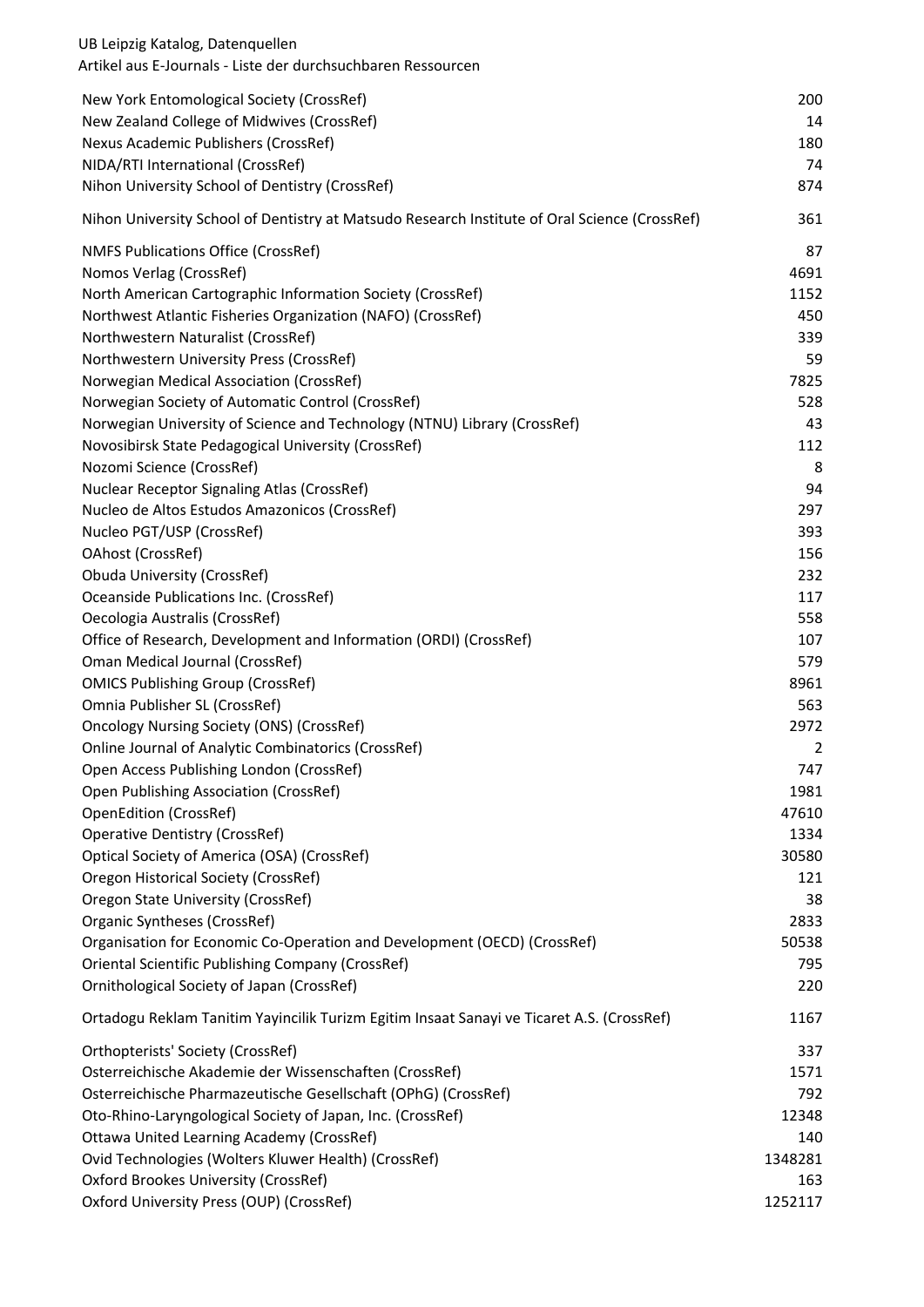| Pacific Coast Entomological Society (CrossRef)                                            | 190    |
|-------------------------------------------------------------------------------------------|--------|
| Pacific Early Childhood Education Research Association (CrossRef)                         | 12     |
| Pacific Northwest Fungi Project (CrossRef)                                                | 18     |
| Pacific Science (CrossRef)                                                                | 344    |
| Pacific University (bepress) (CrossRef)                                                   | 36     |
| Pacific University Library (CrossRef)                                                     | 966    |
| Paediatrica Indonesiana - Indonesian Pediatric Society (CrossRef)                         | 223    |
| <b>PAGEPress Publications (CrossRef)</b>                                                  | 9893   |
| Palacky University Olomouc (CrossRef)                                                     | 864    |
| Paleoanthropology Society (CrossRef)                                                      | 136    |
| Pamukkale University Journal of Education (CrossRef)                                      | 69     |
| Pan African Medical Journal (CrossRef)                                                    | 1750   |
| Papers in Physics (CrossRef)                                                              | 54     |
| Paradigm Publishers (CrossRef)                                                            | 32     |
| Pediatric Urology Case Reports (CrossRef)                                                 | 40     |
| PeerJ (CrossRef)                                                                          | 794    |
| Peeters Publishers (CrossRef)                                                             | 4260   |
| Pegem Akademi Yayincilik Egitim Danismanlik Hizmetleri (CrossRef)                         | 20     |
| Pensoft Publishers (CrossRef)                                                             | 3305   |
| Periodica Polytechnica Budapest University of Technology and Economics (CrossRef)         | 822    |
| PERSEE Program (CrossRef)                                                                 | 131957 |
| Pesticide Science Society of Japan (CrossRef)                                             | 3280   |
| Peter Lang, International Academic Publishers (CrossRef)                                  | 47     |
| Petra Christian University (CrossRef)                                                     | 145    |
| Petrotex Publication Group (CrossRef)                                                     | 13     |
| Pharmaceutical Society of Japan (CrossRef)                                                | 40164  |
| Philippine Association of Institutions for Research (PAIR) (CrossRef)                     | 279    |
| Philippines Journals Online (PhilJOL) (CrossRef)                                          | 806    |
| <b>Philosophy Documentation Center (CrossRef)</b>                                         | 11735  |
| Photonics Society of Poland (CrossRef)                                                    | 330    |
| Physical Education and Sport Faculty (CrossRef)                                           | 352    |
| Physical Society of Japan (CrossRef)                                                      | 37484  |
| Physicians Postgraduate Press, Inc (CrossRef)                                             | 769    |
| <b>Physics Essays Publication (CrossRef)</b>                                              | 1803   |
| Physiological Society of Japan (CrossRef)                                                 | 2403   |
| PIAP - Industrial Research Institute for Automation and Measurements (CrossRef)           | 64     |
| Pion Ltd (CrossRef)                                                                       | 250    |
| Pleiades Publishing Ltd (CrossRef)                                                        | 90141  |
| Pluto Journals (CrossRef)                                                                 | 27     |
| Polish Botanical Society (CrossRef)                                                       | 2782   |
| Polish Geological Institute (CrossRef)                                                    | 197    |
| Polish Mathematical Society (CrossRef)                                                    | 127    |
| Polish Society for Magnesium Research (CrossRef)                                          | 412    |
| Polish Society of Theoretical and Applied Mechanics (CrossRef)                            | 23     |
| <b>Polish Urological Association (CrossRef)</b>                                           | 493    |
| Polska Akademia Nauk Instytut Paleobiologii (Institute of Paleobiology, Polish Academy of | 585    |
| Sciences) (CrossRef)                                                                      |        |
| Pontifical University of John Paul II in Krakow (CrossRef)                                | 121    |
| Pontificia Universidad Catolica de Chile (CrossRef)                                       | 282    |
| Pontificia Universidad Catolica de Valparaiso (CrossRef)                                  | 247    |
| Pontificia Universidade Catolica de Minas Gerais (CrossRef)                               | 1208   |
| Pontificia Universidade Catolica do Parana - PUCPR (CrossRef)                             | 898    |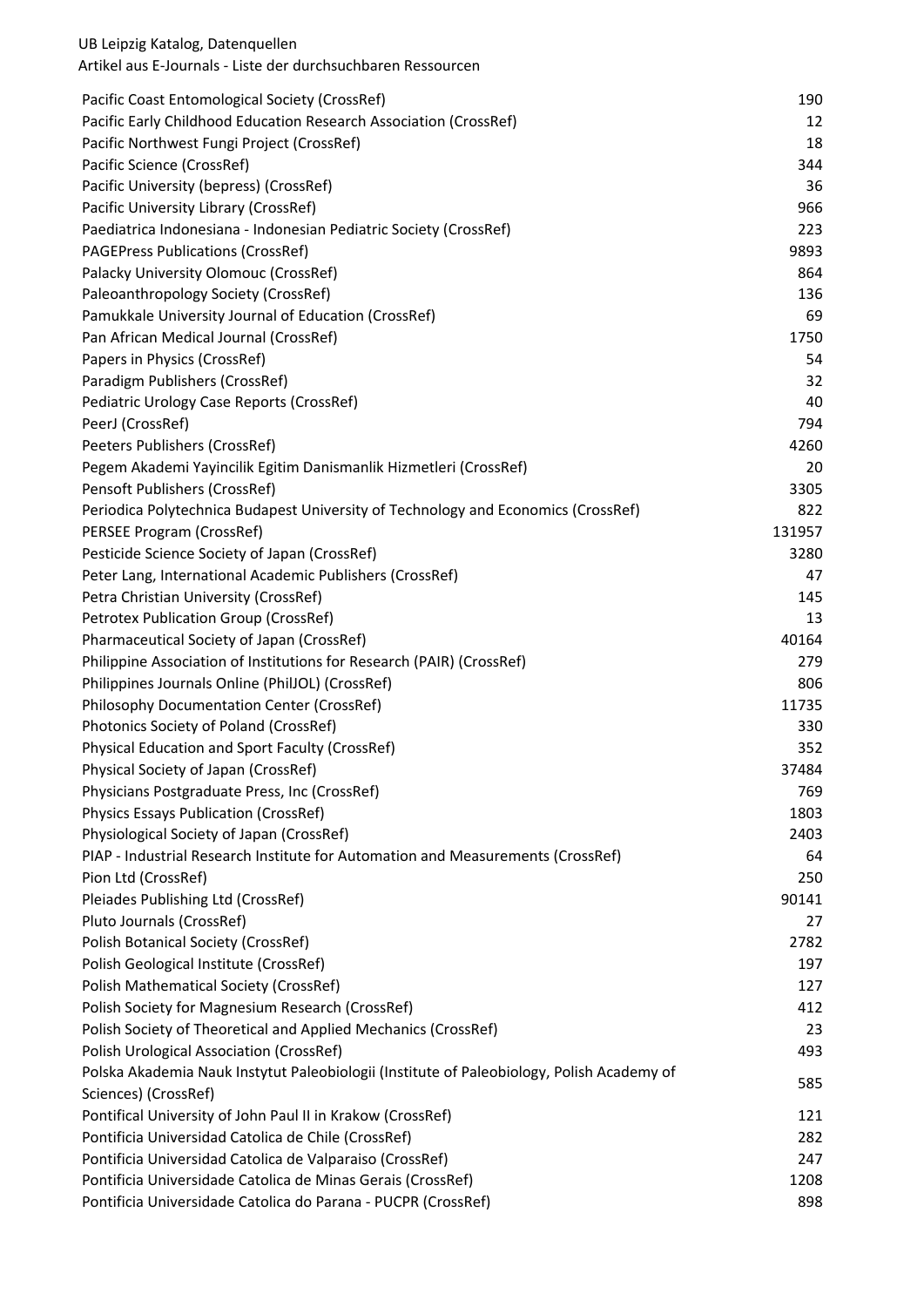| UB Leipzig Katalog, Datenquellen<br>Artikel aus E-Journals - Liste der durchsuchbaren Ressourcen |            |
|--------------------------------------------------------------------------------------------------|------------|
| Portico (CrossRef)                                                                               | 2505       |
| Portland Press Ltd. (CrossRef)                                                                   | 18804      |
| Portularia, Revista de Trabajo Social (CrossRef)                                                 | 134        |
| <b>Practical Action Publishing (CrossRef)</b>                                                    | 282        |
| Prague Development Center (CrossRef)                                                             | 353        |
| Pravni Fakultet Sveucilista u Zagrebu (Law School of the University of Zagreb) (CrossRef)        | 895        |
| Precast/Prestressed Concrete Institute (CrossRef)                                                | 1888       |
| Primate Society of Japan (CrossRef)                                                              | 645        |
| Princeton Theological Seminary Library (CrossRef)                                                | 52         |
| Private Company Technology Center (CrossRef)                                                     | 635        |
| Private Enterprise, Politehperiodika (CrossRef)                                                  | 49         |
| Pro Pharma Communications International (CrossRef)                                               | 136        |
| Problemata: International Journal of Philosophy (CrossRef)                                       | 169        |
| Proceedings of the National Academy of Sciences (CrossRef)                                       | 124087     |
| Procon, Ltd. (CrossRef)                                                                          | 472        |
| Prof. Marin Drinov Academic Publishing House (CrossRef)                                          | 132        |
| Programa de Mestrado e Doutorado em Direito do Uniceub (CrossRef)                                | 627        |
| Programa de Pos Graduacao em Arquitetura e Urbanismo (CrossRef)<br>Progress IPS (CrossRef)       | 56<br>1185 |
| Project Euclid (CrossRef)                                                                        | 6477       |
| Proteomass (CrossRef)                                                                            | 101        |
| Public Library of Science (PLoS) (CrossRef)                                                      | 145798     |
| Publicaciones Universidad de Alicante (CrossRef)                                                 | 550        |
| Publications Office of the European Union (CrossRef)                                             | 407        |
| Publishing House Technologija (CrossRef)                                                         | 2149       |
| Purdue University (bepress) (CrossRef)                                                           | 1226       |
| <b>Purdue University Press (CrossRef)</b>                                                        | 208        |
| Quanta (CrossRef)                                                                                | 17         |
| Queensland University of Technology (CrossRef)                                                   | 304        |
| Radiation Research Society (CrossRef)                                                            | 2304       |
| Radiological Society of North America (RSNA) (CrossRef)                                          | 59573      |
| Railway Technical Research Institute (CrossRef)                                                  | 561        |
| Rambam Health Care Campus (CrossRef)                                                             | 159        |
| RCN Publishing Ltd. (CrossRef)                                                                   | 23961      |
| Regional Euro-Asian Biological Invasions Centre Oy (REABIC) (CrossRef)                           | 925        |
| Research Institute for Economics and Business Administration - Kobe University (CrossRef)        | 24         |
| Research Institute for Mathematical Sciences, Kyoto University (CrossRef)                        | 462        |
| Research Institute of Agricultural Economics (CrossRef)                                          | 71         |
| Research Institute of Signal Processing, Japan (CrossRef)                                        | 179        |
| Resilience Alliance, Inc. (CrossRef)                                                             | 785        |
| Reversal Theory Society (CrossRef)                                                               | 27         |
| ReVision Publishing (CrossRef)                                                                   | 41         |
| Revista ACTA Geografica (CrossRef)                                                               | 197        |
| Revista Argentina de Cardiologia (CrossRef)                                                      | 434        |
| Revista Artemis (CrossRef)<br>Revista Brasileira de Ciencias Agrarias (CrossRef)                 | 36<br>664  |
| Revista Brasileira de Estudos Politicos (CrossRef)                                               | 111        |
| Revista Brasileira de Hematologia e Hemoterapia (RBHH) (CrossRef)                                | 386        |
| Revista Brasileira de Herbicidas (CrossRef)                                                      | 70         |
| Revista Chilena de Neuropsicologia (CrossRef)                                                    | 49         |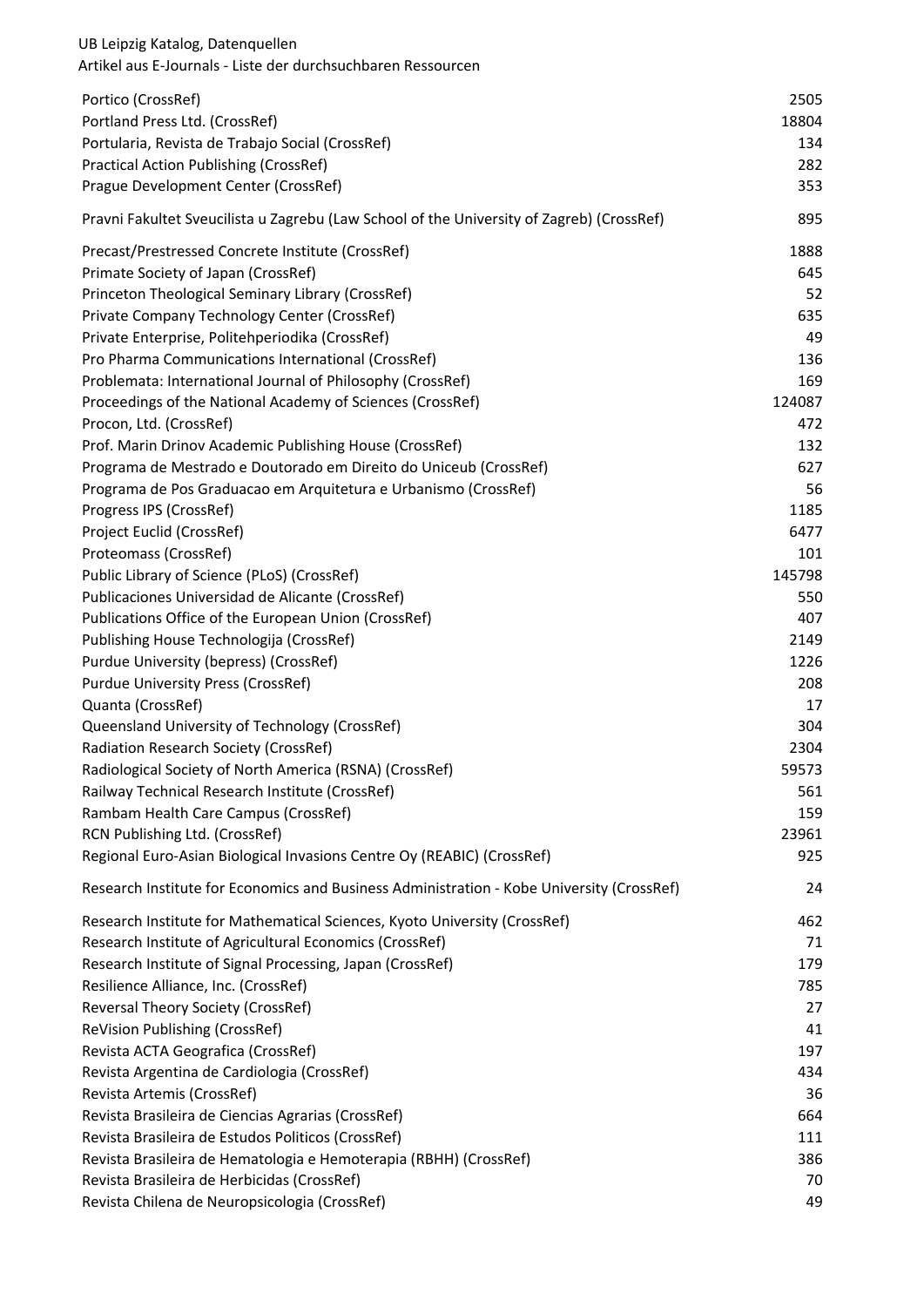| Artikel aus E-Journals - Liste der durchsuchbaren Ressourcen                         |                |
|--------------------------------------------------------------------------------------|----------------|
| Revista da Biologia, Reitoria da Universidade de Sao Paulo (CrossRef)                | 148            |
| Revista da Faculdade de Direito da UFMG (CrossRef)                                   | 143            |
| Revista de Ensino de Engenharia (CrossRef)                                           | 153            |
| Revista de Gestae e Secretariado (GESEC) (CrossRef)                                  | 58             |
| Revista de Ingenieria (CrossRef)                                                     | $\overline{4}$ |
| Revista Desarrollo y Sociedad (CrossRef)                                             | 27             |
| Revista Electronica de Educacao (CrossRef)                                           | 112            |
| Revista FSA (CrossRef)                                                               | 193            |
| Revista Internacional de Ciencias del Deporte (RICYDE) (CrossRef)                    | 266            |
| Revista Investigaciones Geograficas, Boletin (CrossRef)                              | 55             |
| Revista Latinoamericana de Investigacion en Matematica Educativa (RELIME) (CrossRef) | 15             |
| Revista Mexicana de Biodiversidad (CrossRef)                                         | 284            |
| Revista Nativa (CrossRef)                                                            | 56             |
| Revista Psicologia: Teoria e Pratica (CrossRef)                                      | 46             |
| Revista Universo Contabil (CrossRef)                                                 | 207            |
| Riga Technical University (CrossRef)                                                 | 78             |
| RMIT Publishing (CrossRef)                                                           | 192            |
| Rockefeller University Press (CrossRef)                                              | 55881          |
| Rocky Mountain Mathematics Consortium (CrossRef)                                     | 4288           |
| Romanian Association of Balneology (CrossRef)                                        | 79             |
| Romanian Society of Gastroenterology and Heptatology (CrossRef)                      | 62             |
| Romanian Society of Legal Medicine (CrossRef)                                        | 251            |
| Ross Science Publishers (CrossRef)                                                   | 4              |
| Royal College of General Practitioners (CrossRef)                                    | 2972           |
| Royal College of Obstetricians & Gynaecologists (RCOG) (CrossRef)                    | 78             |
| Royal College of Physicians (CrossRef)                                               | 2884           |
| Royal College of Psychiatrists (CrossRef)                                            | 52166          |
| Royal College of Surgeons of England (CrossRef)                                      | 5020           |
| Royal Pharmaceutical Society (Pharmaceutical Press) (CrossRef)                       | 1              |
| Royal Society of Chemistry (RSC) (CrossRef)                                          | 323672         |
| Royal Swedish Academy of Sciences (CrossRef)                                         | 992            |
| Royal Zoological Society of New South Wales (CrossRef)                               | 575            |
| Rudecolombia (CrossRef)                                                              | 54             |
| Russian New University (CrossRef)                                                    | 89             |
| <b>Rutgers University Librarty (CrossRef)</b>                                        | 821            |
| Rzeszow University of Technology (CrossRef)                                          | 36             |
| S. Karger AG (CrossRef)                                                              | 119427         |
| Sabanci University Information Center (CrossRef)                                     | 40             |
| Sada Institute (CrossRef)                                                            | 287            |
| <b>SAGE Publications (CrossRef)</b>                                                  | 1087010        |
| Saint Petersburg State Polytechnical University (CrossRef)                           | 322            |
| Samtid (CrossRef)                                                                    | 18             |
| San Francisco Estuary and Watershed Science (CrossRef)                               | 27             |
| Saudi Medical Journal (CrossRef)                                                     | 46             |
| Scalable Computing: Practice and Experience (CrossRef)                               | 62             |
| Scandinavian Journal of Work, Environment and Health (CrossRef)                      | 2525           |
| Schattauer GmbH (CrossRef)                                                           | 1677           |
| Scholar Science Journals (CrossRef)                                                  | 78             |
| Scholarpedia (CrossRef)                                                              | 903            |
| School of Advanced Study (CrossRef)                                                  | 365            |
| School of Electrical Engineering and Informatics (STEI) ITB (CrossRef)               | 247            |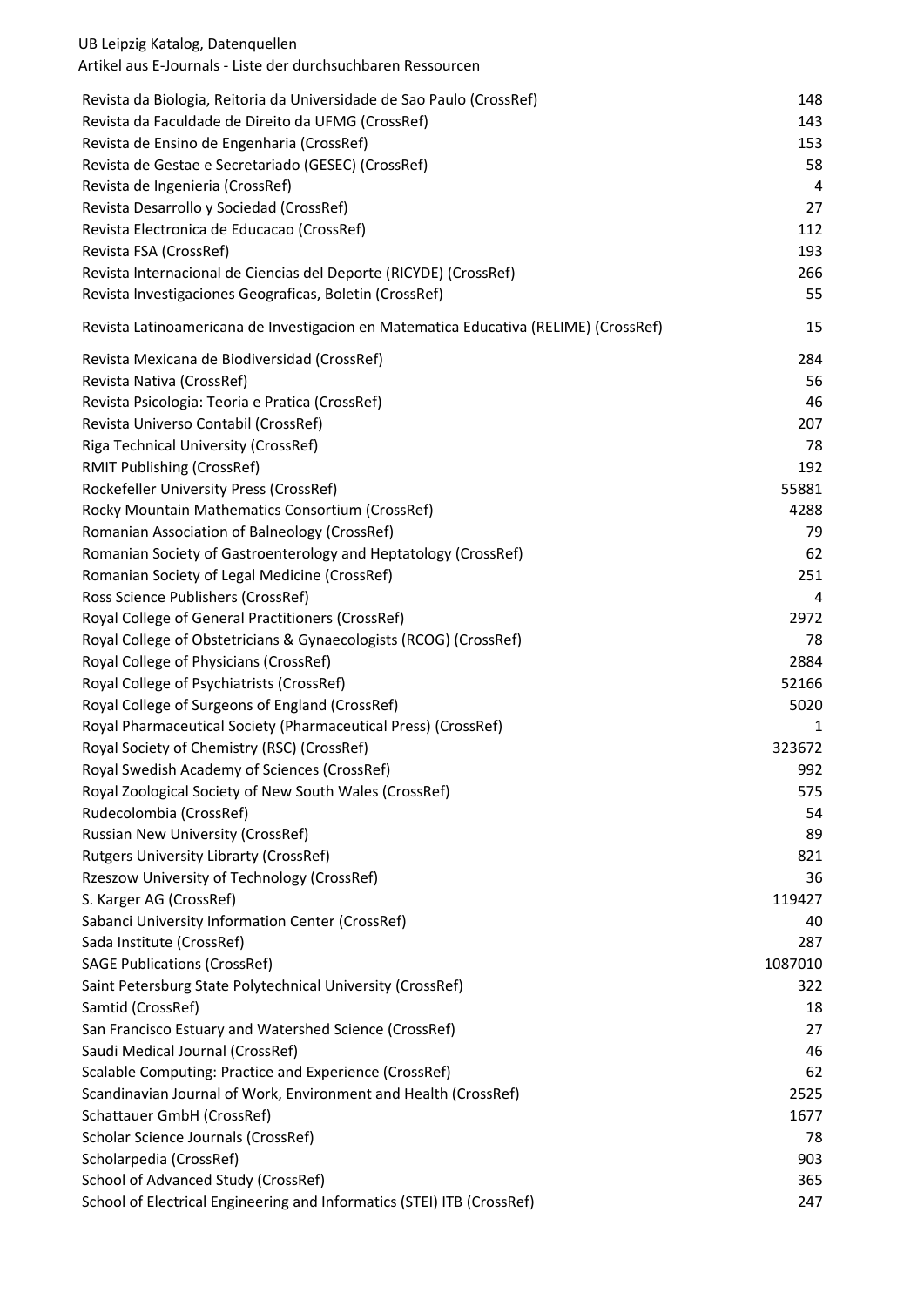| UB Leipzig Katalog, Datenquellen<br>Artikel aus E-Journals - Liste der durchsuchbaren Ressourcen |                |
|--------------------------------------------------------------------------------------------------|----------------|
| Schweizerbart (CrossRef)<br>Sciedu Press (CrossRef)                                              | 2240<br>2523   |
| SciELO Comision Nacional de Investigacion Cientifica Y Tecnologica (CONICYT) (CrossRef)          | 36671          |
| Science Alert (CrossRef)                                                                         | 42149          |
| Science and Education Centre of North America (CrossRef)                                         | 41             |
| Science and Education Publishing Co., Ltd. (CrossRef)                                            | 1054           |
| Science and Engineering Publishing Company (CrossRef)                                            | 413            |
| Science and Engineering Research Support Society (CrossRef)                                      | 1607           |
| Science and Innovation Center (CrossRef)                                                         | 477            |
| Science China Press., Co. Ltd. (CrossRef)                                                        | 2299           |
| Science Hub (CrossRef)                                                                           | 559            |
| Science International (CrossRef)                                                                 | 84             |
| Science Journal Publications (CrossRef)                                                          | 13             |
| <b>Science Publications (CrossRef)</b>                                                           | 8176           |
| Science Publishing Corporation (CrossRef)                                                        | 594            |
| Science Publishing Group (CrossRef)                                                              | 2985           |
| Science Reviews 2000 LTD (CrossRef)                                                              | 287            |
| Science Society of Thailand - Mahidol University (CrossRef)                                      | 1483           |
| Sciencedomain International (CrossRef)                                                           | 4853           |
| ScienceOpen (CrossRef)                                                                           | 100            |
| Scientific and Academic Publishing (CrossRef)                                                    | 2148           |
| Scientific Annals of Computer Science (CrossRef)                                                 | 17             |
| Scientific Journal Publishers Ltd (CrossRef)                                                     | 2867           |
| Scientific Publishing Center (CrossRef)                                                          | 275            |
| Scientific Research Centre ZRC-SAZU (CrossRef)                                                   | 243            |
| Scientific Research Publishing, Inc, (CrossRef)<br>Scientific Societies (CrossRef)               | 43538<br>21510 |
| ScopeMed International Medical Journal Management and Indexing System (CrossRef)                 | 3158           |
| SDMIMD Journal of Management (CrossRef)                                                          | 7              |
| Seameo Biotrop (CrossRef)                                                                        | 15             |
| Secretariado de Publicaciones Universidad de Sevilla (CrossRef)                                  | 529            |
| Seed SRL (CrossRef)                                                                              | 109            |
| Seismological Society of America (SSA) (CrossRef)                                                | 3333           |
| Seismological Society of Japan (CrossRef)                                                        | 1067           |
| Semantics and Pragmatics (CrossRef)                                                              | 68             |
| Serbian Union of Surveyors (CrossRef)                                                            | 36             |
| Servicio de Publicaciones de la Universidad de Murcia (CrossRef)                                 | 1369           |
| Seventh Sense Research Group Journals (CrossRef)                                                 | 1393           |
| Showa University Dental Society (CrossRef)                                                       | 210            |
| SIGMA (Symmetry, Integrability and Geometry: Methods and Application) (CrossRef)                 | 996            |
| Sigma Xi (CrossRef)                                                                              | 1800           |
| SIIS - Centro de Documentacion y Estudios (CrossRef)                                             | 109            |
| SIMAI (CrossRef)                                                                                 | 19             |
| Singapore Medical Journal (CrossRef)                                                             | 497            |
| Sistema de Bibliotecas UACH (CrossRef)                                                           | 1043           |
| SLACK, Inc. (CrossRef)                                                                           | 1950           |
| Slovak University of Agriculture in Nitra (CrossRef)                                             | 186            |
| Slovenian Society for Stereology and Quantitative Image Analysis (CrossRef)                      | 348            |
| Smithsonian Institution (CrossRef)                                                               | 5470           |
| <b>SNSPMS Bucharest (CrossRef)</b>                                                               | 73             |
| Social Sciences Directory Limited (CrossRef)                                                     | 34             |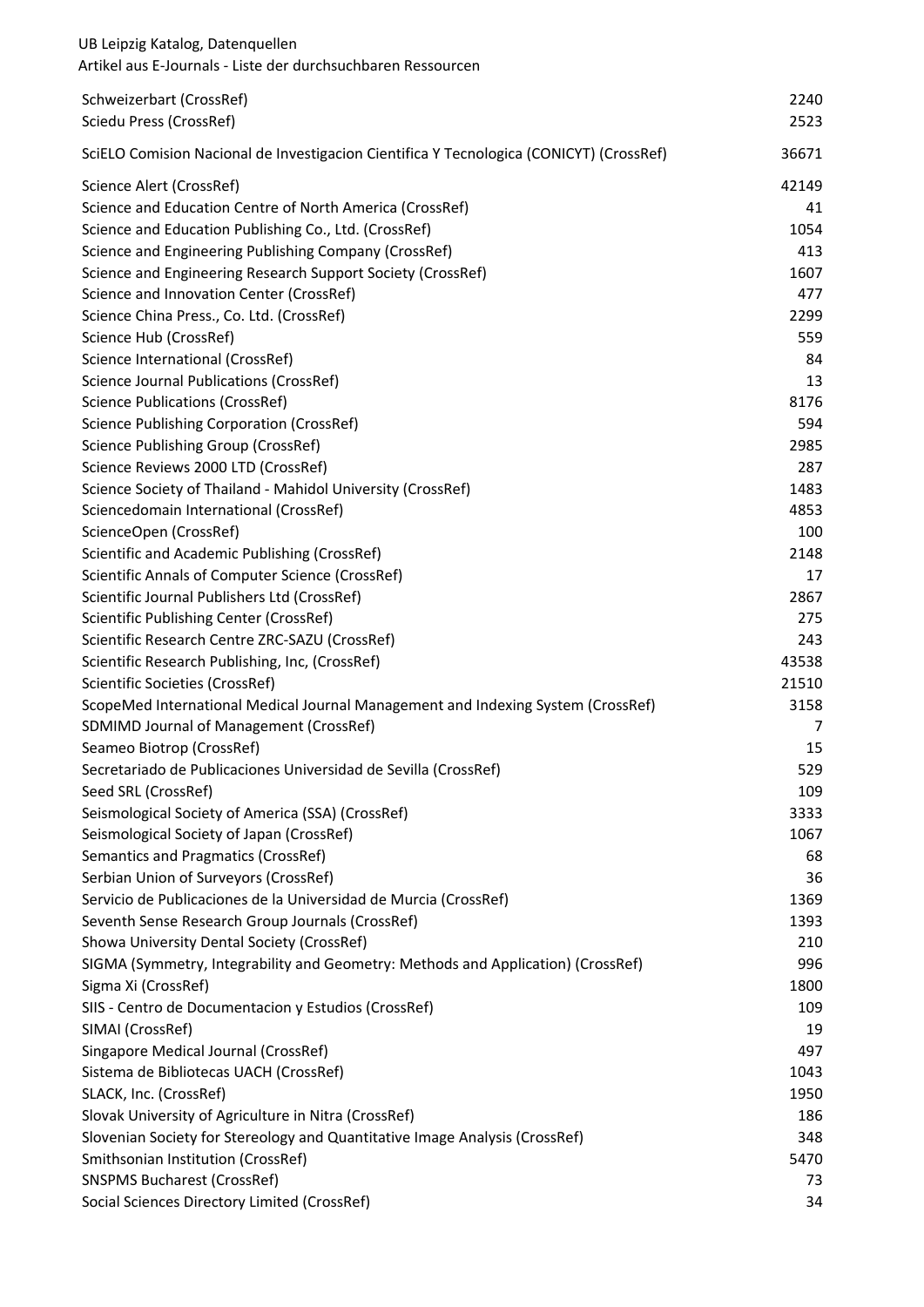| UB Leipzig Katalog, Datenquellen<br>Artikel aus E-Journals - Liste der durchsuchbaren Ressourcen |       |
|--------------------------------------------------------------------------------------------------|-------|
| Sociedad Argentina de Pediatria (CrossRef)                                                       | 626   |
| Sociedad Española de Estudios de la Comunicacion Iberoamericana (SEECI) (CrossRef)               | 48    |
| Sociedad Iberoamericana de Pedagogia Social (SIPS) (CrossRef)                                    | 79    |
| Sociedad Latinoamericana de Especialistas en Mamiferos Acuaticos (SOLAMAC) (CrossRef)            | 187   |
| Sociedad Mexicana de Analisis de la Conducta (CrossRef)                                          | 301   |
| Sociedad Mexicana de Medicina Conductual (CrossRef)                                              | 16    |
| Sociedade Brasileira de Paleontologia (CrossRef)                                                 | 343   |
| Sociedade Brasileria de Teoria e Historia de Historiografia (CrossRef)                           | 38    |
| Sociedade Paranaense de Matematica (CrossRef)                                                    | 256   |
| Sociedade Portuguesa de Vida Selvagem (SPVS) (CrossRef)                                          | 137   |
| Societas Neurologica Japonica (CrossRef)                                                         | 1758  |
| Society for American Archaeology (CrossRef)                                                      | 177   |
| Society for Applied Spectroscopy (CrossRef)                                                      | 11084 |
| Society for Biomedical Diabetes Research (SBDR) (CrossRef)                                       | 282   |
| Society for Cultural Anthropology (CrossRef)                                                     | 53    |
| Society for Endocrinology (CrossRef)                                                             | 1     |
| Society for Freshwater Science (CrossRef)                                                        | 685   |
| Society for General Microbiology (CrossRef)                                                      | 49807 |
| Society for Hard Tissue Regenerative Biology (CrossRef)                                          | 578   |
| Society for Human Environmental Studies (CrossRef)                                               | 213   |
| Society for In Vitro Biology (CrossRef)                                                          | 10    |
| Society for Industrial & Applied Mathematics (SIAM) (CrossRef)                                   | 37313 |
| Society for Integrative and Comparative Biology (CrossRef)                                       | 218   |
| Society for Leukocyte Biology (CrossRef)                                                         | 3396  |
| Society for Longitudinal and Life Course Studies (CrossRef)                                      | 141   |
| Society for Neuroscience (CrossRef)                                                              | 17684 |
| Society for Range Management (CrossRef)                                                          | 1681  |
| Society for Sedimentary Geology (CrossRef)                                                       | 389   |
| Society for the Experimental Analysis of Behavior (CrossRef)                                     | 7106  |
| Society for the Preservation of Natural History Collections (SPNHC) (CrossRef)                   | 11    |
| Society for the Study of Amphibians and Reptiles (CrossRef)                                      | 980   |
| Society for the Study of Reproduction (CrossRef)                                                 | 13256 |
| Society of Advanced Science (CrossRef)                                                           | 1330  |
| Society of Agricultural Meteorology of Japan (CrossRef)                                          | 2621  |
| Society of American Foresters (CrossRef)                                                         | 215   |
| Society of Biomechanisms Japan (CrossRef)                                                        | 284   |
| Society of Chemical Engineers, Japan (CrossRef)                                                  | 6239  |
| Society of Computer Chemistry Japan (CrossRef)                                                   | 533   |
| Society of Conservatoire at Jardin Botaniques de la Ville de Geneve (CrossRef)                   | 223   |
| Society of Education (CrossRef)                                                                  | 2     |
| Society of Ethnobiology (CrossRef)                                                               | 172   |
| Society of Exploration Geophysicists (CrossRef)                                                  | 10603 |
| Society of Fiber Science and Technology Japan (CrossRef)                                         | 10042 |
| Society of Geomagnetism and Earth, Planetary and Space Sciences (CrossRef)                       | 2658  |
| Society of Materials Science, Japan (CrossRef)                                                   | 11807 |
| Society of Nuclear Medicine (CrossRef)                                                           | 3070  |
| Society of Physical Therapy Science (CrossRef)                                                   | 3609  |
| Society of Rheology Japan (CrossRef)                                                             | 1294  |
| Society of Rubber Industry, Japan (CrossRef)                                                     | 41    |
| Society of Southwestern Entomologists (CrossRef)                                                 | 478   |
| Society of Wetland Scientists (CrossRef)                                                         | 464   |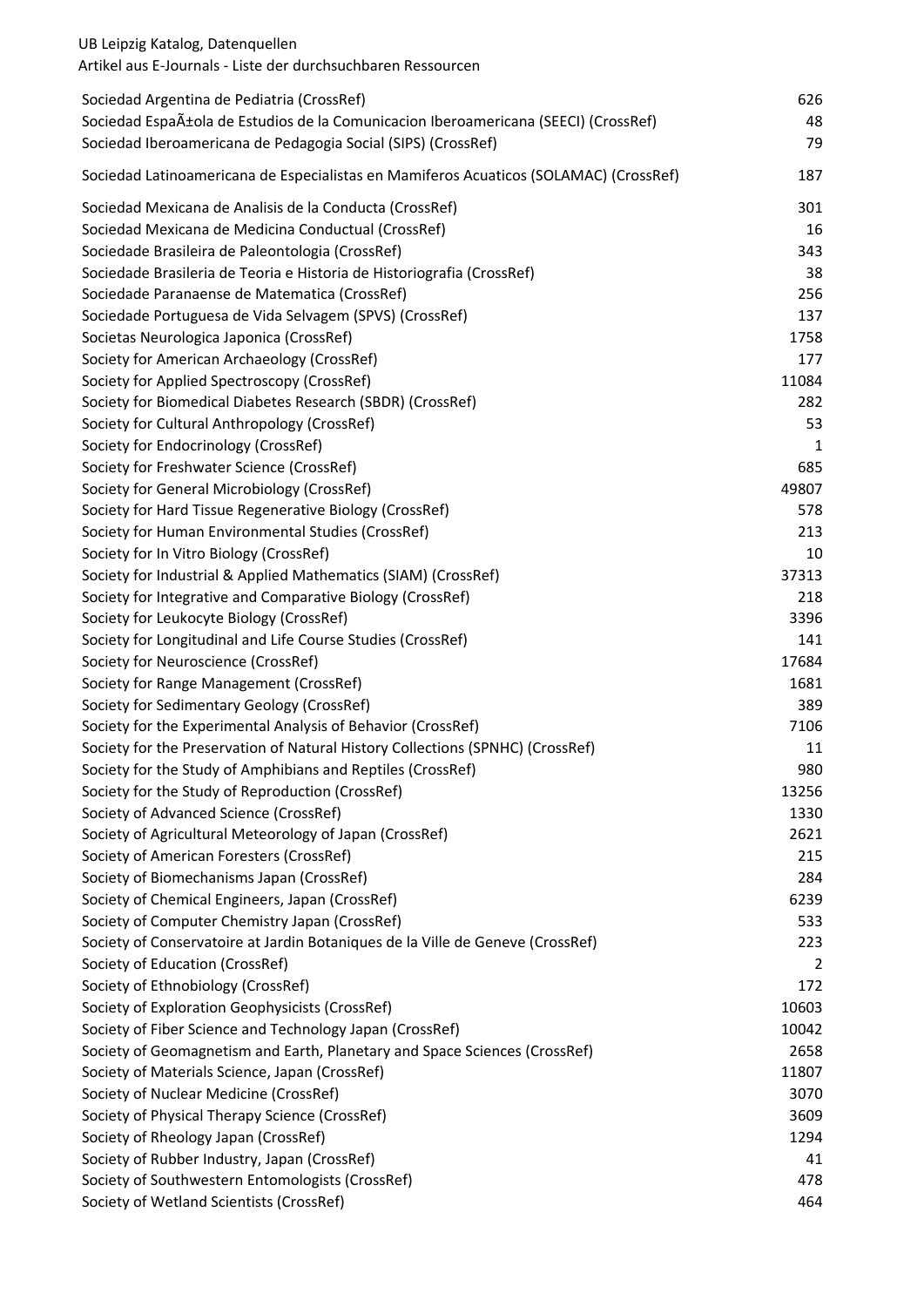| Sophia Publishing Group, Inc. (CrossRef)                                                     | 129     |
|----------------------------------------------------------------------------------------------|---------|
| Sosyoekonomi (CrossRef)                                                                      | 40      |
| South Carolina Entomological Society (CrossRef)                                              | 79      |
| Southern African Wildlife Management Association (CrossRef)                                  | 198     |
| Southern California Academy of Sciences (CrossRef)                                           | 145     |
| Southern Economic Association (CrossRef)                                                     | 130     |
| Southern Medical Association (CrossRef)                                                      | 44728   |
| Southwestern Association of Naturalists (CrossRef)                                           | 847     |
| Spandidos Publications (CrossRef)                                                            | 29723   |
| Specjalisci Dermatolodzy (CrossRef)                                                          | 188     |
| SPIE-Intl Soc Optical Eng (CrossRef)                                                         | 88      |
| Spontaneous Generations (CrossRef)                                                           | 154     |
| Springer Fachmedien Wiesbaden GmbH (CrossRef)                                                | 1486    |
| Springer Publishing Company (CrossRef)                                                       | 2140    |
| Springer Science + Business Media (CrossRef)                                                 | 4082658 |
| Sri Lanka Journals Online (JOL) (CrossRef)                                                   | 4532    |
| SRUMB - Romanian Society for Ultrasonography in Medicine and Biology (CrossRef)              | 162     |
| Stefan cel Mare University of Suceava (CrossRef)                                             | 551     |
| Steklov Mathematical Institute (CrossRef)                                                    | 7861    |
| Stellenbosch University (CrossRef)                                                           | 3013    |
| Studia Botanica Hungarica (CrossRef)                                                         | 8       |
| Sumart Processing Society for Minerals, Environment and Energy (CrossRef)                    | 315     |
| Sunan Gunung Djati State Islamic University of Bandung (CrossRef)                            | 20      |
| Surface Science Society Japan (CrossRef)                                                     | 4539    |
| Swets & Zeitlinger Publishers (CrossRef)                                                     | 1718    |
| Swinburne University of Technology (CrossRef)                                                | 105     |
| <b>Swiss Chemical Society (CrossRef)</b>                                                     | 1968    |
| <b>Swiss Forestry Society (CrossRef)</b>                                                     | 972     |
| Symposium Books, Ltd. (CrossRef)                                                             | 45      |
| Symposium Journals (CrossRef)                                                                | 3606    |
| Systematic and Applied Acarology Society (CrossRef)                                          | 293     |
| Szczecinskie Towarzystwo Naukowe (CrossRef)                                                  | 258     |
| Taiwan Association for Aerosol Research (CrossRef)                                           | 834     |
| Tamkang Journal of Mathematics (CrossRef)                                                    | 184     |
| Technical Association of Photopolymers, Japan (CrossRef)                                     | 3004    |
| Technical University of Kosice, Faculty of Electrical Engineering and Informatics (CrossRef) | 45      |
| Technical University of Kosice, Faculty of Manfacturing Technologies (CrossRef)              | 267     |
| Technical University of Liberec (CrossRef)                                                   | 54      |
| Tejass Publisheers (CrossRef)                                                                | 369     |
| Termedia Sp. z.o.o. (CrossRef)                                                               | 2583    |
| Terrapub (CrossRef)                                                                          | 595     |
| Tethys, Journal of Weather & Climate of the Western Mediterranean (CrossRef)                 | 64      |
| Texas Heart Institute Journal (CrossRef)                                                     | 210     |
| The Academy of Management (CrossRef)                                                         | 17963   |
| The American Association of Immunologists (CrossRef)                                         | 26230   |
| The American Schools of Oriental Research (CrossRef)                                         | 21      |
| The Angle Orthodontist (EH Angle Education & Research Foundation) (CrossRef)                 | 1607    |
| The Arctic Institute of North America (CrossRef)                                             | 4154    |
| The Association for Plant Protection of Kyushu (CrossRef)                                    | 2801    |
| The Association of Japanese Geographers (CrossRef)                                           | 495     |
| The Biological Society of Washington (CrossRef)                                              | 57      |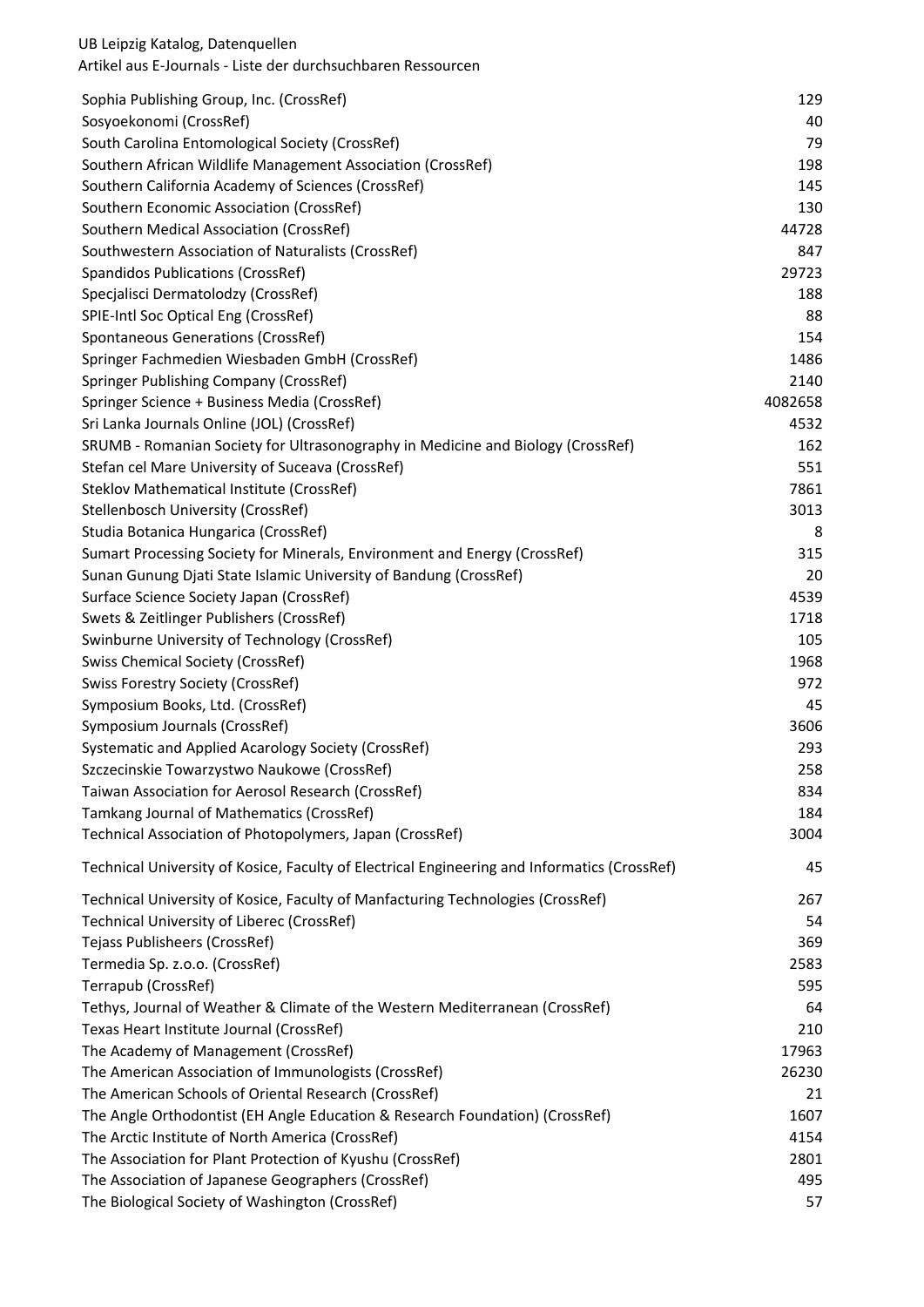|                                                                                              | 279   |
|----------------------------------------------------------------------------------------------|-------|
| The Biometric Society of Japan (CrossRef)<br>The Campbell Collaboration (CrossRef)           | 1     |
| The Center for Fire Science and Technology (CrossRef)                                        | 353   |
| The City Planning Institute of Japan (CrossRef)                                              | 7     |
| The College of the Bahamas (CrossRef)                                                        | 195   |
| The Company of Biologists (CrossRef)                                                         | 22314 |
| The Ecological Society of Korea (CrossRef)                                                   | 86    |
| The Econometric Society (CrossRef)                                                           | 1798  |
| The Editorial Committee of Annals of Vascular Diseases (CrossRef)                            | 391   |
| The Editorial Committee of Synthesiology (CrossRef)                                          | 232   |
| The Editorial Office of Gut and Liver (CrossRef)                                             | 706   |
| The Endocrine Society (CrossRef)                                                             | 93342 |
|                                                                                              |       |
| The Feinstein Institute for Medical Research (North Shore LIJ Research Institute) (CrossRef) | 757   |
| The Fukushima Society of Medical Science (CrossRef)                                          | 217   |
| The Genomic Standards Consortium (CrossRef)                                                  | 456   |
| The Geological Society of Japan (CrossRef)                                                   | 7463  |
| The Global Journals (CrossRef)                                                               | 5640  |
| The Haworth Press (CrossRef)                                                                 | 4304  |
| The Higher Education Academy (CrossRef)                                                      | 714   |
| The Human Geographical Society of Japan (CrossRef)                                           | 2556  |
| The Industrial Research Institute (CrossRef)                                                 | 257   |
| The Institute for Research and Community Services (LPPM) ITB (CrossRef)                      | 238   |
| The Institute of Economics, Zagreb (CrossRef)                                                | 13    |
| The Institute of Electronics Engineers of Korea (CrossRef)                                   | 438   |
| The International Journal of Digital Accounting Research (CrossRef)                          | 83    |
| The Japan Association for Philosophy of Science (CrossRef)                                   | 261   |
| The Japan Epilepsy Society (CrossRef)                                                        | 38    |
| The Japan Fluid Power Systems Society (CrossRef)                                             | 231   |
| The Japan Geriatrics Society (CrossRef)                                                      | 4454  |
| The Japan Society for Educational Sociology (CrossRef)                                       | 960   |
| The Japan Society for Industrial and Applied Mathematics (CrossRef)                          | 135   |
| The Japan Society for Technology and Plasticity (CrossRef)                                   | 1230  |
| The Japan Society of Computer Aided Surgery (CrossRef)                                       | 399   |
| The Japan Society of Nuclear and Radiochemical Sciences (CrossRef)                           | 253   |
| The Japan Society of Polymer Processing (CrossRef)                                           | 936   |
| The Japan Society of Tropical Ecology (CrossRef)                                             | 630   |
| The Japan Statistical Society (CrossRef)                                                     | 313   |
| The Japanese Association for Infectious Diseases (CrossRef)                                  | 4543  |
| The Japanese Association of Administrative Science (CrossRef)                                | 421   |
| The Japanese Association of Educational Psychology (CrossRef)                                | 3802  |
| The Japanese Geotechnical Society (CrossRef)                                                 | 341   |
| The Japanese Journal of Gastroenterological Surgery (CrossRef)                               | 9380  |
| The Japanese Nematological Society (CrossRef)                                                | 222   |
| The Japanese Society for Comparative Physiology and Biochemistry (CrossRef)                  | 339   |
| The Japanese Society for Medical Mycology (CrossRef)                                         | 1017  |
| The Japanese Society for Multiphase Flow (CrossRef)                                          | 746   |
| The Japanese Society for Oral Pathology (CrossRef)                                           | 309   |
| The Japanese Society of Applied Glycoscience (CrossRef)                                      | 687   |
| The Japanese Society of Clinical Cytology (CrossRef)                                         | 3653  |
| The Japanese Society of Clinical Neuropsychopharmacology (CrossRef)                          | 42    |
| The Japanese Society of Fish Pathology (CrossRef)                                            | 1653  |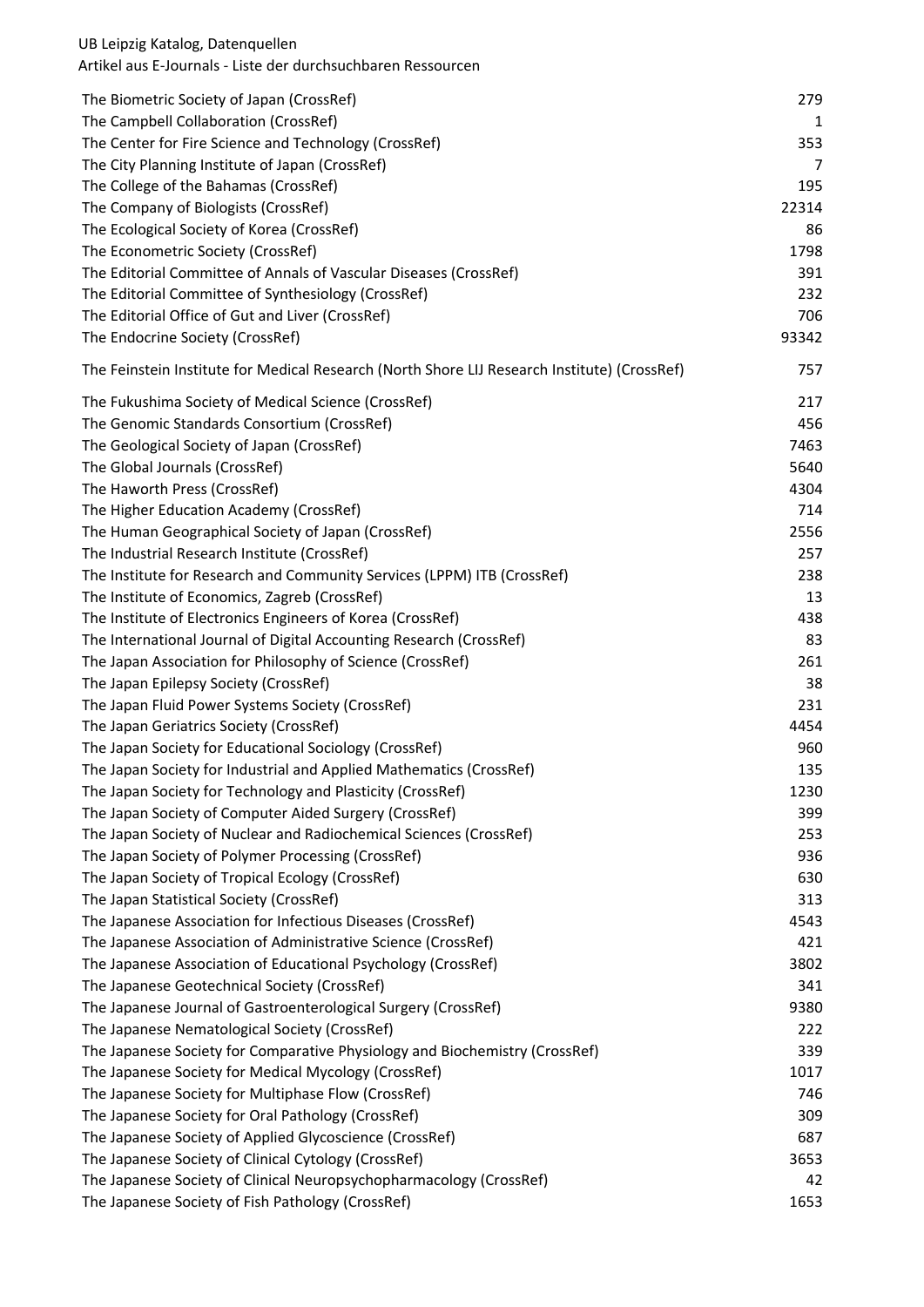Artikel aus E-Journals - Liste der durchsuchbaren Ressourcen

| The Japanese Society of Lumbar Spine Disorders (CrossRef)                                      | 272  |
|------------------------------------------------------------------------------------------------|------|
| The Japanese Society of Physical Fitness and Sports Medicine (CrossRef)                        | 1925 |
| The Japanese Society of Plant Morphology (CrossRef)                                            | 263  |
| The Japanese Society of Revegetation Technology (CrossRef)                                     | 1741 |
| The Japanese Society of Strategies for Cancer Research and Therapy (CrossRef)                  | 284  |
| The Journal of AOAC International (CrossRef)                                                   | 779  |
| The Kansai Plant Protection Society (CrossRef)                                                 | 1802 |
| The Korea Institute of Applied Superconductivity and Cryogenics (CrossRef)                     | 165  |
| The Korean Academy of Asthma, Allergy and Clinical Immunology and The Korean Academy of        |      |
| Pediatric Al (CrossRef)                                                                        | 354  |
| The Korean Academy of Conservative Dentistry (KAMJE) (CrossRef)                                | 171  |
| The Korean Academy of Family Medicine (KAMJE) (CrossRef)                                       | 401  |
| The Korean Academy of Prosthodontics (KAMJE) (CrossRef)                                        | 303  |
| The Korean Association for the Study of the Liver (KAMJE) (CrossRef)                           | 179  |
|                                                                                                |      |
| The Korean Association of Immunobiologists (KAMJE) (CrossRef)                                  | 489  |
| The Korean Association of Oral and Maxillofacial Surgeons (KAMJE) (CrossRef)                   | 182  |
| The Korean Astronomical Society (CrossRef)                                                     | 706  |
| The Korean Audiological Society (KAMJE) (CrossRef)                                             | 96   |
| The Korean Gastric Cancer Association (KAMJE) (CrossRef)                                       | 138  |
| The Korean Institute of Electrical and Electronic Material Engineers (CrossRef)                | 747  |
| The Korean Institute of Electrical Engineers (CrossRef)                                        | 1183 |
| The Korean Knee Society (KAMJE) (CrossRef)                                                     | 142  |
| The Korean Mathematical Society (CrossRef)                                                     | 3230 |
| The Korean Nutrition Society and The Korean Society of Community Nutrition (KAMJE) (CrossRef)  | 581  |
|                                                                                                |      |
| The Korean Operations and Management Science Society (CrossRef)                                | 36   |
| The Korean Orthopaedic Association (KAMJE) (CrossRef)                                          | 195  |
| The Korean Physiological Society and The Korean Society of Pharmacology (KAMJE) (CrossRef)     | 490  |
| The Korean Society for Brain and Neural Science (KAMJE) (CrossRef)                             | 168  |
| The Korean Society for Plant Biotechnology (CrossRef)                                          | 609  |
| The Korean Society for Reproductive Medicine (KAMJE) (CrossRef)                                | 136  |
| The Korean Society of Anesthesiologists (KAMJE) (CrossRef)                                     | 1507 |
| The Korean Society of Applied Pharmacology (CrossRef)                                          | 506  |
| The Korean Society of Bone Metabolism (KAMJE) (CrossRef)                                       | 69   |
| The Korean Society of Cardiology (KAMJE) (CrossRef)                                            | 1294 |
| The Korean Society of Crop Science (CrossRef)                                                  | 257  |
| The Korean Society of Environmental Agriculture (CrossRef)                                     | 688  |
|                                                                                                |      |
| The Korean Society of Environmental Health and Toxicology (KAMJE) (CrossRef)                   | 80   |
| The Korean Society of Fisheries and Aquatic Science (CrossRef)                                 | 323  |
| The Korean Society of Gastroenterology (KAMJE) (CrossRef)                                      | 827  |
| The Korean Society of Gastrointestinal Endoscopy (KAMJE) (CrossRef)                            | 376  |
| The Korean Society of Medical Informatics (KAMJE) (CrossRef)                                   | 218  |
| The Korean Society of Mycology (CrossRef)                                                      | 1    |
| The Korean Society of Neurogastroenterology and Motility (CrossRef)                            | 514  |
| The Korean Society of Pathologists and The Korean Society for Cytopathology (KAMJE) (CrossRef) | 632  |
| The Korean Society of Pesticide Science (CrossRef)                                             | 174  |
| The Korean Society of Phycology (CrossRef)                                                     | 453  |
| The Korean Society of Preventive Veterinary Medicine (CrossRef)                                | 27   |
| The Korean Society of Radiology (KAMJE) (CrossRef)                                             | 1247 |
| The Korean Society of Toxicology (CrossRef)                                                    | 331  |
|                                                                                                |      |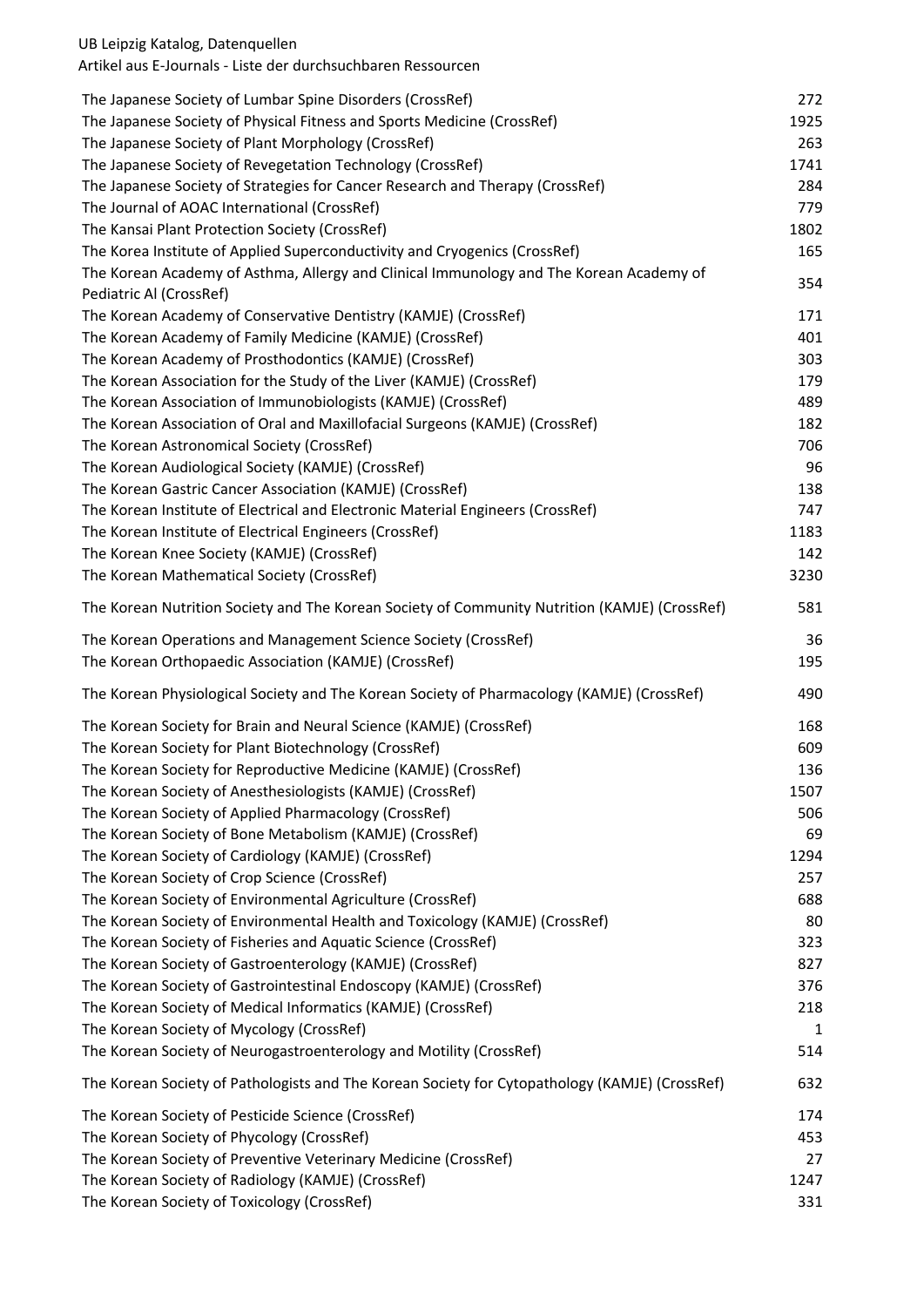| The Korean Society of Visualization (CrossRef)                                  | 167   |
|---------------------------------------------------------------------------------|-------|
| The Korean Society of Weed Science (CrossRef)                                   | 137   |
| The Korean Spinal Neurosurgery Society (KAMJE) (CrossRef)                       | 184   |
| The Korean Surgical Society (KAMJE) (CrossRef)                                  | 384   |
| The Korean Urological Association (KAMJE) (CrossRef)                            | 1715  |
| The Malacological Society of Korea (CrossRef)                                   | 190   |
| The Mass Spectrometry Society of Japan (CrossRef)                               | 1932  |
| The Materials Research Society of Japan (CrossRef)                              | 818   |
| The Mathematical Society of the Republic of China (CrossRef)                    | 276   |
| The Middle East Journal (CrossRef)                                              | 264   |
| The Oceanographic Society of Japan (CrossRef)                                   | 332   |
| The Oceanography Society (CrossRef)                                             | 1709  |
| The Open Polytechnic of New Zealand (CrossRef)                                  | 87    |
| The Open University (CrossRef)                                                  | 215   |
| The Paleontological Society of Japan (CrossRef)                                 | 304   |
| The Pennsylvania State University Press (CrossRef)                              | 3811  |
| The Phytopathological Society of Japan (CrossRef)                               | 4399  |
| The Plankton Society of Japan/The Japanese Association of Benthology (CrossRef) | 237   |
| The Plant Resources Society of Korea (CrossRef)                                 | 336   |
| The Polarographic Society of Japan (CrossRef)                                   | 660   |
| The Policy Press (CrossRef)                                                     | 300   |
| The Psychological Record (CrossRef)                                             | 67    |
| The Raptor Research Foundation, Inc. (CrossRef)                                 | 365   |
| The Resources Processing Society of Japan (CrossRef)                            | 193   |
| The Royal Society (CrossRef)                                                    | 75144 |
| The Sax Institutute (CrossRef)                                                  | 1799  |
| The Science and Information Organization (CrossRef)                             | 1799  |
| The Science Museum (CrossRef)                                                   | 23    |
| The Scientific and Technological Research Council of Turkey (CrossRef)          | 1890  |
| The Scientific Society Akroasis (CrossRef)                                      | 65    |
| The Society for Actinomycetes Japan (CrossRef)                                  | 319   |
| The Society for Antibacterial and Antifungal Agents, Japan (CrossRef)           | 435   |
| The Society for Chromatographic Sciences (CrossRef)                             | 24    |
| The Society for Free Radical Research Japan (CrossRef)                          | 1431  |
| The Society for Near Eastern Studies in Japan (CrossRef)                        | 1757  |
| The Society for the Study of Evolution (CrossRef)                               | 1838  |
| The Society of Instrument and Control Engineers (CrossRef)                      | 420   |
| The Society of Laparoendoscopic Surgeons (CrossRef)                             | 697   |
| The Society of Naval Architects and Marine Engineers (CrossRef)                 | 172   |
| The Society of Naval Architects of Korea (CrossRef)                             | 147   |
| The Surface Finishing Society of Japan (CrossRef)                               | 4579  |
| The Textile Machinery Society of Japan (CrossRef)                               | 3917  |
| The Tohoku Geographical Association (CrossRef)                                  | 1878  |
| The University of Kansas (CrossRef)                                             | 2104  |
| The Vacuum Society of Japan (CrossRef)                                          | 4587  |
| The Visualization Society of Japan (CrossRef)                                   | 4327  |
| The Vitamin Society of Japan (CrossRef)                                         | 801   |
| The Weed Science Society of Japan (CrossRef)                                    | 3221  |
| The William and Mary Quarterly (CrossRef)                                       | 357   |
| The World Academic Publishing (CrossRef)                                        | 97    |
| Theory of Computing Exchange (CrossRef)                                         | 125   |
| Theta Foundation (CrossRef)                                                     | 86    |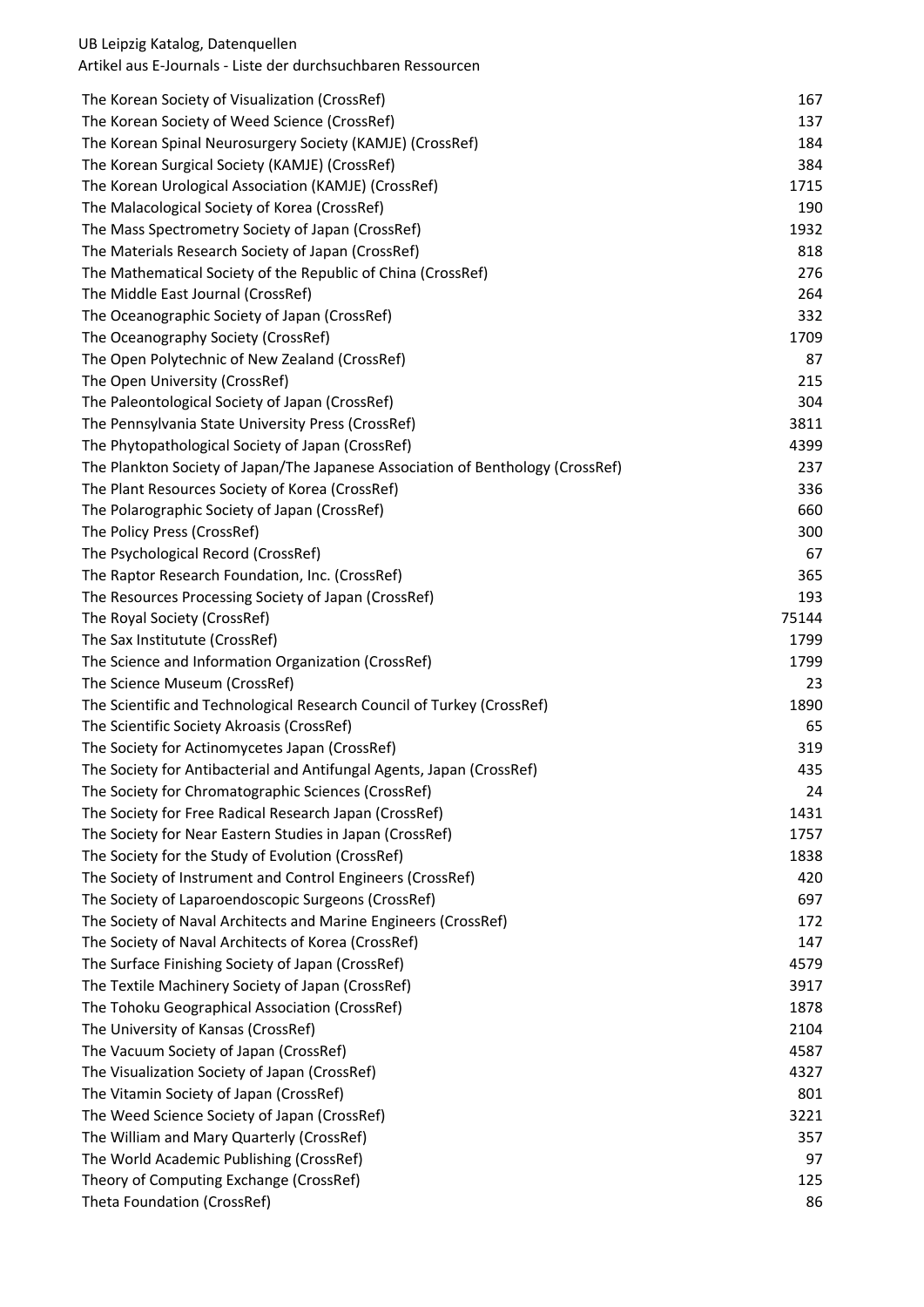| Thieme Publishing Group (CrossRef)                                           | 267442 |
|------------------------------------------------------------------------------|--------|
| thinkBiotech, LLC (CrossRef)                                                 | 559    |
| Thomas Land Publishers (CrossRef)                                            | 681    |
| Thomas Telford Ltd. (CrossRef)                                               | 636    |
| Todas as Letras: Revista de Lingua e Literatura (CrossRef)                   | 39     |
| Tohoku University Medical Press (CrossRef)                                   | 10196  |
| Tokyo Dental College (CrossRef)                                              | 365    |
| Tokyo Institute of Technology, Department of Mathematics (CrossRef)          | 1286   |
| Tomas Bata University in Zlin (CrossRef)                                     | 110    |
| <b>Torrey Botanical Society (CrossRef)</b>                                   | 382    |
| Trakia University (CrossRef)                                                 | 34     |
| <b>Trans Tech Publications (CrossRef)</b>                                    | 58790  |
| <b>Transcript Verlag (CrossRef)</b>                                          | 70     |
| Transformative Works and Cultures (CrossRef)                                 | 398    |
| Tree-Ring Society (CrossRef)                                                 | 127    |
| Tribunal Permanente de Revisao do MERCOSUL (CrossRef)                        | 49     |
| Tropical Grasslands - Forrajes Tropicales (CrossRef)                         | 6      |
| Turkish Association of Nervous and Mental Health (CrossRef)                  | 102    |
| Turkish Journal of Fisheries and Aquatic Sciences (CrossRef)                 | 449    |
| Turkish Journal of Sport and Exercise (CrossRef)                             | 36     |
| Turkish National Committee for Air Pollution and Control (TUNCAP) (CrossRef) | 337    |
| <b>Turkish Neurological Society (CrossRef)</b>                               | 867    |
| Turkish Online Journal of Design, Art and Communication (TOJDAC) (CrossRef)  | 115    |
| Turkish Online Journal of Qualitative Inquiry (CrossRef)                     | 23     |
| Turkish Society of Cardiology (CrossRef)                                     | 639    |
| Turpion-Moscow Limited (CrossRef)                                            | 34411  |
| Tusi Mathematical Research Group (CrossRef)                                  | 383    |
| <b>UBC Press (CrossRef)</b>                                                  | 159    |
| Ubiquity Press, Ltd. (CrossRef)                                              | 2718   |
| <b>UCAM CCD (CrossRef)</b>                                                   | 215    |
| Ufa State Petroleum Technological University (CrossRef)                      | 1      |
| Uitgeverij Boom (CrossRef)                                                   | 113    |
| UKSG (CrossRef)                                                              | 1470   |
| Uluslararasi Insan Bilimleri Dergisi (CrossRef)                              | 230    |
| UNED - Universidad Nacional de Educacion a Distancia (CrossRef)              | 3738   |
| UNESP - Universidade Estadual Paulista (CrossRef)                            | 240    |
| UNISINOS - Universidade do Vale do Rio Dos Sinos (CrossRef)                  | 1019   |
| Univeridad de Santander - UDES (CrossRef)                                    | 109    |
| Universidad Autonoma Chapingo (CrossRef)                                     | 97     |
| Universidad Autonoma del Caribe (CrossRef)                                   | 47     |
| Universidad Catolica de Temuco (CrossRef)                                    | 353    |
| Universidad Complutense de Madrid (UCM) (CrossRef)                           | 5642   |
| Universidad de Caldas (CrossRef)                                             | 37     |
| Universidad de Chile (CrossRef)                                              | 2057   |
| Universidad de Costa Rica (CrossRef)                                         | 5478   |
| Universidad de los Andes (CrossRef)                                          | 768    |
| Universidad de Malaga (CrossRef)                                             | 86     |
| Universidad de Navarra (CrossRef)                                            | 92     |
| Universidad de Santiago de Compostela (CrossRef)                             | 30     |
| Universidad del Norte (CrossRef)                                             | 137    |
| Universidad Distrital Francisco Jose de Caldas (CrossRef)                    | 192    |
| Universidad EAFIT (CrossRef)                                                 | 22     |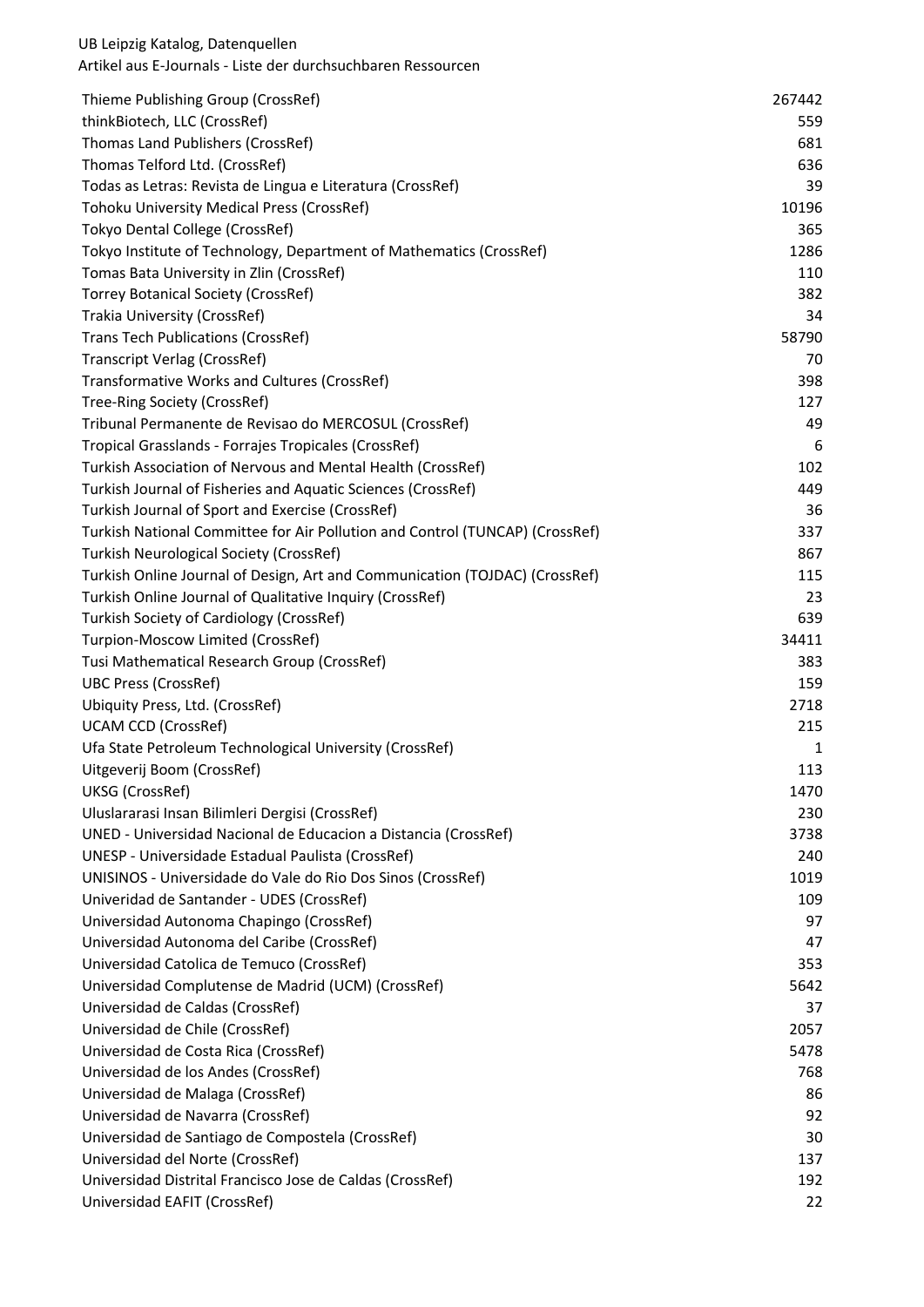| Universidad Federal de Santa Maria (CrossRef)                                               | 1931   |
|---------------------------------------------------------------------------------------------|--------|
| Universidad Nacional de Colombia (CrossRef)                                                 | 934    |
| Universidad Nacional de Costa Rica (CrossRef)                                               | 73     |
| Universidad Nacional del Litoral (CrossRef)                                                 | 1694   |
| Universidad Nacional Mayor de San Marcos, Vicerectorado de Investigacion (CrossRef)         | 960    |
| Universidade de Estado do Rio de Janeiro (CrossRef)                                         | 1557   |
| Universidade de Fortaleza (CrossRef)                                                        | 486    |
| Universidade de Sao Paulo Sistema Integrado de Bibliotecas - SIBIUSP (CrossRef)             | 10411  |
| Universidade do Estado de Santa Catarina (CrossRef)                                         | 318    |
| Universidade Estadual da Paraiba/Universidade Federal Rural de Pernambuco (CrossRef)        | 11     |
| Universidade Estadual de Feira de Santana (CrossRef)                                        | 294    |
| Universidade Estadual de Londrina (CrossRef)                                                | 5008   |
| Universidade Estadual de Maringa (CrossRef)                                                 | 6121   |
| Universidade Estadual de Ponta Grossa (UEPG) (CrossRef)                                     | 1391   |
| Universidade Federal de Goias (CrossRef)                                                    | 5465   |
| Universidade Federal de Santa Catarina (UFSC) (CrossRef)                                    | 6809   |
| Universidade Federal de Sergipe (CrossRef)                                                  | 290    |
| Universidade Federal do Estado do Rio de Janeiro UNIRIO (CrossRef)                          | 378    |
| Universidade Federal do Parana (CrossRef)                                                   | 10832  |
| Universidade Tiradentes (CrossRef)                                                          | 8      |
| Universidade Vale do Rio Verde (UninCor) (CrossRef)                                         | 470    |
| Universita degli Studi di Milano-Bicocca Symphonya Emerging Issues in Management (CrossRef) | 52     |
| Universitas Ahmad Dahlan (CrossRef)                                                         | 204    |
| Universitas Indonesia, Directorate of Research and Public Service (CrossRef)                | 481    |
| Universitas Pendidikan Indonesia (UPI) (CrossRef)                                           | 105    |
| Universitat Autonoma de Barcelona (CrossRef)                                                | 1555   |
| Universitat de Valencia (CrossRef)                                                          | 711    |
| Universitat Jaume I (CrossRef)                                                              | 210    |
| Universitat Politecnica de Valencia (CrossRef)                                              | 1237   |
| University Libraries, University of Nevada, Las Vegas (CrossRef)                            | 59     |
| University Library at Tromso (CrossRef)                                                     | 1949   |
| University Library System, University of Pittsburgh (CrossRef)                              | 8166   |
| University Nove de Julho (CrossRef)                                                         | 2570   |
| University of Alicante (CrossRef)                                                           | 38     |
| University of Almeria Ed de Universidades Lectoras (CrossRef)                               | 142    |
| University of Arizona (CrossRef)                                                            | 338    |
| University of Bialystok (CrossRef)                                                          | 1072   |
| University of California Press (CrossRef)                                                   | 45655  |
| University of Chicago Press (CrossRef)                                                      | 303723 |
| University of Defence (CrossRef)                                                            | 145    |
| University of Finance and Management in Warsaw (CrossRef)                                   | 482    |
| University of Guanajuato (CrossRef)                                                         | 31     |
| University of Hamburg, Biodiversitat, Evolution and Okologie der Pflanzen (CrossRef)        | 240    |
| University of Huddersfield Press (CrossRef)                                                 | 69     |
| University of Illinois Libraries (CrossRef)                                                 | 2562   |
| University of Illinois Press (CrossRef)                                                     | 2158   |
| University of Iowa Libraries (CrossRef)                                                     | 1197   |
| University of Ljubljana (CrossRef)                                                          | 1250   |
| University of Manitoba Libraries (CrossRef)                                                 | 55     |
| University of Massachusetts Medical School (CrossRef)                                       | 54     |
|                                                                                             |        |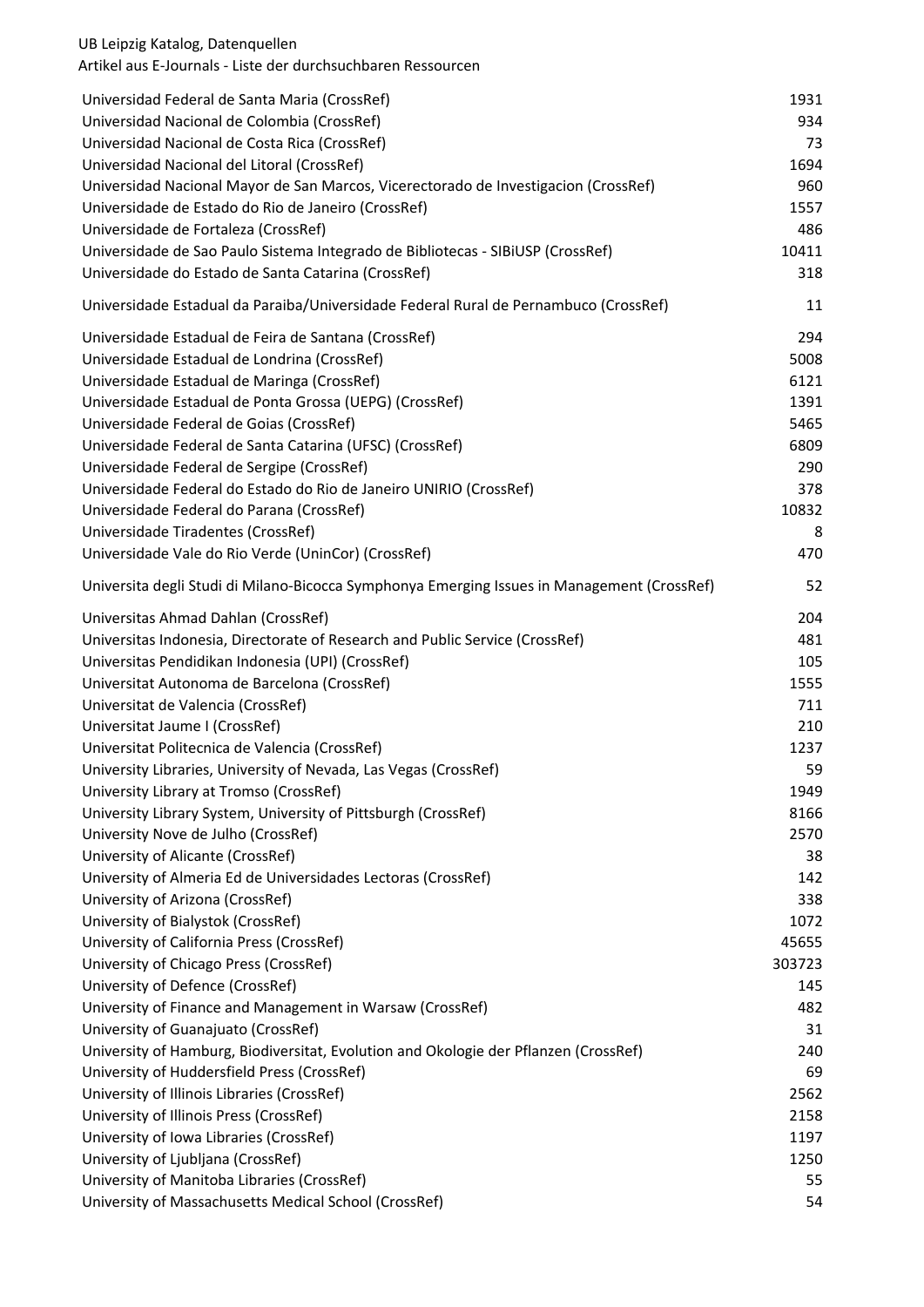| University of Michigan Library (CrossRef)                                      | 4278  |
|--------------------------------------------------------------------------------|-------|
| University of Minnesota Press (CrossRef)                                       | 383   |
| University of Nebraska Press (CrossRef)                                        | 824   |
| University of Northampton (CrossRef)                                           | 50    |
| University of Notre Dame (CrossRef)                                            | 1386  |
| University of Oslo Library (CrossRef)                                          | 46    |
| University of Otago Library (CrossRef)                                         | 149   |
| University of Sarajevo Faculty of Health Sciences (CrossRef)                   | 147   |
| University of Seville (CrossRef)                                               | 29    |
| University of South Florida Libraries (CrossRef)                               | 1707  |
| University of Szeged (CrossRef)                                                | 46    |
| University of Tartu Press (CrossRef)                                           | 659   |
| University of Technology, Sydney (UTS) (CrossRef)                              | 1609  |
| University of Texas Press (CrossRef)                                           | 396   |
| University of the Western Cape Library Service (CrossRef)                      | 40    |
| University of Tokushima Faculty of Medicine (CrossRef)                         | 516   |
| University of Toronto Medical Journal (CrossRef)                               | 69    |
| University of Toronto Press Inc. (UTPress) (CrossRef)                          | 12372 |
| University of Veterinary and Pharmaceutical Sciences (CrossRef)                | 1662  |
| University of Warsaw, Faculty of Management (CrossRef)                         | 159   |
| University of Washington Libraries (CrossRef)                                  | 578   |
| University of Waterloo (CrossRef)                                              | 144   |
| University of Western Ontario, Western Libraries (CrossRef)                    | 69    |
| University of Western Sydney SOHACA (CrossRef)                                 | 35    |
| University of Wisconsin Press (CrossRef)                                       | 1289  |
| University of Wollongong Library (CrossRef)                                    | 77    |
| University of Zagreb - University Computing Centre (CrossRef)                  | 358   |
| University of Zagreb School od Dental Medicine (CrossRef)                      | 80    |
| Uniwersytet Ekonomiczny w Krakowie - Krakow University of Economics (CrossRef) | 128   |
| Uniwersytet Mikolaja Kopernika/Nicolaus Copernicus University (CrossRef)       | 3031  |
| <b>UPF Editora (CrossRef)</b>                                                  | 489   |
| Urban Planning Institute of the Republic of Slovenia (CrossRef)                | 717   |
| Ursus (CrossRef)                                                               | 188   |
| US Geological Survey (CrossRef)                                                | 3     |
| USCS Universidade Municipal de Sao Caetano do Sul (CrossRef)                   | 131   |
| Uspekhi Fizicheskikh Nauk (UFN) Journal (CrossRef)                             | 11114 |
| Vandenhoeck & Ruprecht GmbH & Co, KG (CrossRef)                                | 2750  |
| Vasyl Stefanyk Precarpathian National University (CrossRef)                    | 25    |
| Vathek Publishing (CrossRef)                                                   | 225   |
| <b>VBRI Press (CrossRef)</b>                                                   | 178   |
| Vedic Research International (CrossRef)                                        | 90    |
| Verlag der Technischen Universitat Graz (CrossRef)                             | 7     |
| Verlag der Zeitschrift fuer Naturforschung (CrossRef)                          | 645   |
| Verlag Dr. Otto Schmidt (CrossRef)                                             | 6738  |
| Verlag Franz Vahlen GmbH (CrossRef)                                            | 930   |
| Veterinary World (CrossRef)                                                    | 346   |
| Victoria University (CrossRef)                                                 | 173   |
| Vietnam Journals Online (JOL) (CrossRef)                                       | 45    |
| Vilnius Gediminas Technical University (CrossRef)                              | 3072  |
| Virtual Worlds Institute, Inc. (CrossRef)                                      | 2     |
| Vittorio Klostermann GMBH (CrossRef)                                           | 1046  |
| <b>VLDB Endowment (CrossRef)</b>                                               | 1044  |
|                                                                                |       |